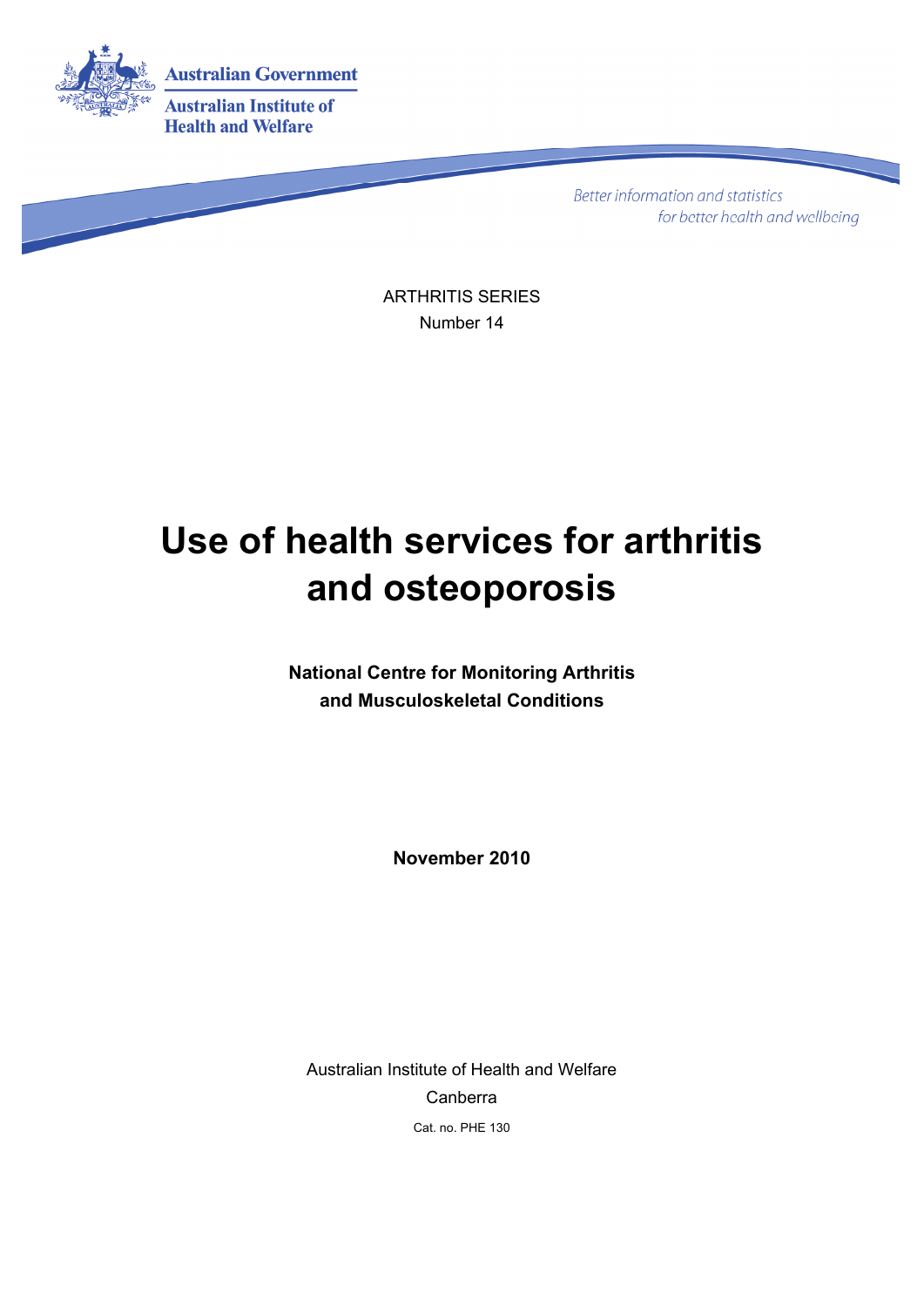#### **The Australian Institute of Health and Welfare is Australia's national health and welfare statistics and information agency. The Institute's mission is**  *better information and statistics for better health and wellbeing***.**

© Australian Institute of Health and Welfare 2010

This work is copyright. Apart from any use as permitted under the *Copyright Act 1968*, no part may be reproduced without prior written permission from the Australian Institute of Health and Welfare. Requests and enquiries concerning reproduction and rights should be directed to the Head of the Communications, Media and Marketing Unit, Australian Institute of Health and Welfare, GPO Box 570, Canberra ACT 2601.

This publication is part of the Australian Institute of Health and Welfare's Arthritis series. A complete list of the Institute's publications is available from the Institute's website <www.aihw.gov.au>.

ISSN 1833-0991 ISBN 978-1-74249-084-7

#### Suggested citation

Australian Institute of Health and Welfare 2010. Use of health services for arthritis and osteoporosis. Arthritis series no. 14. Cat. no. PHE 130. Canberra: AIHW.

#### **Australian Institute of Health and Welfare**

Board Chair Hon. Peter Collins, AM, QC

**Director** Penny Allbon

Any enquiries about or comments on this publication should be directed to:

Dr Naila Rahman National Centre for Monitoring Arthritis and Musculoskeletal Conditions Australian Institute of Health and Welfare GPO Box 570 Canberra ACT 2601 Phone: (02) 6244 1057 Email: naila.rahman@aihw.gov.au

Published by the Australian Institute of Health and Welfare Printed by PMP Limited

> **Please note that there is the potential for minor revisions of data in this report. Please check the online version at <www.aihw.gov.au> for any amendments.**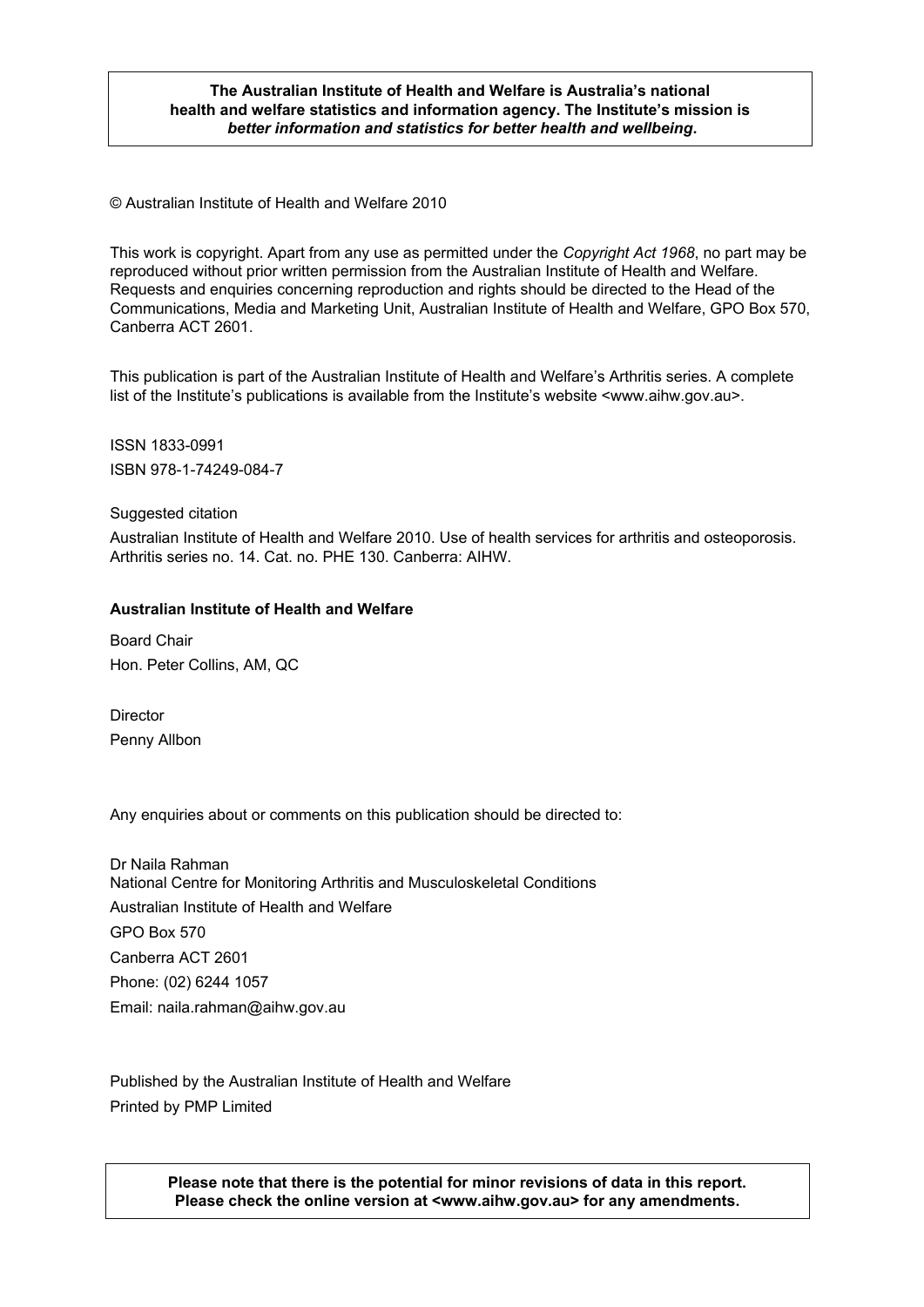# **Contents**

| $\mathbf{1}$   |  |
|----------------|--|
|                |  |
|                |  |
|                |  |
|                |  |
|                |  |
|                |  |
|                |  |
| $\overline{2}$ |  |
|                |  |
|                |  |
| 3              |  |
|                |  |
|                |  |
| 4              |  |
|                |  |
|                |  |
| 5              |  |
|                |  |
|                |  |
|                |  |
|                |  |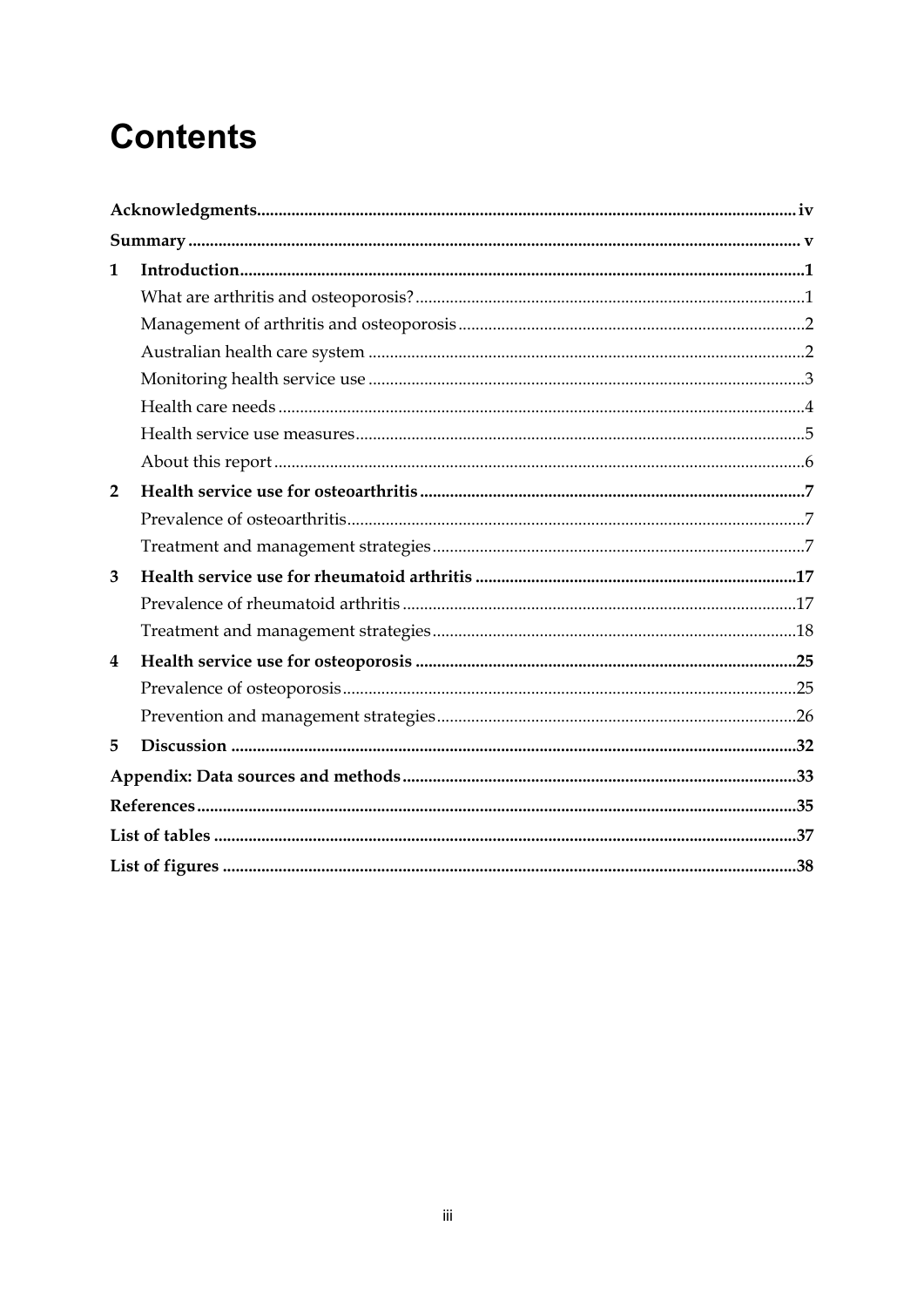# <span id="page-3-0"></span>**Acknowledgments**

This report was prepared by Naila Rahman and Kuldeep Bhatia of the National Centre for Monitoring Arthritis and Musculoskeletal Conditions (the Centre) at the Australian Institute of Health and Welfare (AIHW).

The Centre acknowledges the input of Lynelle Moon and various members of the Arthritis Data Working Group/Steering Committee in the preparation of this report.

The preparation and publication of this report was funded by the Australian Government Department of Health and Ageing.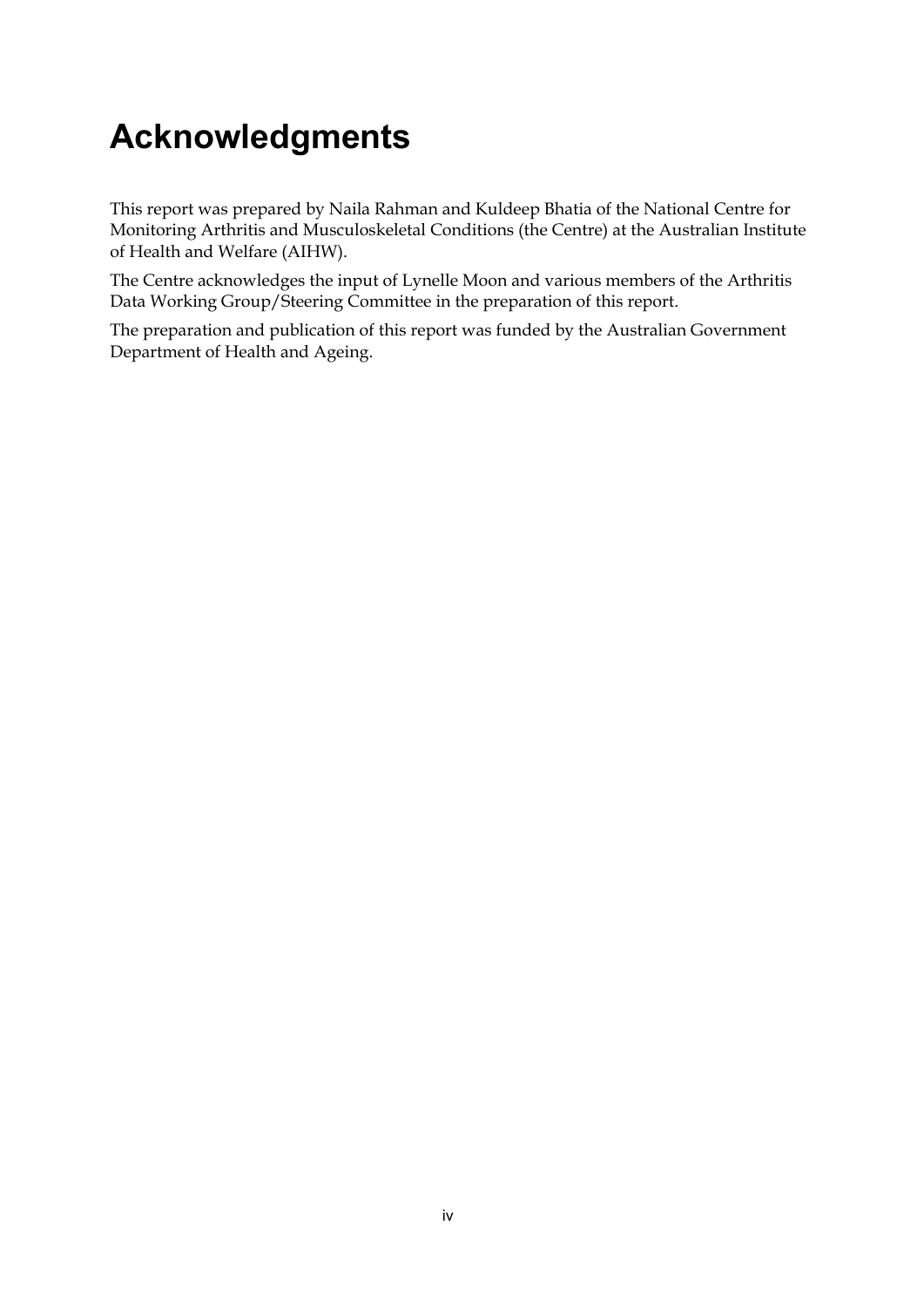# <span id="page-4-0"></span>**Summary**

This report provides an overview of the use of health services for the management of arthritis and osteoporosis in Australia. Information has been used to generate profiles of health service use for three specific conditions—osteoarthritis, rheumatoid arthritis and osteoporosis.

There is considerable variation in the type and extent of health services used and actions taken to manage the three conditions. While the management of osteoarthritis and rheumatoid arthritis is primarily focused on reducing pain and slowing down disease progression, the focus in the case of osteoporosis is largely on containing its role as a risk factor for fractures and other associated complications.

## **Osteoarthritis**

Almost 1 in 2 Australians with osteoarthritis consulted a GP or a specialist in the 12 months before the 2007–08 National Health Survey (NHS). An estimated 780,000 people sought treatment for their condition during that period.

Osteoarthritis was managed at a rate of 2.8 per 100 GP consultations in 2008–09 (Britt et al. 2009). It was the eighth most managed problem in that year. Analgesics and non-steroidal anti-inflammatory drugs (NSAIDs) were the most commonly prescribed medicines for the management of osteoarthritis. Joint replacement was the most common surgical procedure performed to reduce pain and other problems associated with the condition.

## **Rheumatoid arthritis**

More than 4 out of 10 Australians with rheumatoid arthritis reported consulting a GP or a specialist for their condition in the 12 months prior to the 2007–08 NHS. This amounted to an estimated 186,000 people seeking treatment for their problem.

Rheumatoid arthritis was managed by GPs at the rate of 0.4 per 100 encounters in 2008–09 according to the Bettering the Evaluation and Care of Health (BEACH) survey. NSAIDs and disease-modifying anti-rheumatic drugs (DMARDs) were the most commonly prescribed medicines to manage rheumatoid arthritis. A variety of surgical procedures were also performed to keep the joints moving and to prevent deformity due to the condition.

## **Osteoporosis**

More than 4 out of 10 Australians with osteoporosis consulted a GP or a specialist to manage their condition in the 12 months before the 2007–08 NHS. This equates to an estimated 283,000 people seeking treatment for their problem.

There was a total of 56,095 hospitalisations for osteoporotic fractures of people aged 55 years and over in 2008–09. Of osteoporotic fractures, hip fracture was the most common reason for hospitalisation, followed in order by fractures of the forearm, shoulder and upper arm.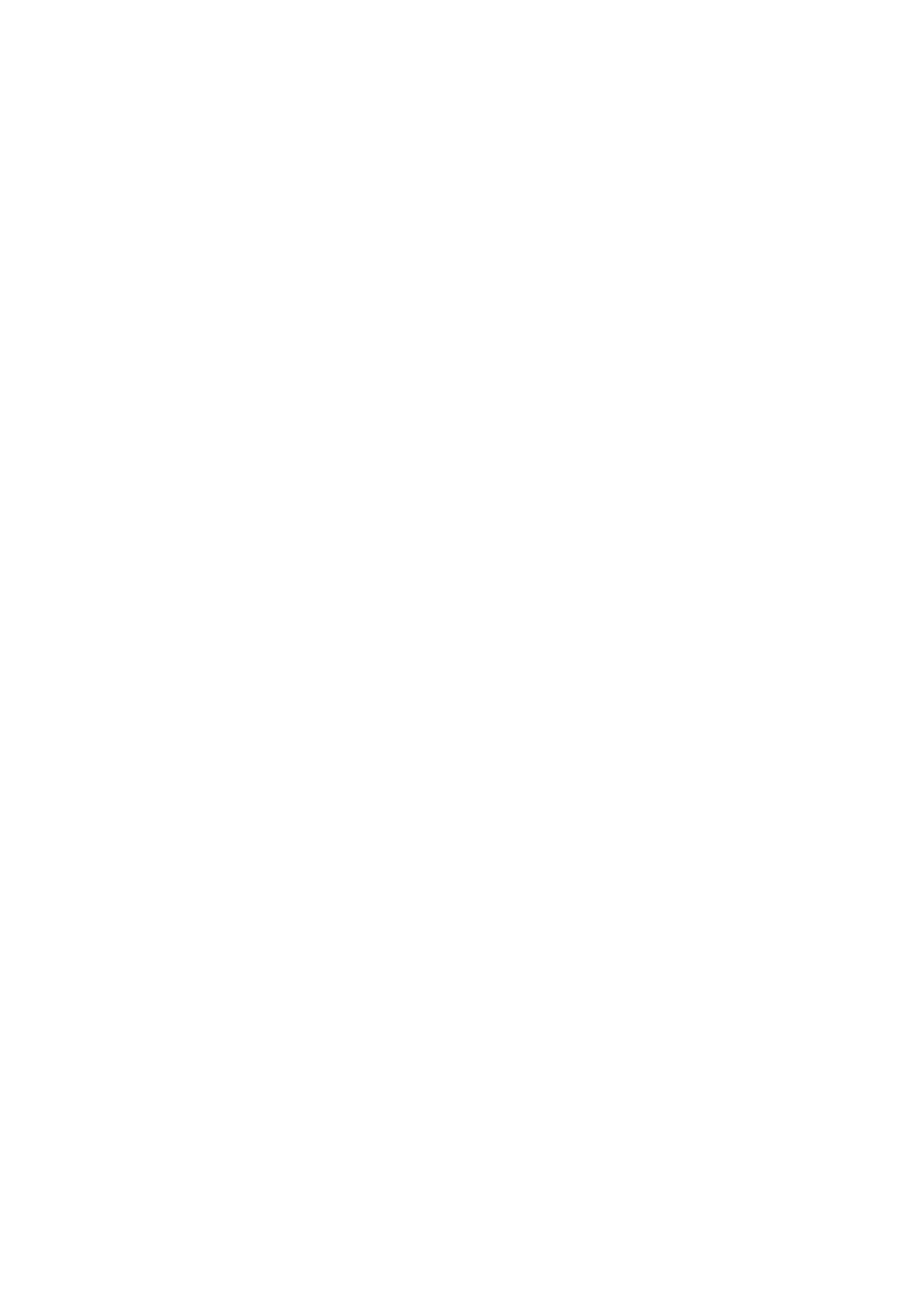# <span id="page-6-0"></span>**1 Introduction**

Health care plays a central role in reducing the burden of arthritis and osteoporosis and in improving the quality of life of those affected. Most forms of arthritis have no known cure. The focus in most cases is on relieving pain and reducing symptoms. Osteoporosis is largely preventable; nonetheless, bone loss is common in older people. The need to manage osteoporosis following fracture(s) is critical.

In Australia, the management of arthritis and osteoporosis, and their complications, takes place in a variety of health care settings. These include general practice, allied health establishments, and specialist surgeries and hospitals. Each caters to specific aspects of care.

This report provides a statistical overview of the health services used for the treatment and management of arthritis and osteoporosis in Australia. Health survey and administrative data have been used to describe the nature and type of health services used for each specific condition.

# <span id="page-6-1"></span>**What are arthritis and osteoporosis?**

Arthritis refers to over 100 chronic conditions affecting movable joints. The disease<sup>1</sup> causes damage to joint structures, such as the articular cartilage and synovial lining. Common symptoms are inflammation, pain, stiffness and decreased mobility. Osteoarthritis and rheumatoid arthritis are the two most common forms of arthritis (AIHW 2005).

Osteoarthritis mostly affects the hands, spine, and weight-bearing joints such as hips, knees and ankles. Its main feature is the breakdown of articular cartilage. Pain relief, joint mobility and load reduction help in the management of the condition. More radical treatment, such as joint replacement, is needed to address unrelieved pain and progressive disability in late stages of osteoarthritis (AIHW 2007).

Rheumatoid arthritis is a chronic, auto-immune disease marked by inflammation of the joints, most often affecting the hand joints in a symmetrical fashion. The immune system attacks the synovial tissues lining the joints, causing pain, swelling and stiffness. Over time, the articular cartilage and surrounding muscles and tendons may also be damaged. Early and aggressive management of rheumatoid arthritis is required to minimise its impact (AIHW 2009).

Osteoporosis is the thinning and weakening of bones, increasing the risk of fracture. On a daily basis the skeletal system remodels bone, stripping away old bone and replacing it with new. Osteoporosis is a dysfunction in this bone remodelling process that causes the bone to be broken down faster than it can be replaced, making it brittle and porous. The condition generally has no overt symptoms. Fractures from minimal trauma (for example, a trip and fall while walking) are often the first sign a person may have osteoporosis. The cascade of osteoporotic fractures sets the scene for extensive management and rehabilitation, in particular amongst the elderly (AIHW 2008a, b; 2010a).

<u>.</u>

<span id="page-6-2"></span><sup>1</sup> The terms 'disease' and 'condition', have been used interchangeably in this report.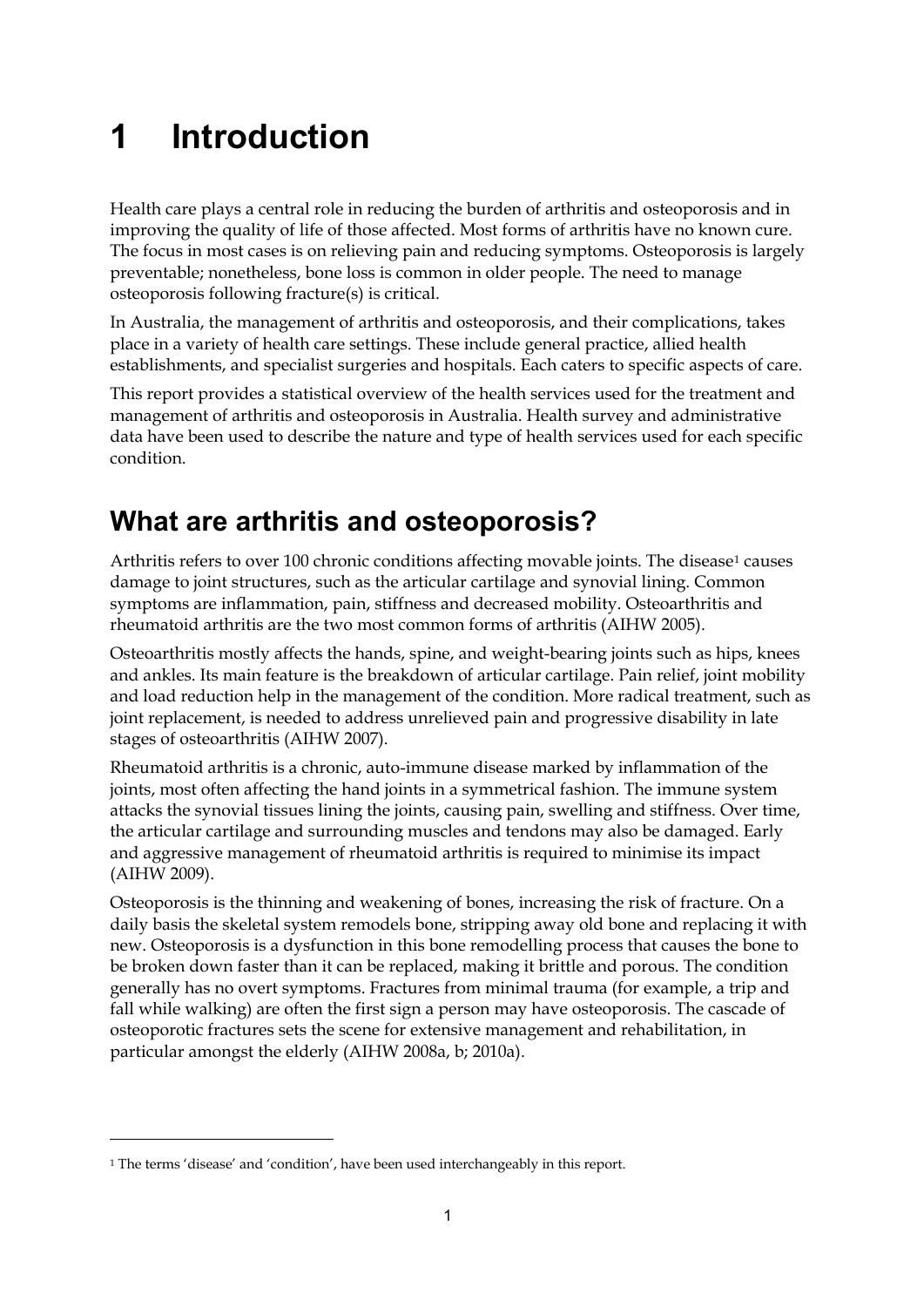## <span id="page-7-0"></span>**Management of arthritis and osteoporosis**

The treatment and management of arthritis is guided by five basic principles:

- stop the disease process
- keep the joints moving
- prevent deformity
- reconstruct the joints if need be
- rehabilitate.

Central to this strategy is medical management of the condition through medication and surgery (Solomon et al. 2005).

The medicines commonly used to manage arthritis are pain-relieving and inflammation reducing agents such as paracetamol and non-steroidal anti-inflammatory drugs (NSAIDs). For rheumatoid arthritis, disease-modifying anti-rheumatic drugs (DMARDs) are also used to alter the disease process, decrease pain and minimise joint damage (AIHW 2007; 2009).

Dietary supplements also play a role in arthritis management. In osteoarthritis, glucosamine and chondroitin are commonly used for relieving pain and possibly reducing cartilage breakdown (AIHW 2007). In rheumatoid arthritis, omega-3 fish oils and glucosamine are used particularly for managing pain and joint stiffness (AIHW 2009).

Other management options include physical therapy, exercise to reduce joint stiffness, and increase muscle strength especially of muscles surrounding the joints. Weight loss is another effective means to minimise load on the joints as well as pain.

Secondary measures that can be taken to prevent or delay the onset of the various conditions and their complications are adopting a healthy lifestyle, which includes a healthy diet and regular exercise, and avoiding joint injuries and tasks that increase joint strain.

Surgery is effective in more severe cases of osteoarthritis and rheumatoid arthritis (Solomon et al 2005). Often this involves the replacement of various sections of the joint with artificial parts. This treatment option is commonly known as joint replacement or 'arthroplasty'.

The management of osteoporosis is focused on reduction of bone loss. This is generally handled with medicines, including prescription drugs as well as vitamin and mineral supplements. An integral component of the strategy to manage osteoporosis is prevention of falls, to avoid fractures and future fracture cascades, and the treatment of various osteoporotic fractures through both surgical and non-surgical procedures (AIHW 2008a, 2010a).

## <span id="page-7-1"></span>**Australian health care system**

As mentioned earlier, the management of arthritis and osteoporosis in Australia takes place in a variety of health care settings, to cater for different aspects of care. These include general practice, allied health professionals, and specialist surgeries and hospitals (AIHW 2008b). The Australian health care system is largely a government-funded enterprise that provides services across the spectrum of care in these various settings. Nonetheless, much of the health care in Australia outside the hospital system is delivered by private providers.

Patients can choose their own general practitioner (GP) and are reimbursed for all or part of the consultation by the Australian Government through the Medicare Benefits Schedule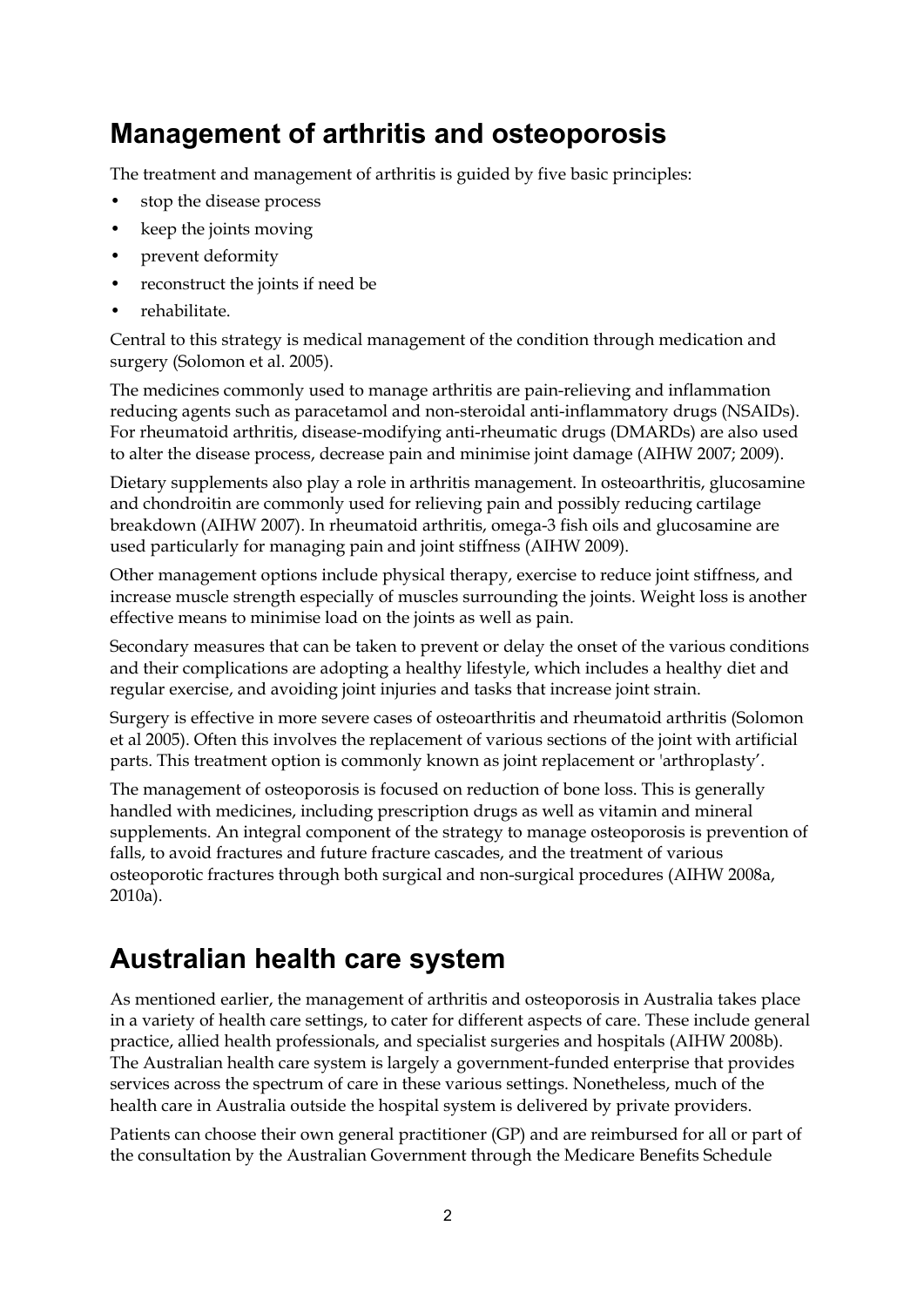(MBS). For secondary and tertiary care, patients may be referred by GPs to specialists, other health professionals, hospitals or community-based health care organisations (Duckett 2007).

Patients can access public hospitals through emergency departments (where they may present at their own initiative), through the ambulance services, or after referral from a medical practitioner. Public hospital emergency and outpatient services are provided free of charge, as is inpatient treatment for public patients. People can also choose to be treated as private patients when they are in hospital, whether the hospital is a public or a private entity (AIHW 2008c).

A range of allied health professionals such as physiotherapists and chiropractors also provide health care. Costs for these services are usually met by the patients themselves or with the support of private health insurance.

## <span id="page-8-0"></span>**Monitoring health service use**

Health care in Australia is mostly organised around medical conditions, integrated broadly across specialities, treatments and services. However, in the absence of linked data, the provision of various health services is recorded in health data as discrete, silo-style activities with limited connectivity. The information generated on the extent and pattern of health service use is limited.

A variety of measures based on a particular type of health service are commonly used to monitor health service use. These include visits to general practitioners, specialists and allied health professionals, hospitalisation, and access to other health care facilities such as Aboriginal Medical Services. Medication use, diagnostic tests, access to prostheses and various surgical procedures can also be indicators of health care use.

The data for these measures may be obtained using various approaches. Three commonly used approaches are:

- self-reports
- reports from health care providers
- administrative records.

Individuals may be asked to provide information about their disease/condition and the action(s) they have taken to remedy the problem. The actions taken might include health risk reduction, visits to various health care providers and other allied professionals, and medication use (Madans & Cohen 2005).

The information provided by the individuals can be supplemented with that obtained from health care providers such as GPs, specialists and allied health professionals. These health professionals are not only able to provide information about the services rendered, but also have information about the structure, functioning and capacity of their system. The provider-based information can also help verify, albeit indirectly, the veracity of certain types of self-reports (Madans & Cohen 2005).

Administrative records, which include data collected as part of the health care system, are other major sources of information. These records result from running the health care system, such as enrolling people, paying claims, approving expenditure and monitoring payments. The records may be person-level or episode-based. Because these records represent large groups of people, sometimes entire populations, they can offer many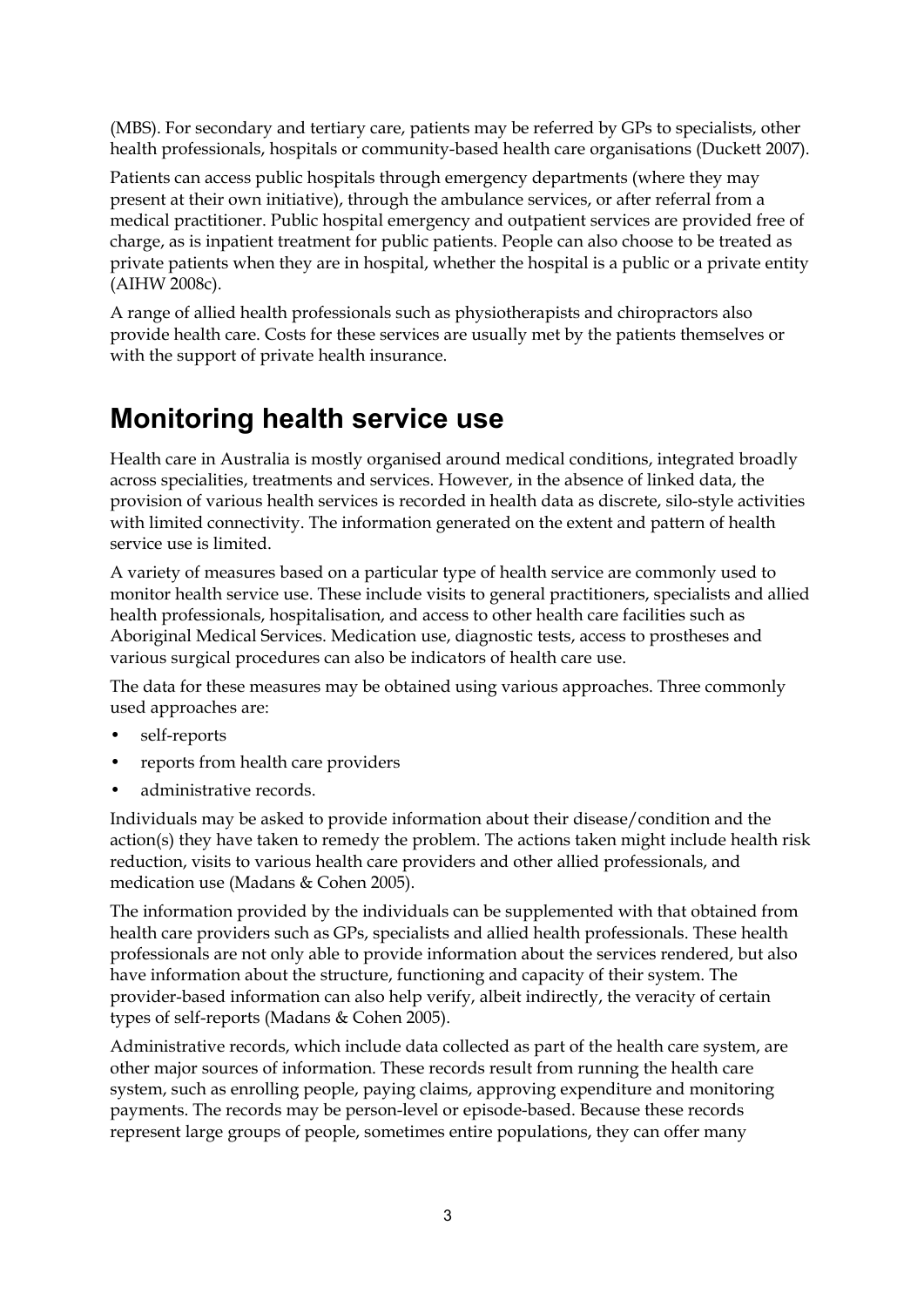advantages. However, the administrative data have several limitations because they were not created explicitly to examine the health or health care of populations (Iezzoni et al. 2005).

In Australia, health service use information can be generated using all three approaches. Population-based health surveys such as the National Health Survey (NHS) are a useful source of self-reported information, not only about the presence of a disease or condition but also about the use of health services and other health-related actions taken to address the problem (ABS 2009a). Data from GPs, such as the Bettering the Evaluation and Care of Health (BEACH) survey of general practice, provide information on the type of health care provided (Britt et al. 2009). Hospital administrative records, such as those compiled into the AIHW National Hospital Morbidity Database, contain useful information about the services provided by diagnosis and about the procedures performed (AIHW 2010b).

## <span id="page-9-0"></span>**Health care needs**

An essential determinant of a population's ability to benefit from health care is the extent of the problem, or disease prevalence, which may also be used as a proxy for health care needs (Stevens & Raftery 1997). The usefulness of this information can be further supplemented by studying the nature of disease severity, disease progression and the effectiveness of interventions available to deal with the problem.

Arthritis and osteoporosis are highly prevalent long-term conditions, particularly among older Australians. In 2007–08, an estimated 3.3 million Australians had arthritis; osteoporosis affected another 692,000 people (ABS 2009b).

Almost one-half of people with arthritis (over 1.6 million) had osteoarthritis; rheumatoid arthritis affected another 428,000 Australians (Table 1.1). Between them these conditions are the most common cause of disability in Australia.

|         | <b>Osteoarthritis</b> |                 | <b>Rheumatoid arthritis</b> |                 | <b>Osteoporosis</b>  |                 |
|---------|-----------------------|-----------------|-----------------------------|-----------------|----------------------|-----------------|
| Sex     | <b>Number ('000)</b>  | Rate (per cent) | <b>Number ('000)</b>        | Rate (per cent) | <b>Number ('000)</b> | Rate (per cent) |
| Males   | 603.9                 | 5.9             | 159.2                       | 1.5             | 125.1                | 1.2             |
| Females | 1.009.5               | 9.2             | 269.2                       | 2.4             | 567.2                | 5.5             |
| People  | 1.613.4               | 7.6             | 428.5                       | 2.0             | 692.3                | 3.4             |

<span id="page-9-1"></span>

| Table 1.1: Prevalence of osteoarthritis, rheumatoid arthritis and osteoporosis, 2007-08 |  |  |  |
|-----------------------------------------------------------------------------------------|--|--|--|
|                                                                                         |  |  |  |

*Notes* 

1. Self-reported doctor-diagnosed cases only.

2. Rates are age-standardised to the Australian population as at 30 June 2001.

*Source:* AIHW analysis of the ABS 2007–08 National Health Survey CURF.

It is generally important to identify the twin issues of demand for health care (what people are willing to pay or might wish to use in a system of health care), and supply (what can be actually provided), which contribute to the use of health services. Another perspective on health service use can be gleaned from the demand for a particular type of health care.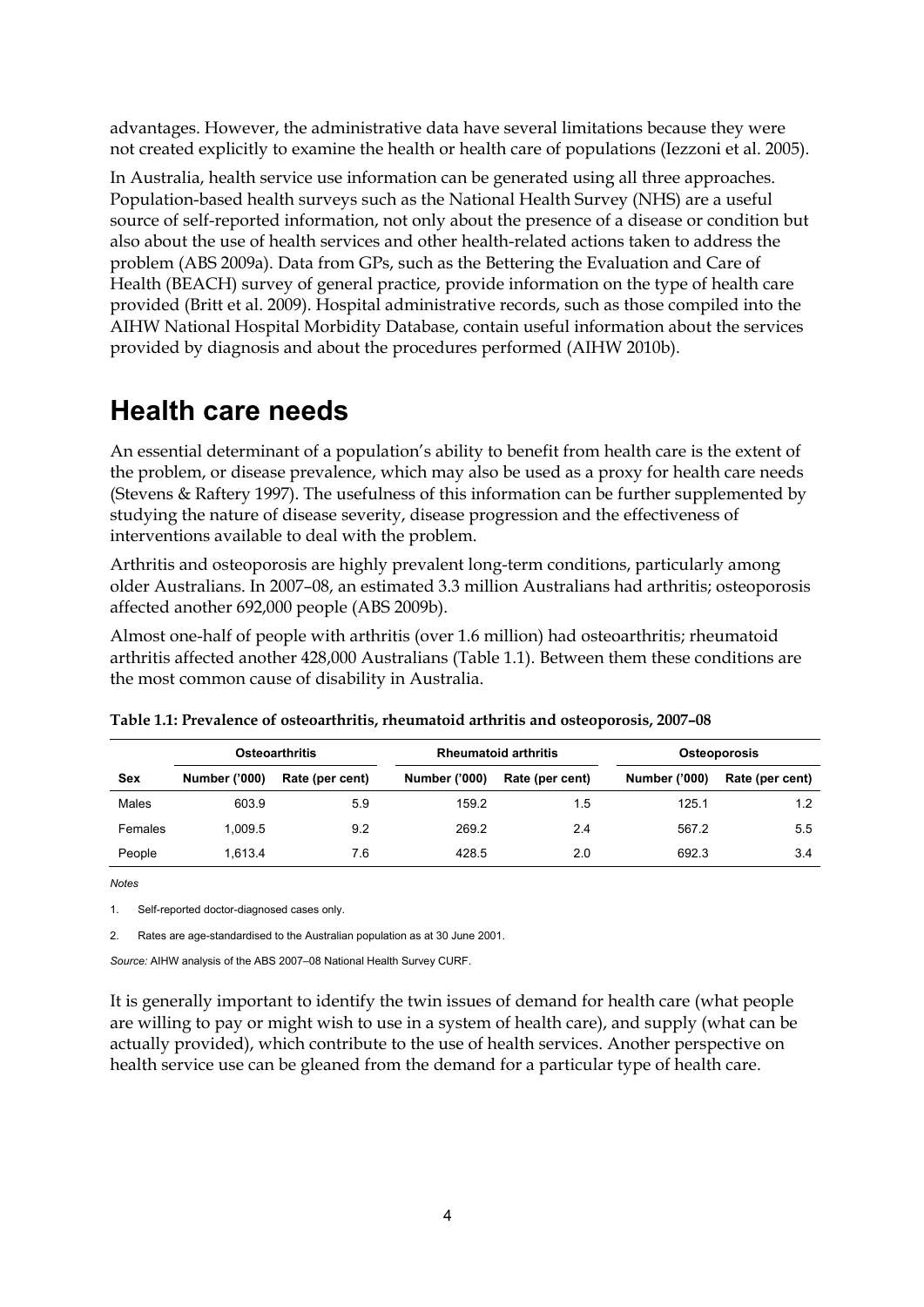## <span id="page-10-0"></span>**Health service use measures**

The analysis presented in this report is based on data derived from three different sources, namely:

- National Health Survey (NHS)
- BEACH survey of general practitioners
- AIHW National Hospital Morbidity Database.

A brief overview of these data sources is given at the Appendix.

Several measures, some of them overlapping in the type of information covered, were developed to study the health service use for osteoarthritis, rheumatoid arthritis and osteoporosis in Australia (Table 1.2).

| Type of data                         |                         |                                                                                       |                                                                                                      |
|--------------------------------------|-------------------------|---------------------------------------------------------------------------------------|------------------------------------------------------------------------------------------------------|
| Data source                          | <b>Measure</b>          | Provider/referral/test                                                                | Period/rate                                                                                          |
| National Health Survey               | Visit to clinicians     | GPs/specialists                                                                       | 12-month timeframe                                                                                   |
| 2007-08                              | Visit to allied health  | Physical therapists                                                                   | 12-month timeframe                                                                                   |
|                                      | professionals           | Other professionals                                                                   |                                                                                                      |
|                                      | Medicine use            | Pharmaceuticals                                                                       | 12-month timeframe                                                                                   |
|                                      |                         | Complementary medicine                                                                |                                                                                                      |
|                                      | Imaging                 | Bone mineral density (BMD)<br>testing                                                 | 12-month timeframe                                                                                   |
| <b>BEACH</b> survey                  | General practice visits | GP/patient encounter                                                                  | Per 100 encounters (visits)                                                                          |
| 2008-09                              | Medication              | Pharmaceuticals<br>prescribed/supplied or<br>advised for over the counter<br>purchase | Per 100 occasions of<br>management of the selected<br>problem (reported as rate per<br>100 problems) |
|                                      | Referrals               | Orthopedic surgeons                                                                   | Per 100 occasions of                                                                                 |
|                                      |                         | Rheumatologists                                                                       | management of the selected<br>problem                                                                |
|                                      |                         | Endocrinologists                                                                      |                                                                                                      |
|                                      |                         | Physiotherapists                                                                      |                                                                                                      |
|                                      | Pathology tests         | C-reactive protein                                                                    | Per 100 occasions of                                                                                 |
|                                      |                         | Erythrocyte sedimentation<br>rate (ESR)                                               | management of the selected<br>problem                                                                |
|                                      |                         | Full blood count                                                                      |                                                                                                      |
|                                      |                         | Liver function test                                                                   |                                                                                                      |
|                                      |                         | Rheumatoid factor                                                                     |                                                                                                      |
|                                      | Imaging                 | X-ray                                                                                 | Per 100 occasions of                                                                                 |
|                                      |                         | Ultrasound                                                                            | management of the selected<br>problem                                                                |
| <b>AIHW National Hospital</b>        | Hospitalisation         | Number of episodes                                                                    | 12-month timeframe                                                                                   |
| <b>Morbidity Database</b><br>2008-09 | Procedure               | Surgical                                                                              | (financial year)                                                                                     |
|                                      |                         | Non-surgical                                                                          |                                                                                                      |
|                                      | Rehabilitation          | Other support                                                                         |                                                                                                      |
|                                      |                         |                                                                                       |                                                                                                      |

#### <span id="page-10-1"></span>**Table 1.2: Measures of health service use for arthritis and osteoporosis by data type**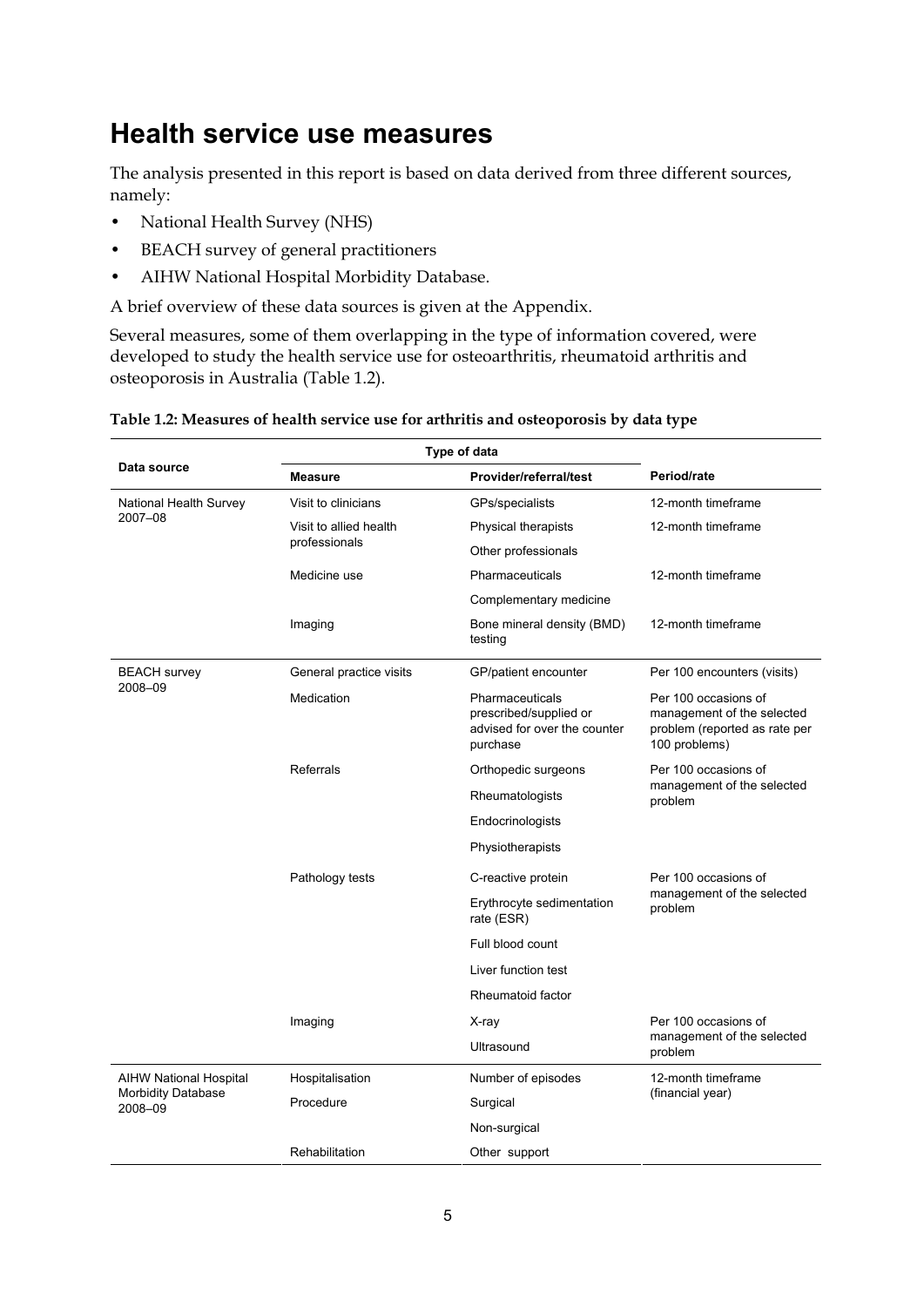# <span id="page-11-0"></span>**About this report**

This report is organised into five chapters. This first introductory chapter provides background information about the management of arthritis and osteoporosis. The Australian health care system and the various measures used to monitor health service use are also described.

Since the treatment and management strategies of two major types of arthritis (osteoarthritis and rheumatoid arthritis) are considerably different, the information about their health service use is presented separately in Chapters 2 and 3, respectively.

The focus of Chapter 4 is the prevention of osteoporosis and its complications including susceptibility to fractures. Information about minimal trauma fractures has been used to describe the nature and type of hospital services required for managing the complications of osteoporosis. The findings are discussed in Chapter 5.

Descriptions of the various data sources and methods used in this report are outlined at the Appendix.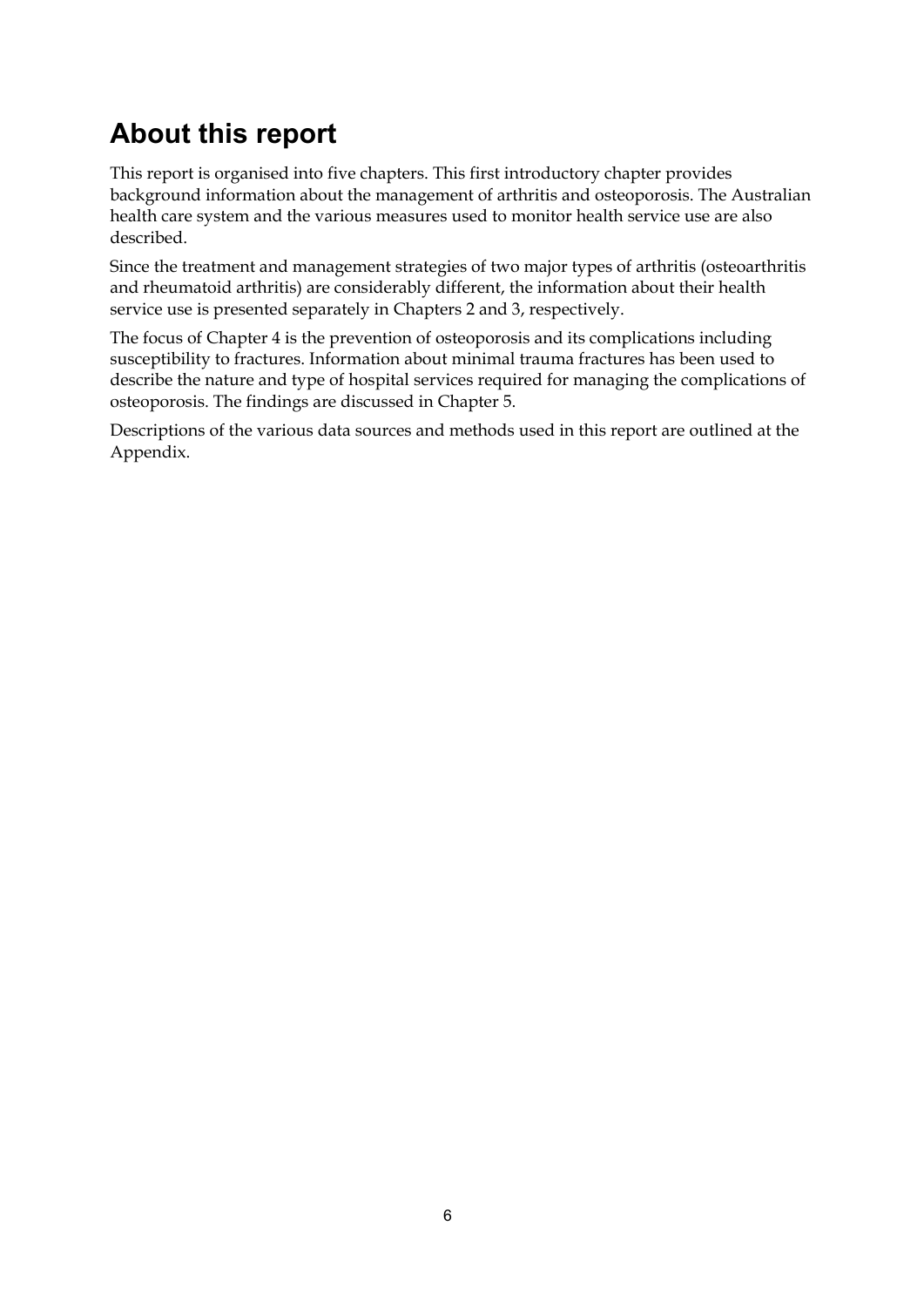# <span id="page-12-0"></span>**2 Health service use for osteoarthritis**

The health service use for osteoarthritis can be described as a two-step process. In the early stages of the disease, the focus is on the management of pain and preserving or improving joint function. At the severe end of the disease spectrum, the need for surgical interventions and other support services increases.

This chapter provides information on the use of health services to manage osteoarthritis in primary and tertiary care settings. Information on secondary health care services, such as consultations with specialists, is limited and could not be presented separately from that of primary care.

## <span id="page-12-1"></span>**Prevalence of osteoarthritis**

As described in Chapter 1, an estimated 1.6 million Australians had osteoarthritis in 2007–08. The prevalence of osteoarthritis rises consistently with age, especially after the age of 45 years (Figure 2.1). More females than males are affected—62.6% of the cases are in females.



## <span id="page-12-3"></span><span id="page-12-2"></span>**Treatment and management strategies**

Osteoarthritis requires consistent and ongoing management. Three principles in the treatment of early osteoarthritis are:

- relieve pain
- reduce load on the joints
- keep the joints moving.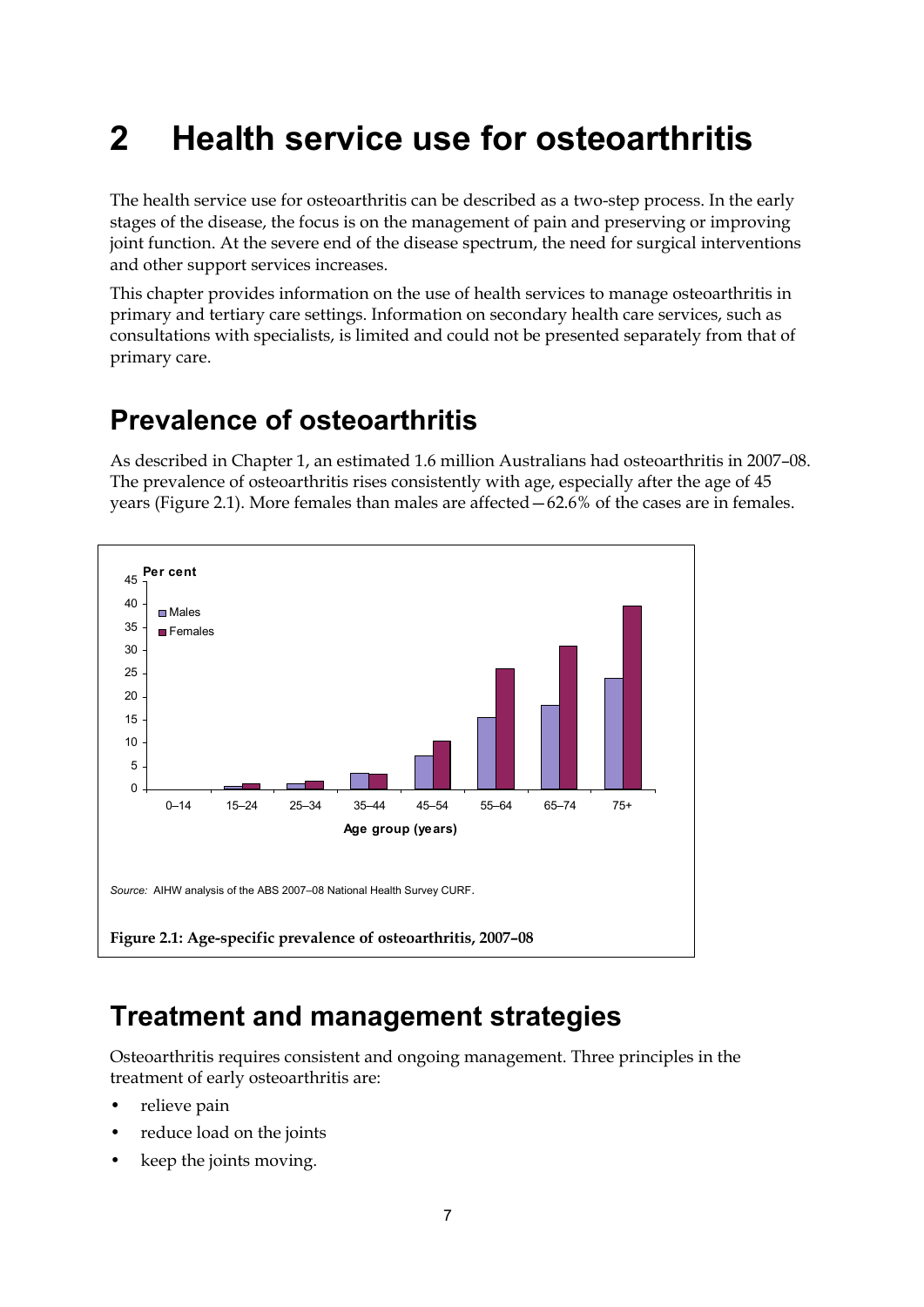As the symptoms worsen, some form of operative treatment may be required. With unrelieved pain, joint replacement is often the procedure of choice (Solomon et al. 2005).

The diagnosis of osteoarthritis is often uncertain because it can take many years for the disease to develop and before the full range of symptoms appear. Most people with osteoarthritis usually present to their health care provider or GP after the age of 45 years though those with a history of joint disorder or injury may present earlier. X-rays are helpful in monitoring osteoarthritis, in particular the disappearance of the joint space and detecting the formation of small bony growths.

While pain relief in early osteoarthritis is mostly achieved by the use of analgesics and NSAIDs, as well as complementary medicines, joint mobility can be improved further by physical therapy (Refshauge & Gass 2004). Physiotherapists and occupational therapists also provide valuable advice about how to reduce load on the joints by using prostheses and modify daily activities.

Surgery can be dramatically effective for patients with severe osteoarthritis. Joint replacement, both for knee and hip osteoarthritis, is often used (Solomon et al. 2005). However, joint replacements are costly for the patient and warranted only when the discomfort or the limitation in walking is high. Joint replacements are done in a hospital setting, and may be supported by physical therapy and other rehabilitation activities.

## **GPs and other specialists**

GPs are usually the first point of contact for the management of osteoarthritis. They not only provide diagnostic assessments, prescriptions and referrals but also advice on selfmanagement of the condition. Over the course of the disease and depending on its severity, GPs may seek the support from specialists such as, orthopaedic surgeons, rheumatologists and geriatric medical specialists in looking after their patient's problem.

### **Self-reported consultations**

Information on self-reported consultations is derived from two different questions in the 2007–08 NHS: 'type of health professionals consulted in the past 12 months'; and 'frequency of GP check ups'. It should be noted that data for frequency of check ups is obtained from all people who have the condition, not only those who visited a doctor.

An estimated 320,000 males and 460,000 females, aged 15 years and over, had consulted a GP or a specialist for their osteoarthritis in the 12 months prior to the 2007–08 NHS (Table 2.1). Females with osteoarthritis are more likely to consult a GP or a specialist in that timeframe than males with the condition.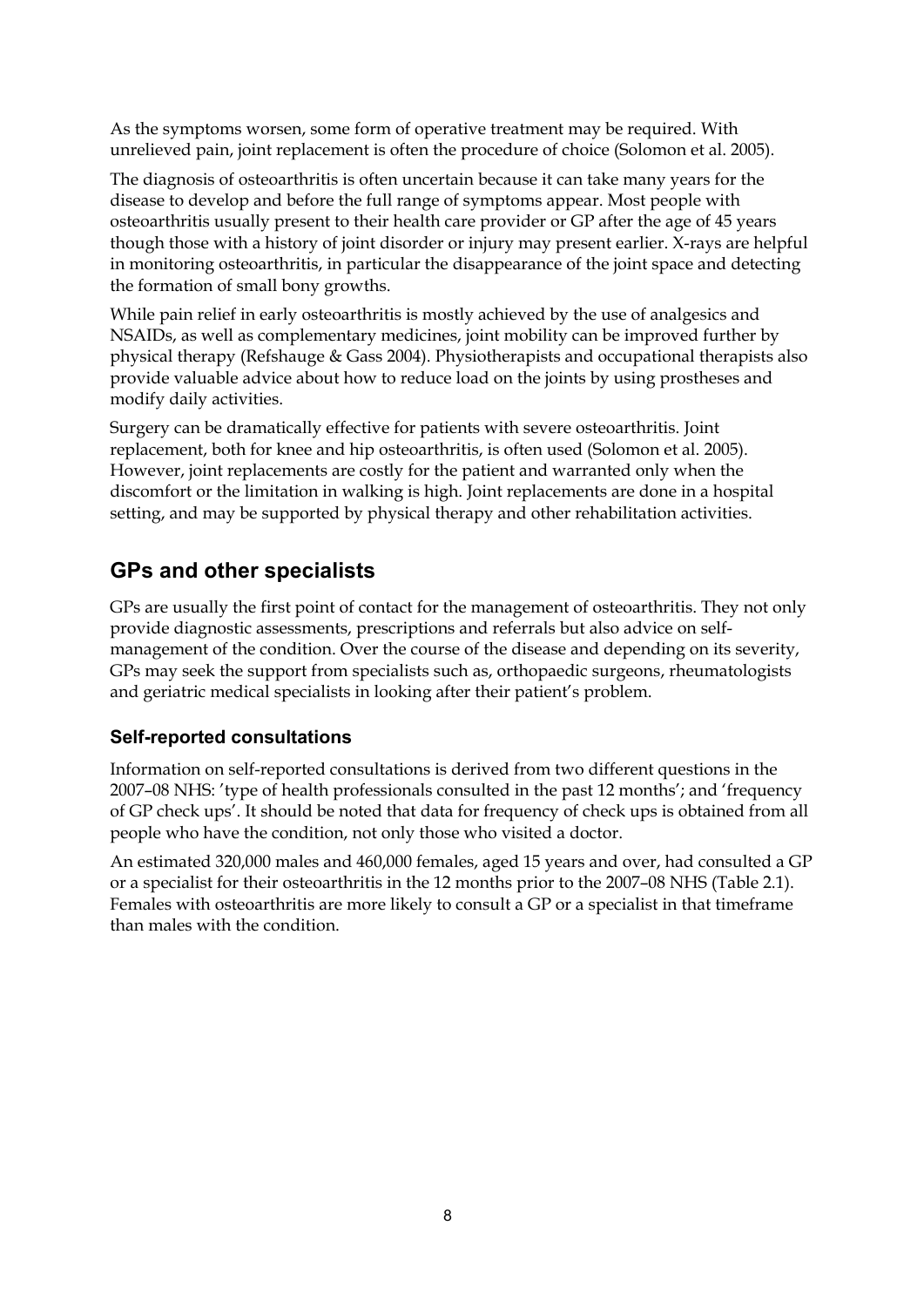|            | People with osteoarthritis |                 |  |
|------------|----------------------------|-----------------|--|
| <b>Sex</b> | <b>Number ('000)</b>       | Rate (per cent) |  |
| Males      | 320.4                      | 33.8            |  |
| Females    | 459.9                      | 61.1            |  |

<span id="page-14-0"></span>**Table 2.1: Visits to GPs or specialists by people with osteoarthritis, 2007–08** 

*Notes* 

1. Doctor-diagnosed cases, ages 15 years and over (N=1.6 million).

2. Visits to GPs or specialists in the 12 months prior to the survey.

3. Rates (in per cent) are age-standardised to the Australian population as at 30 June 2001. The age standardised rates are different to the crude rates as the population with specific conditions has a different age structure to the 2001 population.

*Source:* AIHW analysis of the ABS 2007–08 National Health Survey CURF.

More than 1 out of 5 people (21.5%) consulted a GP or a specialist at least once a month for their osteoarthritis; another 29.3% consulted one every 3 months. Almost 1 out of 8 people reported seeing a GP or a specialist on an annual basis. People with osteoarthritis visited a GP or a specialist for their condition around five times a year on average; an estimated total of eight million consultations each year (Table 2.2).

|                        | People with osteoarthritis |          |
|------------------------|----------------------------|----------|
| <b>Visit frequency</b> | <b>Number ('000)</b>       | Per cent |
| At least once a month  | 346.3                      | 21.5     |
| Every 3 months         | 472.1                      | 29.3     |
| Every 6 months         | 288.0                      | 17.9     |
| Annual                 | 213.9                      | 13.3     |
| Other                  | 346.3                      | 18.2     |
| Total                  | 1,613.4                    | 100.0    |

<span id="page-14-1"></span>**Table 2.2: Frequency of visits to GPs or specialists for osteoarthritis, 2007–08** 

*Notes* 

1. Doctor-diagnosed cases, ages 15 years and over.

2. Visits to GPs or specialists in the 12 months prior to the survey.

*Source:* AIHW analysis of the ABS 2007–08 National Health Survey CURF.

#### **GP-reported consultations**

According to the BEACH survey, osteoarthritis was managed at a rate of 2.8 per 100 encounters with a GP in 2008–09 (Britt et al. 2009). It was the eighth most frequently managed problem, accounting for 1.8% of all problems managed in general practice.

## **Allied health professionals**

Allied health professionals contribute to osteoarthritis management in helping improve joint function and in developing skills for self-care. Chiropractors, physiotherapists, podiatrists and hydrotherapists may be consulted by people with osteoarthritis of their own accord or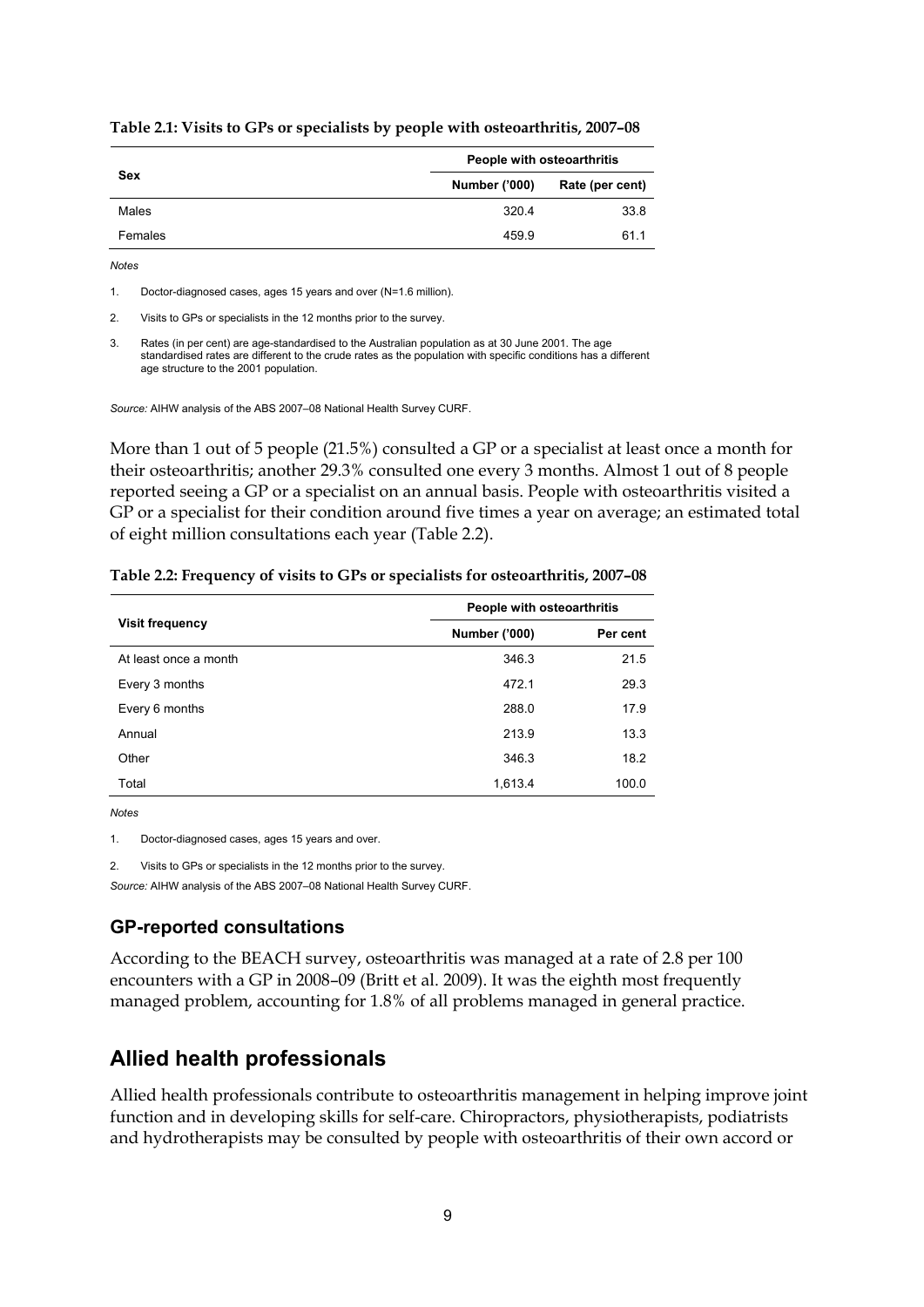on a clinician's recommendation. Physiotherapists tend to receive more GP or specialist referrals than other health professionals.

### **Self-reported physical therapy**

An estimated 7.9% of people with osteoarthritis reported visiting allied/other health professionals in the 12 months before the 2007–08 NHS survey. Chiropractors/podiatrists and physiotherapists/hydrotherapists were consulted by 2.0% of the survey respondents.

#### **GP recommendations for physical therapy**

The BEACH survey indicates that in 2008–09, osteoarthritis referrals were made at a rate of 13.7 per 100 osteoarthritis problems managed, 56% of these being to medical specialists (particularly orthopaedic surgeons) and 42% to allied health services (particularly physiotherapists) (Table 2.3).

|                                | Actions taken/recommended |                                                 |
|--------------------------------|---------------------------|-------------------------------------------------|
| Type of management             | <b>Number</b>             | Rate per 100<br>problems managed<br>$(n=2,666)$ |
| Medication                     | 2,288                     | 85.8                                            |
| Referral                       | 365                       | 13.7                                            |
| Specialist (all)               | 206                       | 7.7                                             |
| Orthopaedic surgeon            | 154                       | 5.8                                             |
| Rheumatologist                 | 19                        | 0.7                                             |
| Allied health services (all)   | 153                       | 5.8                                             |
| Physiotherapist                | 116                       | 4.4                                             |
| Pathology testing              | 218                       | 8.2                                             |
| C-reactive protein             | 12                        | 0.5                                             |
| Erythrocyte sedimentation rate | 30                        | 1.1                                             |
| Full blood count               | 47                        | 1.8                                             |
| Imaging                        | 481                       | 18.0                                            |
| Plain X-ray                    | 431                       | 16.2                                            |
| <b>Ultrasound</b>              | 19                        | 0.7                                             |

#### <span id="page-15-0"></span>**Table 2.3: Management of osteoarthritis by general practitioners, 2008–09**

*Source:* AIHW analysis of the 2008–09 BEACH data collected by the Australian General Practice Statistics and Classification Centre, University of Sydney, in collaboration with the AIHW.

### **In-hospital physical therapy**

According to the AIHW National Hospital Morbidity Database, almost 274,000 non-surgical procedures were performed with the principal diagnosis of osteoarthritis in 2008–09. These mainly included physiotherapy (63,856), occupational therapy (23,644) and administration of therapeutic medicines (6,089).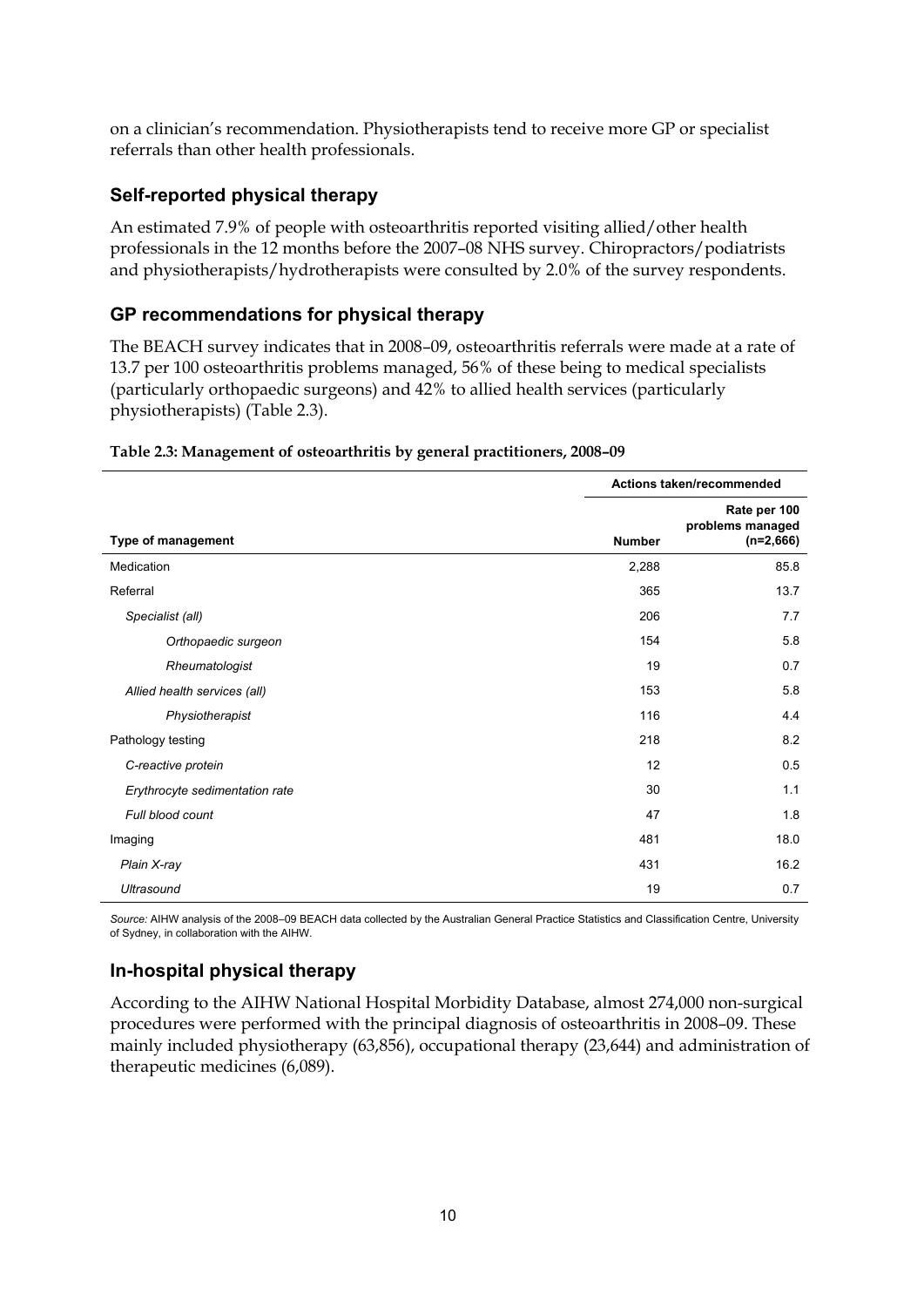## **GP referrals**

### **Referrals to specialists**

 The BEACH survey indicates that in 2008–09, osteoarthritis referrals were made at a rate of 13.7 per 100 osteoarthritis problems managed (Table 2.3). Most of the referrals were to orthopaedic surgeons at a rate of 5.8 per 100 osteoarthritis problems managed.

### **Pathology, radiology and ultrasound**

Pathology tests are not generally required for the diagnosis or management of osteoarthritis. Pathology tests were ordered at a rate of 8.2 per 100 osteoarthritis problems managed. Erythrocyte Sedimentation Rate (ESR), full blood count, liver function test and rheumatoid factor were ordered by GPs at a rate of 1 to 2 per 100 osteoarthritis problems managed (Table 2.3).

Plain X-rays were ordered at a rate of 16 per 100 osteoarthritis problems managed and ultrasound at a rate of 0.7 per 100 (Table 2.3).

## **Medicine use**

A variety of medicines are used to manage osteoarthritis (Box 2.1). Administered in many different forms, including topical treatments and ointments, these medicines are used to alleviate inflammation and pain.

#### **Box 2.1: Medicines for managing osteoarthritis**

A variety of pharmaceutical medicines are used for managing osteoarthritis. These may be supplemented by various complementary or alternative medicines.

**Analgesics** are medications that relieve pain. Common analgesics include paracetamol, tramadol and various paracetamol combinations.

**Non-steroidal anti-inflammatory drugs, or NSAIDs,** are used to relieve symptoms of pain, stiffness and inflammation in the muscles, joints and bones. Medications within this group include celecoxib, meloxicam, ibuprofen, diclofenac and naproxen.

The NSAIDs function by blocking the activity of the enzyme cyclooxygenase (COX), which participates in the synthesis of prostaglandin, a protein that contributes to inflammation and pain. They can be selective or non-selective in their COX blocking properties. Selective NSAIDs block only the COX-2 isoenzyme, relieving inflammation without causing stomach irritations. Selective NSAIDs are also referred to as COX-2 inhibitors. Non-selective NSAIDs block both the COX-1 and COX-2 isoenzymes. The latter are effective against inflammation but can cause irritation in the stomach, producing gastric ulcers and reflux.

**Complementary medicines** such as glucosamine, chondroitin and fish oils are commonly used to relieve pain and slow down cartilage destruction.

#### **Pharmaceutical medicines**

According to the BEACH survey, pharmaceutical medication was the most common management strategy used by GPs to manage osteoarthritis, with medicines being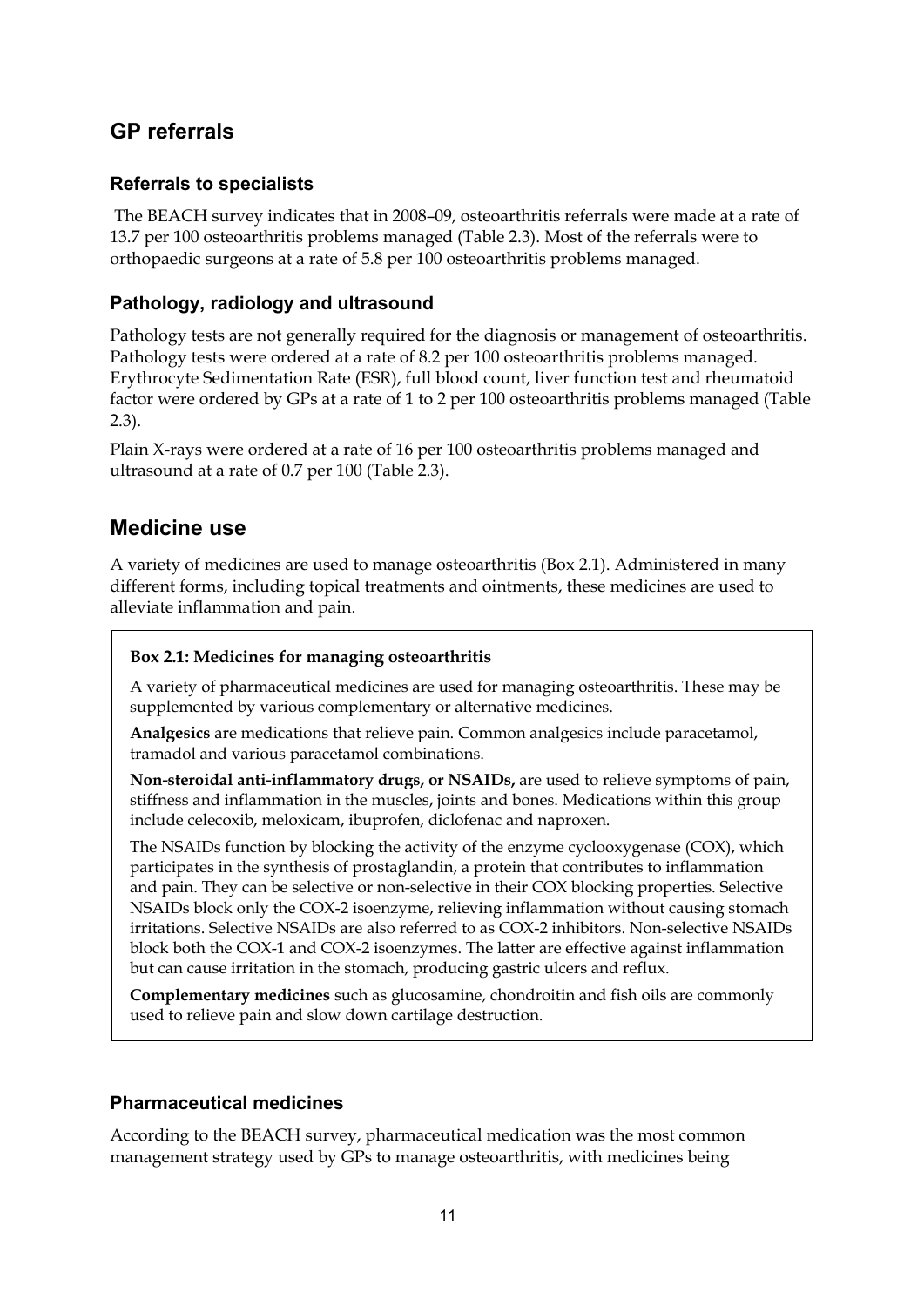prescribed, advised or supplied at a rate of 85.8 per 100 osteoarthritis problems managed in 2008–09 (Table 2.3).

Analgesics such as paracetamol and paracetamol combinations (e.g. paracetamol and codeine) were prescribed, supplied, or advised by GPs at a rate of 32.4 per 100 osteoarthritis problems managed (Table 2.4). The NSAIDs, mainly COX-2 inhibitors such as meloxicam (n=323) and celecoxib (n=205), were the second line of therapy for osteoarthritis.

|  |  | Table 2.4: Top 10 medications prescribed, supplied, or advised by GPs for osteoarthritis, 2008-09 |  |
|--|--|---------------------------------------------------------------------------------------------------|--|
|  |  |                                                                                                   |  |

<span id="page-17-0"></span>

|                            |                       | <b>Pharmaceutical prescriptions</b> |                                                    |
|----------------------------|-----------------------|-------------------------------------|----------------------------------------------------|
| <b>Type of medication</b>  | <b>Class</b>          | <b>Number</b>                       | Rate per 100<br>problems<br>managed<br>$(n=2,666)$ |
| Paracetamol                | Non-opioid analgesic  | 696                                 | 26.1                                               |
| Meloxicam                  | NSAID (selective)     | 323                                 | 12.1                                               |
| Celecoxib                  | NSAID (selective)     | 205                                 | 7.7                                                |
| Paracetamol/codeine        | Opioid analgesic      | 168                                 | 6.3                                                |
| Tramadol                   | Opioid analgesic      | 114                                 | 4.4                                                |
| Diclofenac sodium systemic | NSAID (non-selective) | 96                                  | 3.6                                                |
| Buprenorphine              | Opioid analgesic      | 89                                  | 3.4                                                |
| Oxycodone                  | Opioid analgesic      | 67                                  | 2.5                                                |
| Naproxen                   | NSAID (non-selective) | 65                                  | 2.5                                                |
| Glucosamine                | Natural medicine      | 76                                  | 2.8                                                |

*Source:* AIHW analysis of the 2007–08 BEACH data collected by the Australian General Practice Statistics and Classification Centre, University of Sydney, in collaboration with the AIHW.

### **Self-reported use of complementary medicines and dietary supplements**

More than one-half of people with osteoarthritis (50.7%) reported taking supplements or natural remedies for their osteoarthritis (2007–08 NHS). Glucosamine and chondroitin may reduce pain in people with mild to moderate symptoms of osteoarthritis, although evidence for the effectiveness of these supplements is limited.

According to the NHS data, omega-3 fish oils and glucosamine were the two most common supplements taken for osteoarthritis (Figure 2.2). Other dietary supplements commonly used by people with osteoarthritis include calcium, chondroitin (shark cartilage) and vitamin D.

Complementary medicines are more commonly used by females than males.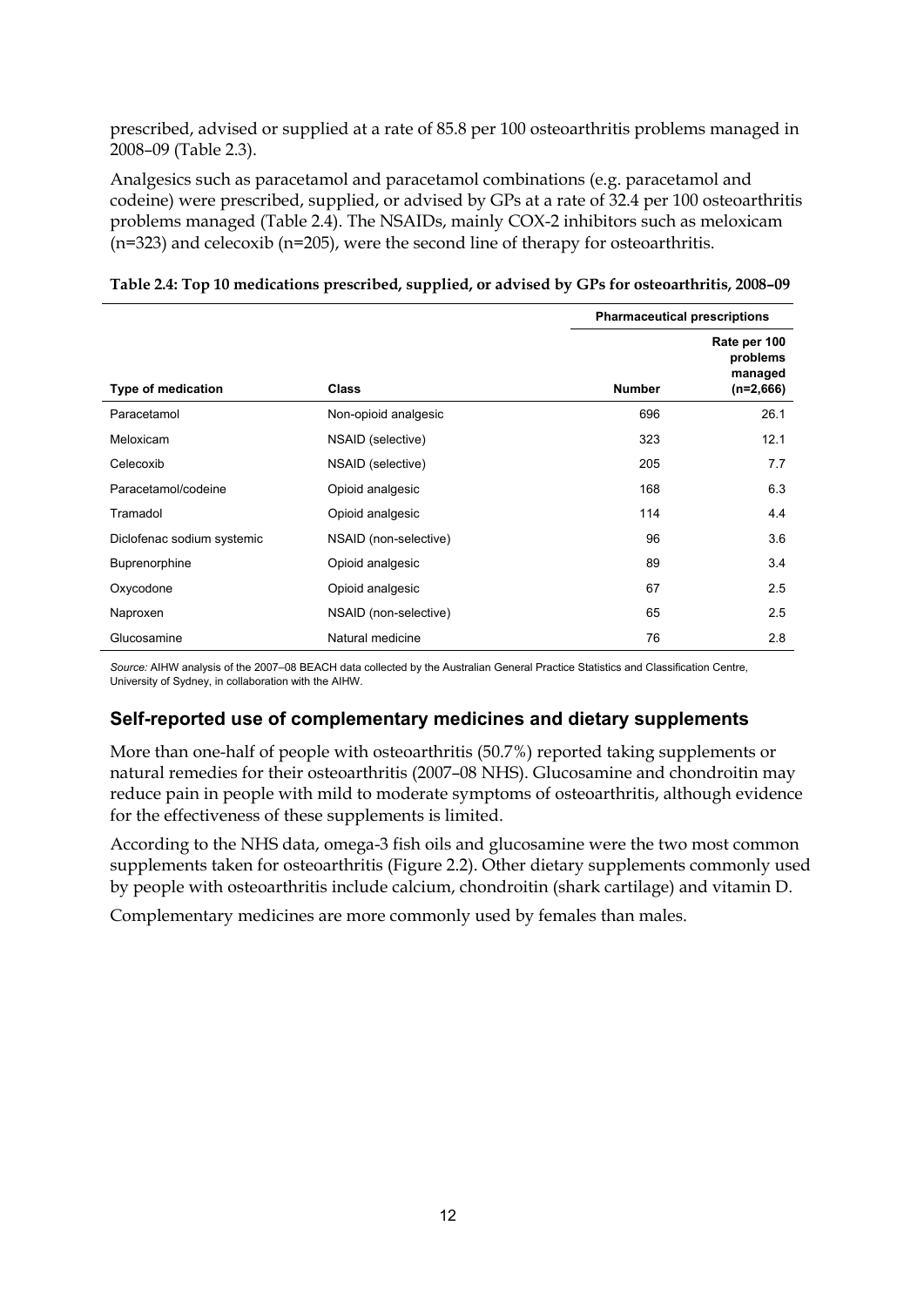

## <span id="page-18-0"></span>**Hospital use**

As described earlier, hospitalisation for osteoarthritis is usually for surgical interventions. In 2008–09, there were more than 88,000 hospitalisations with a principal diagnosis of osteoarthritis. Over 102,000 surgical and 273,000 non-surgical procedures were performed during these hospitalisations. The average length of hospital stay was 6.9 days.

## **Surgical procedures**

A variety of surgical procedures are performed to reduce pain and improve mobility in people with severe osteoarthritis, the most common of which are described in Box 2.2.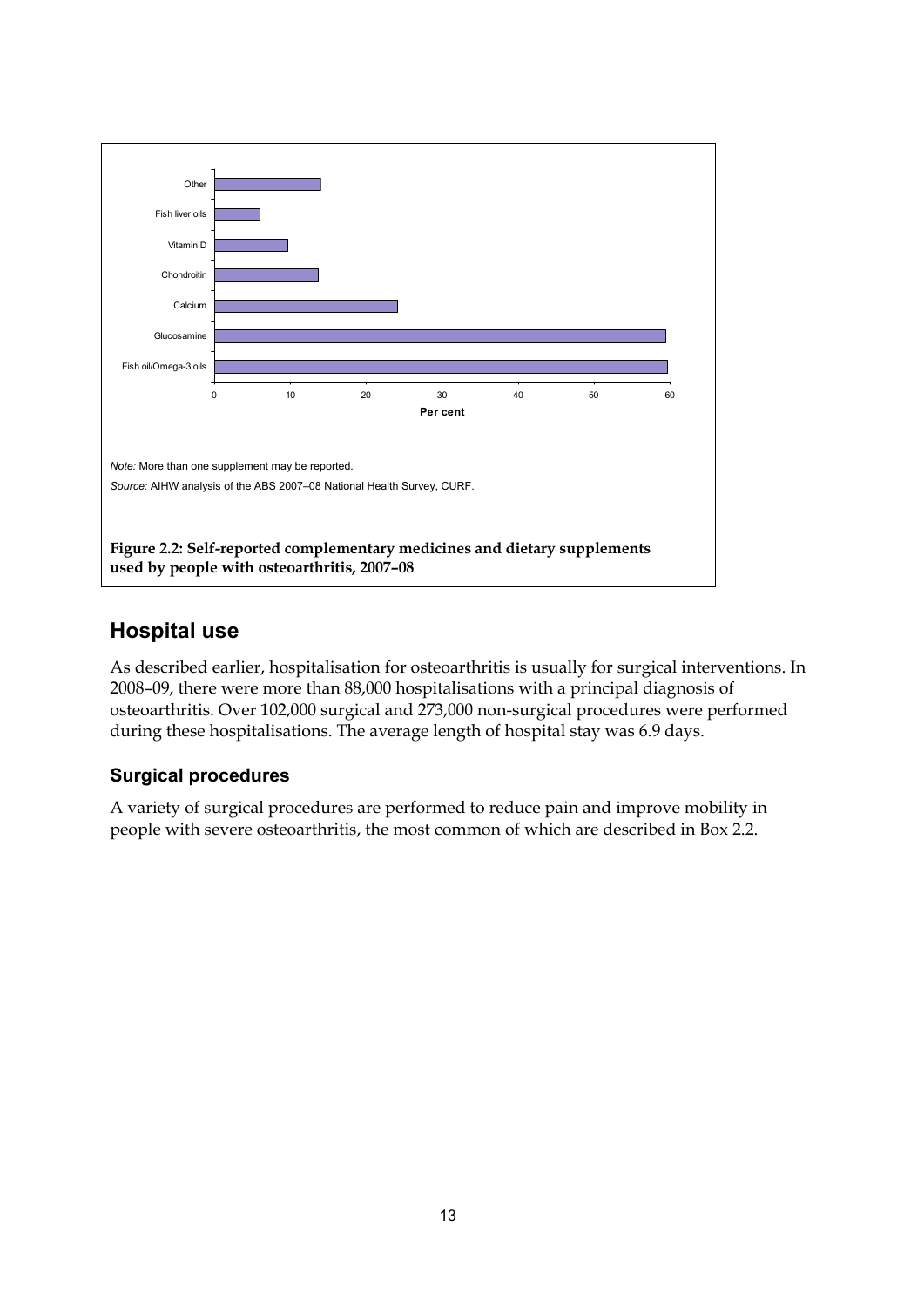#### **Box 2.2: Common surgical procedures for osteoarthritis**

**Osteotomy:** is used to correct deformity, to change the shape of the bone, or to relieve pain by redirecting the load trajectories.

**Arthroscopy:** is performed for both diagnostic and therapeutic purposes. Arthroscopic debridement and lavage can successfully alleviate symptoms, particularly in the case of degenerative meniscal tears in the presence of mechanical symptoms. However, in cases with substantial joint-space narrowing, arthroscopic surgery has limited benefits.

**Arthrodesis, or joint fusion**: is the most reliable operation for a painful or unstable joint. The procedure successfully alleviates pain and is commonly performed in the spine and in small points of the wrist, hand and ankle.

**Arthroplasty:** is the replacement of joints with prosthetic implants. Total joint arthroplasty is the most significant advancement in the treatment of osteoarthritis. It is the mainstay of surgical treatment of the osteoarthritic hip, knee, and glenohumeral joints. The pain and disability of end-stage osteoarthritis can be eliminated, restoring patients to near normal function.

*Source:* Solomon et al. 2005.

In 2008-09, about 46% of hospitalisations with a principal diagnosis of osteoarthritis involved total arthroplasty or joint replacement (Table 2.5). Arthroscopy was the other common surgical procedure performed. Depending on the site and severity of osteoarthritis, surgical procedures such as biopsy, administration of therapeutic agents, and repair of skin and subcutaneous tissue were also performed.

|                                                                                     | <b>Surgical procedures</b> |           |
|-------------------------------------------------------------------------------------|----------------------------|-----------|
| Type of procedure                                                                   | <b>Number</b>              | Per cent* |
| Total arthroplasty of knee, unilateral                                              | 27,452                     | 26.8      |
| Total arthroplasty of hip, unilateral                                               | 19.487                     | 19.1      |
| Arthroscopic meniscectomy of knee<br>with debridement, osteoplasty or chondroplasty | 9.319                      | 9.1       |
| Hemiarthroplasty of knee                                                            | 2.592                      | 2.5       |
| Arthroscopic chondroplasty of knee                                                  | 2.075                      | 2.0       |
| Other                                                                               | 41.259                     | 40.5      |
| <b>Total</b>                                                                        | 102.184                    | 100.0     |

#### <span id="page-19-0"></span>**Table 2.5: Common surgical procedures performed for osteoarthritis, 2008–09**

\* Per cent of total surgical procedures (N= 102,184) performed with osteoarthritis as the principal diagnosis.

 *Notes* 

1. Procedures have been counted only once for each hospitalisation, although those may have been performed more than once during that particular hospital stay.

*Source:* AIHW National Hospital Morbidity Database.

Knee arthroplasty was the most common joint replacement procedure performed for osteoarthritis in 2008–09, at the rate of 118 per 100,000 population. This particular type of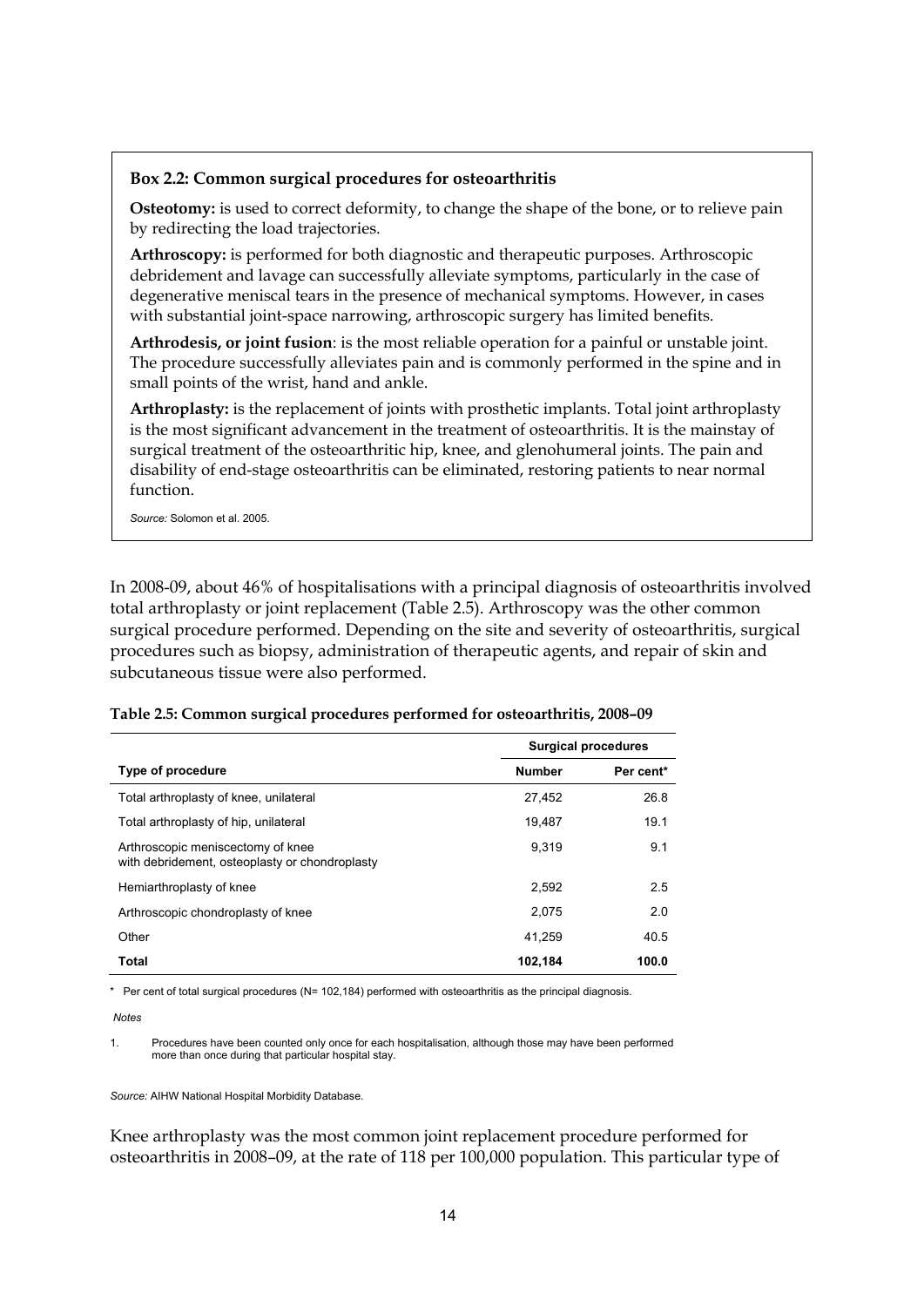joint replacement was more common in females, mainly those in the 75–79 years age group. Hip arthroplasty, performed at the rate of 84 procedures per 100,000 population, was more common among females aged 70–74 years than among males in the same age group (Figure 2.3).



<span id="page-20-0"></span>Arthroplasty as a procedure to reduce the impact of osteoarthritis is increasing. Over the period 2004–05 to 2008–09, the rate for knee arthroplasty increased from 103 per 100,000 to 118 per 100,000 population (Figure 2.4). A slight upward trend is also noted in hip arthroplasty.

<span id="page-20-1"></span>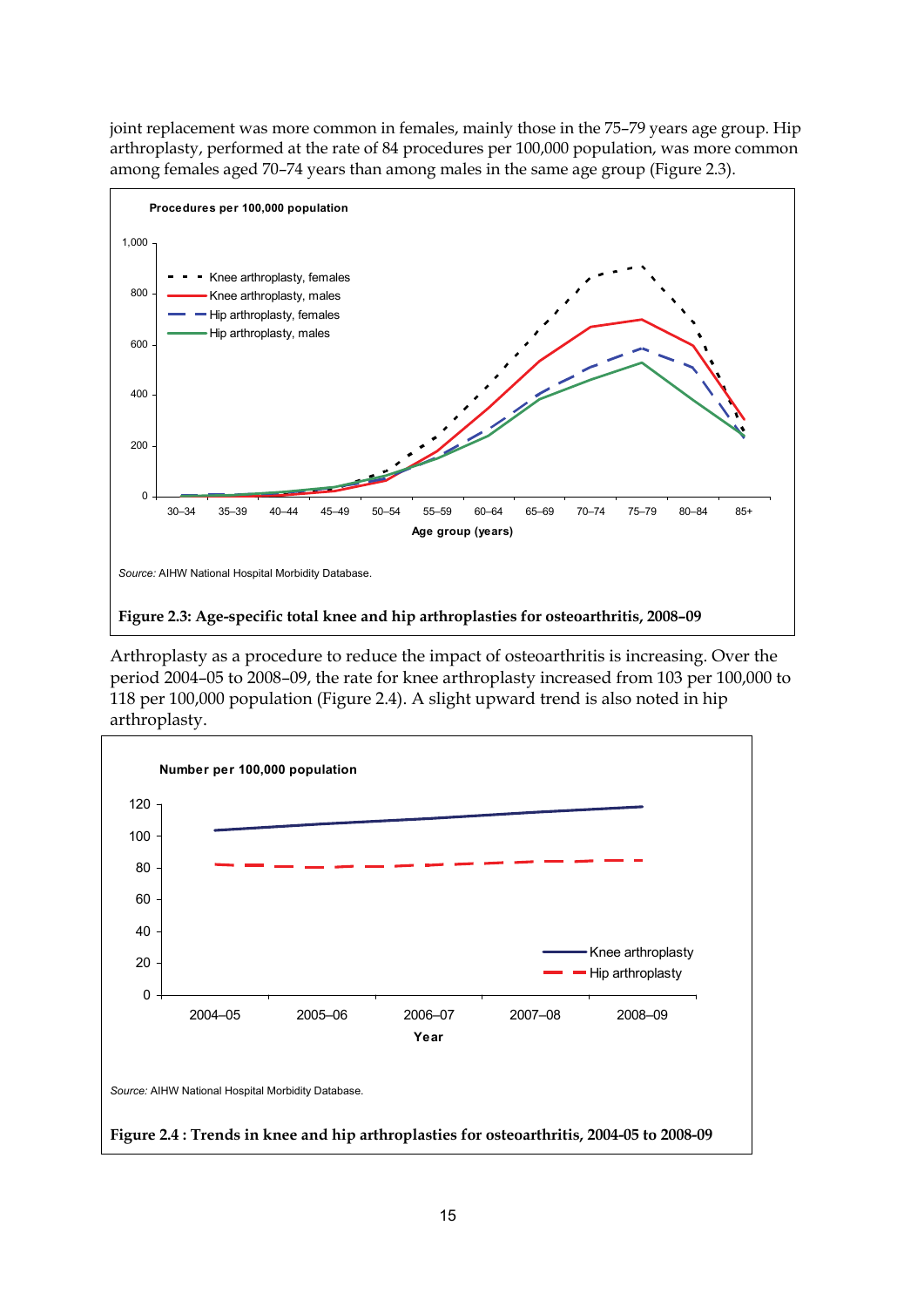#### **Non-surgical procedures**

Over 274,000 non-surgical procedures were also listed in hospitalisations with a principal diagnosis of osteoarthritis in 2008–09. Mainly non-invasive in nature, these procedures mostly included allied health interventions such as physiotherapy, occupational therapy and the administration of medicines.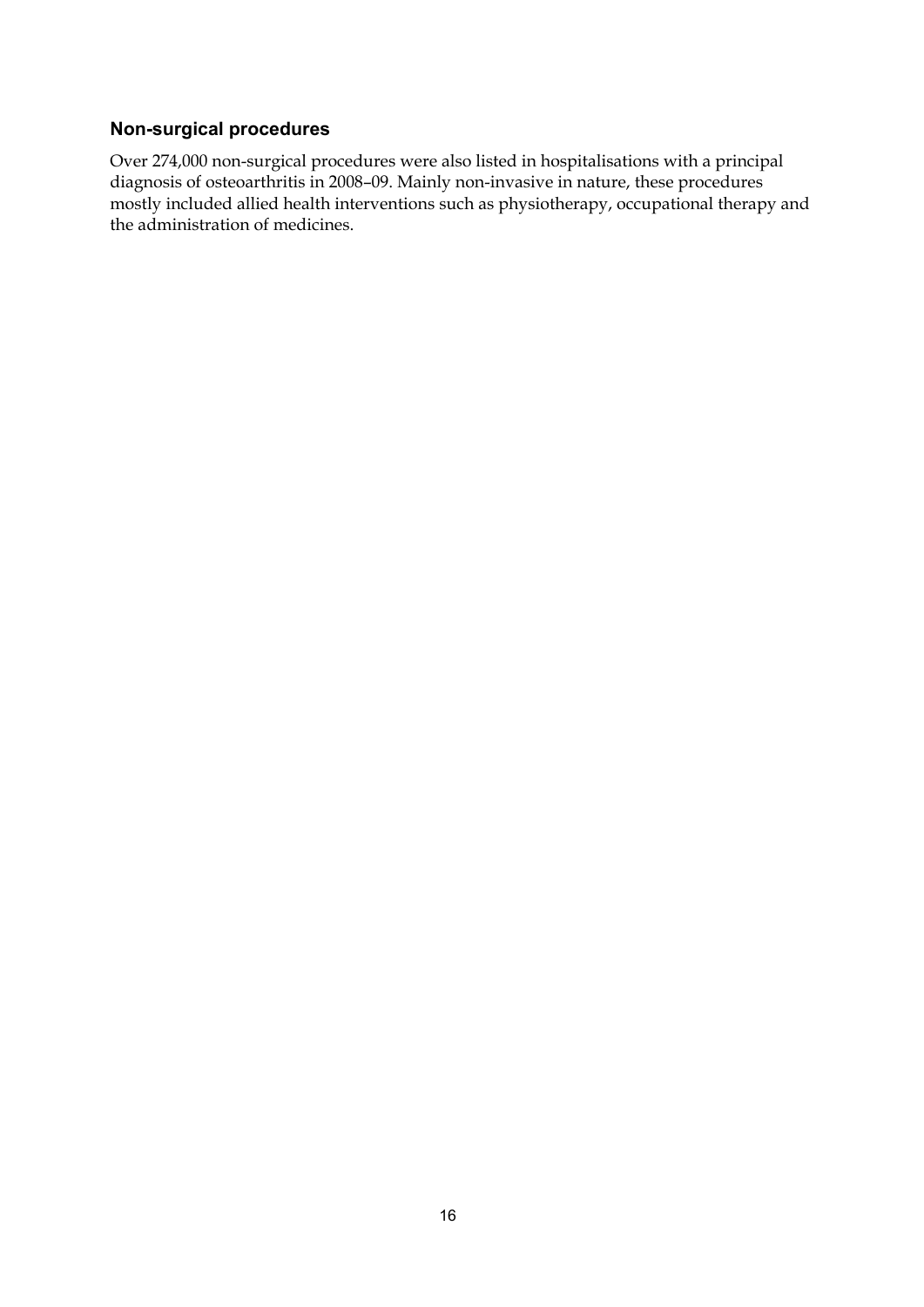# <span id="page-22-0"></span>**3 Health service use for rheumatoid arthritis**

Health service use by people with rheumatoid arthritis is generally more exhaustive than that for osteoarthritis because of its systemic nature and a variety of associated complications. There is no cure for rheumatoid arthritis; however, much can be done to alleviate symptoms and slow down progression of the disease.

The ideal management of rheumatoid arthritis requires a multidisciplinary approach, through a therapeutic team including a GP, a rheumatologist, an orthopaedic surgeon, and one or more allied health professionals (such as a physiotherapist and/or an occupational therapist) (Fries 2000).

The information presented in this chapter covers aspects of the management of rheumatoid arthritis in various health care settings.

## <span id="page-22-1"></span>**Prevalence of rheumatoid arthritis**

Rheumatoid arthritis affects an estimated 428,500 Australians, with a prevalence rate of 2.0% (ABS 2009b). About two-thirds of those affected are females. The prevalence rate for rheumatoid arthritis is highest in ages 55–74 years (Figure 3.1).



<span id="page-22-2"></span>There is concern that the National Health Survey (NHS) overestimates the prevalence of rheumatoid arthritis in Australia. This may be due to the confusion of the disease with 'rheumatism'; a general term often used for musculoskeletal pain by older people. This overestimation may affect the calculation of health service use rates for rheumatoid arthritis. Description of the NHS is given at the Appendix.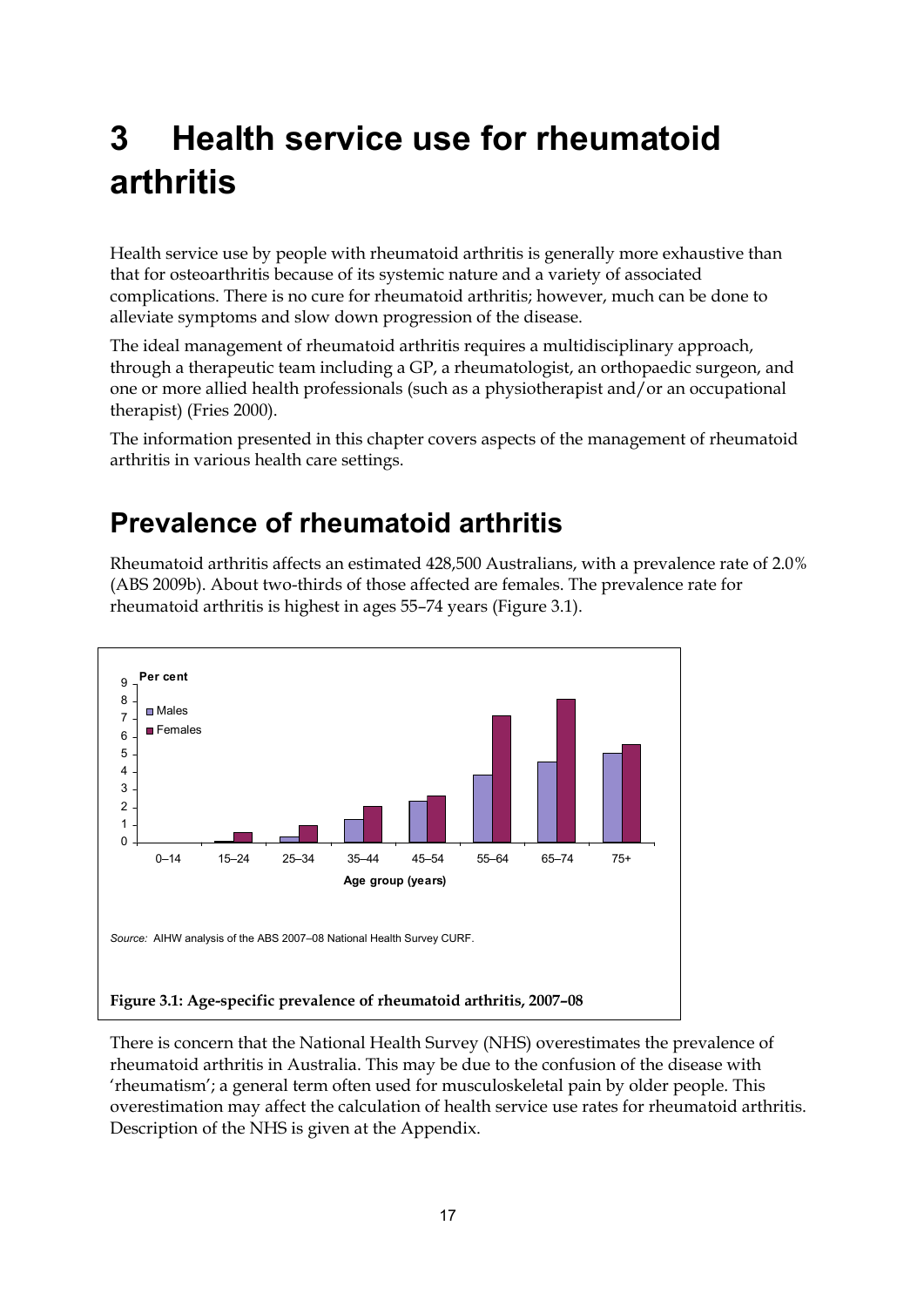## <span id="page-23-0"></span>**Treatment and management strategies**

An important target in the management of rheumatoid arthritis is its early diagnosis and immediate treatment (Symmons & Silman 2006). The key elements of the current approach to management of rheumatoid arthritis are (Rheumatology Expert Group 2006):

- early diagnosis and commencement with disease-modifying anti-rheumatic drug (DMARD) treatment
- stopping the disease process
- **•** preventing deformity
- **regular monitoring for drug efficacy and toxicity**
- active patient participation in management of the condition.

Rheumatoid arthritis progresses rapidly. Within the first few months of its onset, a person can develop irreversible joint damage and deformities (Solomon et al. 2005). Although tissues throughout the body are affected, because of its systemic nature, the synovium bears the brunt of the disease (synovium is a capsule around the movable joints, filled with a lubricating fluid secreted by the surrounding synovial membranes). The process which involves inflammation and thickening of the synovial membrane is called synovitis. Persistent inflammation causes tissue destruction, erodes cartilage and may rupture tendon fibres. Secondary osteoarthritis may be present in the end stages of rheumatoid arthritis.

However, the disease takes a variable and unpredictable course, ranging from a single attack to an aggressive, relentless progression. In 80% of cases, the disease follows a slowly progressive course with intermittent flare-ups. With time, these attacks become less frequent and the disease may become virtually dormant. In 5% of cases, the disease is unrelenting requiring aggressive management. In rare cases, it may subside after an explosive start and follow a relatively mild course (Koehn et al. 2002).

Early diagnosis of rheumatoid arthritis is central to its effective management. The minimal criteria for diagnosing rheumatoid arthritis are bilateral, symmetrical polyarthritis; involvement of proximal joints of hands or feet; and presence of the symptoms for at least 6 weeks. The diagnosis can be further supported by testing for rheumatoid factor and the detection of subcutaneous nodules or periarticular erosions on X-rays (van Gestel & van Riel 1997).

During the early phase of rheumatoid arthritis (the first 6 to 12 months) the main problem is the control of synovitis. The use of NSAIDs and disease-modifying anti-rheumatic drugs (DMARDs) is now recommended early in treatment (van Gestel et al. 1997). Additional measures include the injection of long-acting corticosteroid preparations into inflamed joints.

Non-pharmacological treatment for rheumatoid arthritis includes physical therapy, weight loss and occupational therapy. Regular exercise is important for maintaining joint mobility and making the joint muscles stronger.

Reconstructive surgery is often required in late stages of the disease. Procedures such as arthrodesis, osteotomy and arthroplasty all have their place (Solomon et al. 2005). The provision of medical aids and adjustments to the work and living environment are also helpful in improving the quality of life of people with rheumatoid arthritis.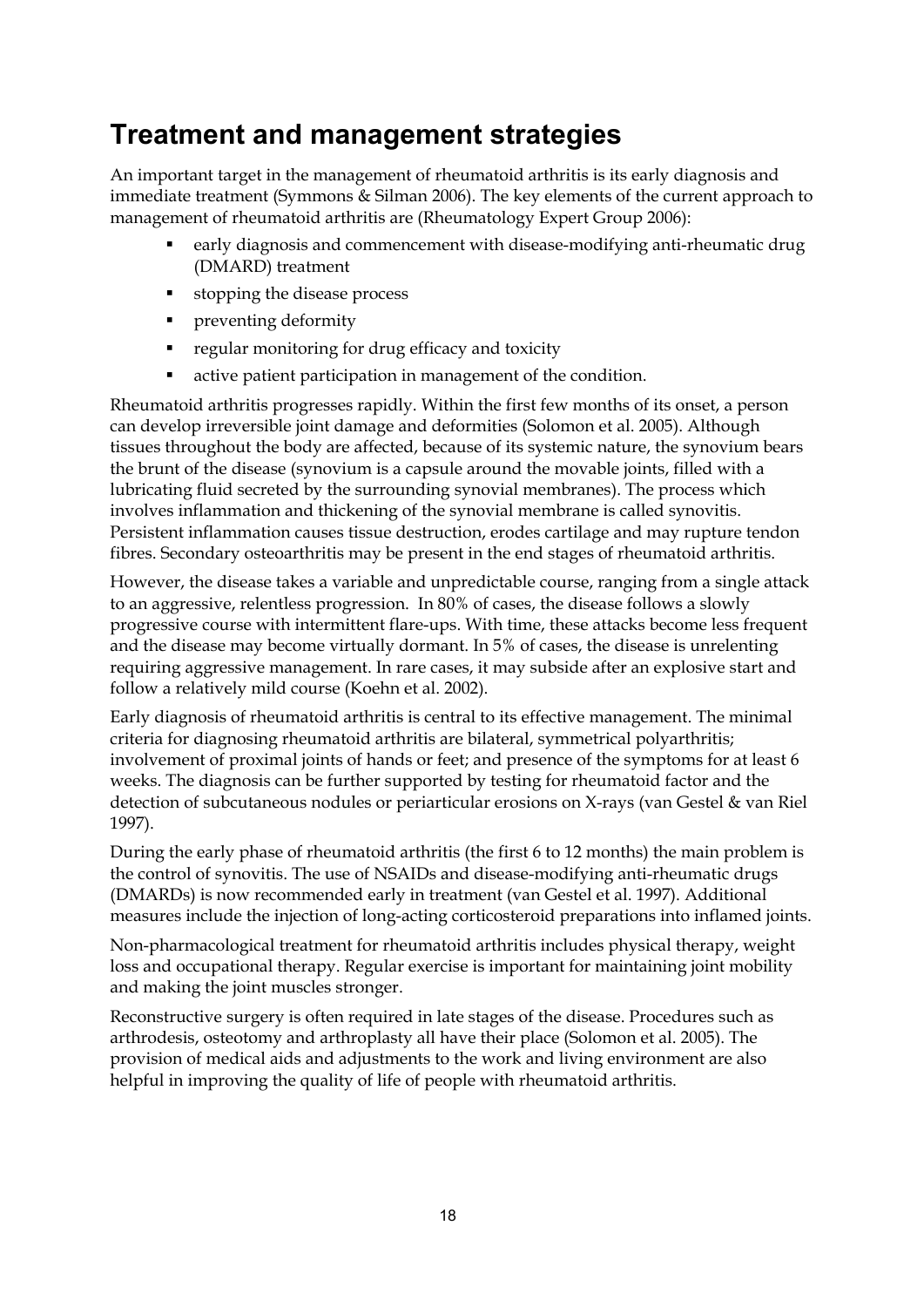## **GPs and specialists**

Specialists play a greater role in managing rheumatoid arthritis than osteoarthritis. A major reason for this difference is that many patients need regular specialist advice for the management of their disease. These specialists (in particular rheumatologists) are better placed to make correct and timely diagnosis of the condition (Emery 2002). However, consultations with specialists may vary in frequency depending upon the stage of the disease.

### **Self-reported consultations**

An estimated 72,000 males and 114,000 females aged 15 years and over had consulted a GP or a specialist for their rheumatoid arthritis in the 12 months prior to the 2007–08 NHS (Table 3.1). Almost 45% of males with doctor-diagnosed rheumatoid arthritis had consulted a GP or a specialist; the proportion was slightly lower among females.

<span id="page-24-0"></span>

|  | Table 3.1: Visits to GPs or specialists for rheumatoid arthritis 2007-08 |  |
|--|--------------------------------------------------------------------------|--|
|--|--------------------------------------------------------------------------|--|

|            | People with rheumatoid arthritis |                 |  |
|------------|----------------------------------|-----------------|--|
| <b>Sex</b> | <b>Number ('000)</b>             | Rate (per cent) |  |
| Males      | 724                              | 44.1            |  |
| Females    | 113.6                            | 36.2            |  |

*Notes* 

1. Doctor-diagnosed cases, ages 15 years and over (N=.428, 500).

2. Visits to GPs or specialists in the 12 months prior to the survey.

3. Rates (in per cent) are age-standardised to the Australian population as at 30 June 2001. The age standardised rates are different to the crude rates as the population with specific conditions has a different age structure to the 2001 population.

*Source:* AIHW analysis of the ABS 2007–08 National Health Survey CURF.

Almost a quarter of people with rheumatoid arthritis reported visiting a GP or a specialist at least once a month for their disease (Table 3.2). Another 27.9% had these consultations once every quarter.

<span id="page-24-1"></span>

| Table 3.2: Frequency of visits to GPs or specialists for rheumatoid arthritis, 2007-08 |  |  |
|----------------------------------------------------------------------------------------|--|--|
|                                                                                        |  |  |

|                        | People with rheumatoid arthritis |          |
|------------------------|----------------------------------|----------|
| <b>Visit frequency</b> | <b>Number ('000)</b>             | Per cent |
| At least once a month  | 102.0                            | 23.8     |
| Every 3 months         | 119.7                            | 27.9     |
| Every 6 months         | 74.8                             | 17.5     |
| Annual                 | 40.2                             | 9.4      |
| Other                  | 91.8                             | 21.4     |
| Total                  | 428.5                            | 100.0    |

*Source:* AIHW analysis of the ABS 2007–08 National Health Survey CURF.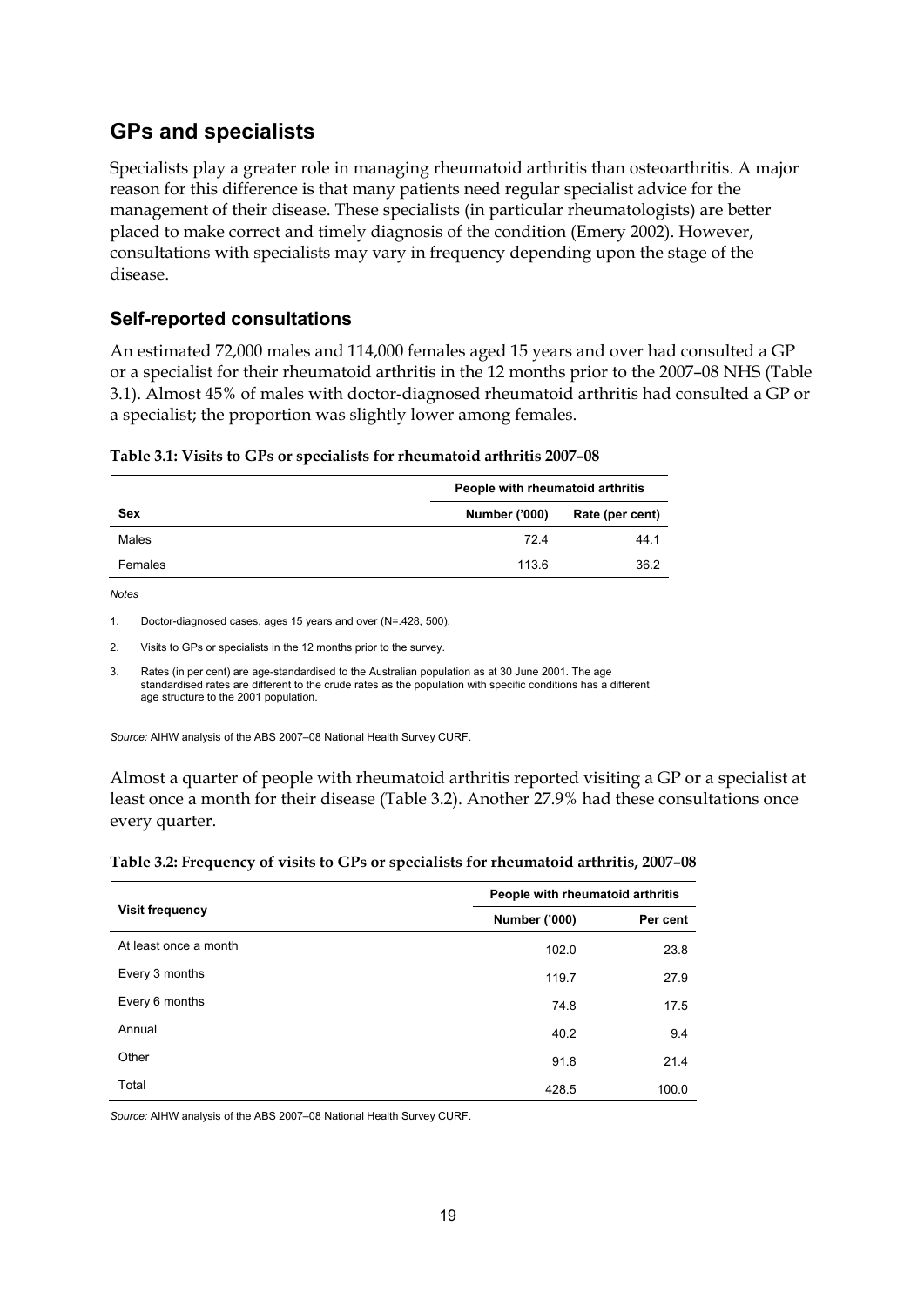On average, people with rheumatoid arthritis reported consulting their GP/specialist between 5 and 6 times over the 12-month period. The reported frequency of GP/specialist consultations for rheumatoid arthritis was more than that for osteoarthritis (see Table 2.2 for comparison). This variation reflects the very different natural histories, symptoms and treatment requirements of the two conditions.

## **Consultations reported by general practitioners**

According to the BEACH survey, rheumatoid arthritis was managed at a rate of 0.4 per 100 GP-patient encounters, and accounted for 0.3% of all the problems GPs managed in 2008–09 (Britt et al. 2009).

## **Allied health professionals**

Allied health professionals help people with rheumatoid arthritis improve joint functioning as well as develop skills for self-care. Chiropractors, podiatrists, physiotherapists and hydrotherapists may also be consulted by people with rheumatoid arthritis of their own accord or on a clinician's recommendation.

## **Self-reported physical therapy**

Almost 1 in 12 people with rheumatoid arthritis (8.6%) reported seeking help from an allied health professional in the 12 months prior to the 2007-08 NHS. Chiropractors/podiatrists and physiotherapists/hydrotherapists were consulted by less than 2.0% of people with rheumatoid arthritis.

### **Recommendations for physical therapy by general practitioners**

The BEACH survey indicates that in 2008–09, rheumatoid arthritis referrals were made by GPs at a rate of 13.6 per 100 rheumatoid arthritis problems managed. Of this, referrals to physiotherapists were made at a rate of 2.1 per 100 rheumatoid arthritis problems managed (Table 3.3).

### **In-hospital physical therapy**

No separate estimates of consultations with physiotherapists are available from the hospital data. However, almost 12,000 non-surgical procedures were listed in the AIHW National Hospital Morbidity Database with a principal diagnosis of rheumatoid arthritis in 2008–09. Almost 12% of these were for allied health interventions such as physiotherapy and occupational therapy.

## **Management by general practitioners**

### **Referrals to specialists**

The 2008–09 BEACH survey collected 49 referrals for rheumatoid arthritis by GPs to specialists such as rheumatologists and orthopaedic surgeons (Table 3.3). A large majority of these referrals were to rheumatologists, at a rate of 8.8 per 100 rheumatoid arthritis problems managed.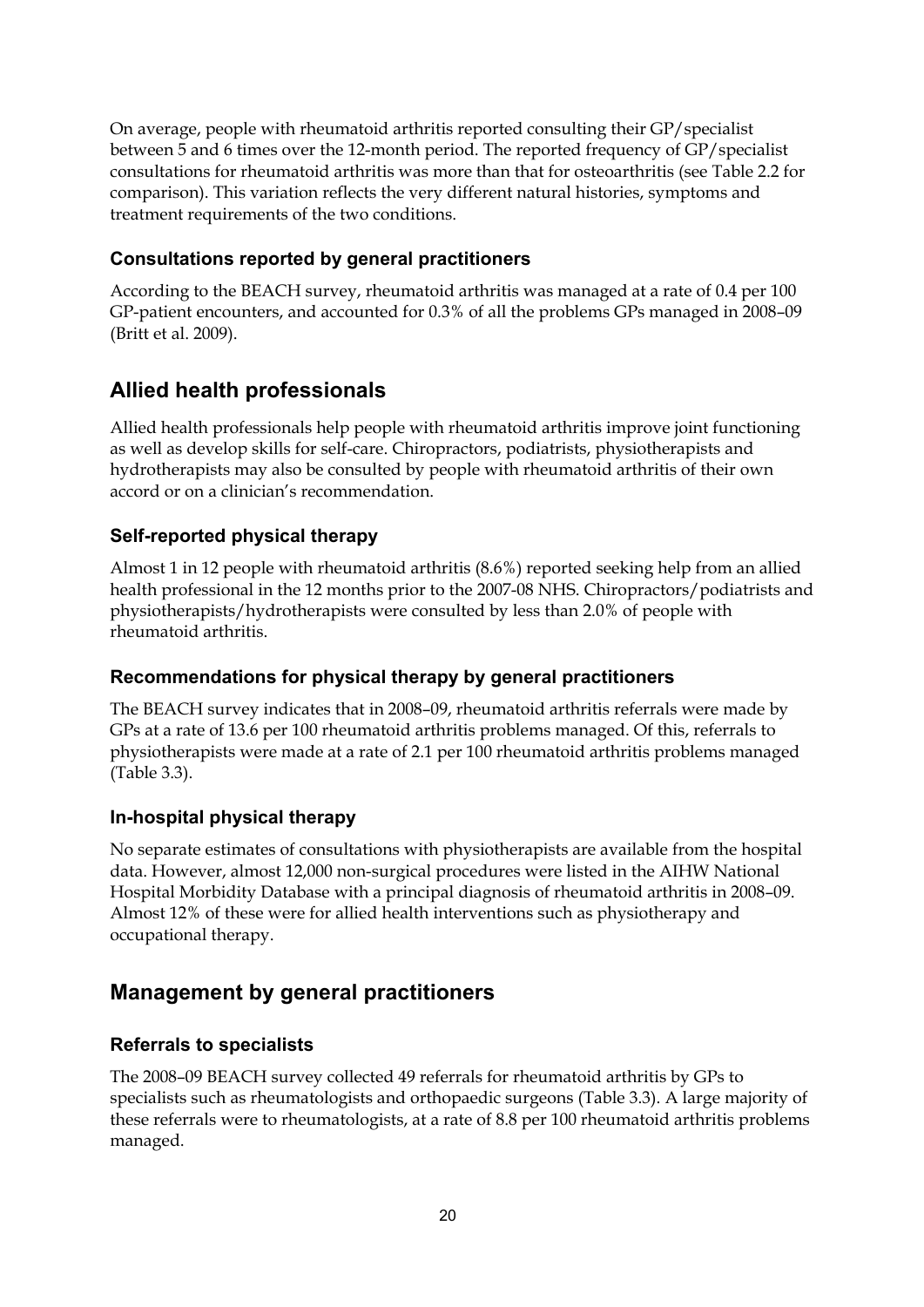|                              |                                | <b>Management action by GPs</b> |                                                  |
|------------------------------|--------------------------------|---------------------------------|--------------------------------------------------|
| Type of management           |                                | <b>Number</b>                   | Rate per 100<br>problems<br>managed<br>$(n=466)$ |
| Referrals                    |                                | 63                              | 13.6                                             |
| Specialists (all)            |                                | 49                              | 10.4                                             |
|                              | Rheumatologist                 | 41                              | 8.8                                              |
|                              | Orthopaedic surgeon            | 3                               | 0.6                                              |
| Allied health services (all) |                                | 11                              | 2.4                                              |
|                              | Physiotherapist                | 10                              | 2.1                                              |
| Pathology                    |                                | 302                             | 64.8                                             |
|                              | C-reactive protein             | 36                              | 7.7                                              |
|                              | Erythrocyte sedimentation rate | 43                              | 9.2                                              |
|                              | Full blood count               | 74                              | 15.9                                             |
|                              | <b>Liver function test</b>     | 49                              | 10.5                                             |
|                              | Rheumatoid factor              | 14                              | 3.0                                              |
| Imaging                      |                                | 39                              | 8.4                                              |
|                              | X-ray                          | 30                              | 6.4                                              |
|                              | Ultrasound                     | 5                               | 1.1                                              |

#### <span id="page-26-0"></span>**Table 3.3: Management of rheumatoid arthritis in general practice, 2008–09**

*Source:* AIHW analysis of the 2008–09 BEACH data collected by the Australian General Practice Statistics and Classification Centre, University of Sydney, in collaboration with the AIHW.

#### **Pathology, radiology and ultrasound**

Unlike osteoarthritis, pathology tests are used commonly for the diagnosis and management of rheumatoid arthritis. According to the BEACH survey, in 2008–09 pathology tests were ordered at a rate of 64.8 per 100 rheumatoid arthritis problems managed. The most commonly ordered were full blood count test (15.9 per 100 rheumatoid arthritis problems) and liver function (10.5 per 100). Testing for C-reactive protein was requested at a rate of 7.7 per 100 rheumatoid arthritis problems managed. C-reactive protein test is done to measure the extent of inflammation.

During 2008–09, referral for an X-ray was at a rate of 6.4 per 100 rheumatoid arthritis problems managed. Ultrasound was sought for a little over 1 per 100 rheumatoid arthritis problems managed.

### **Medicine use**

#### **Pharmaceutical medicines**

The pharmacological treatment of rheumatoid arthritis can be broadly divided into diseasemodifying anti-rheumatic drugs (DMARDs), anti-inflammatory agents (NSAIDs) and analgesics (Box 3.1). Cortisone injections can be valuable adjuncts to a long-term treatment plan. Low dosages of daily cortisone (e.g. prednisone or prednisolone) can also have an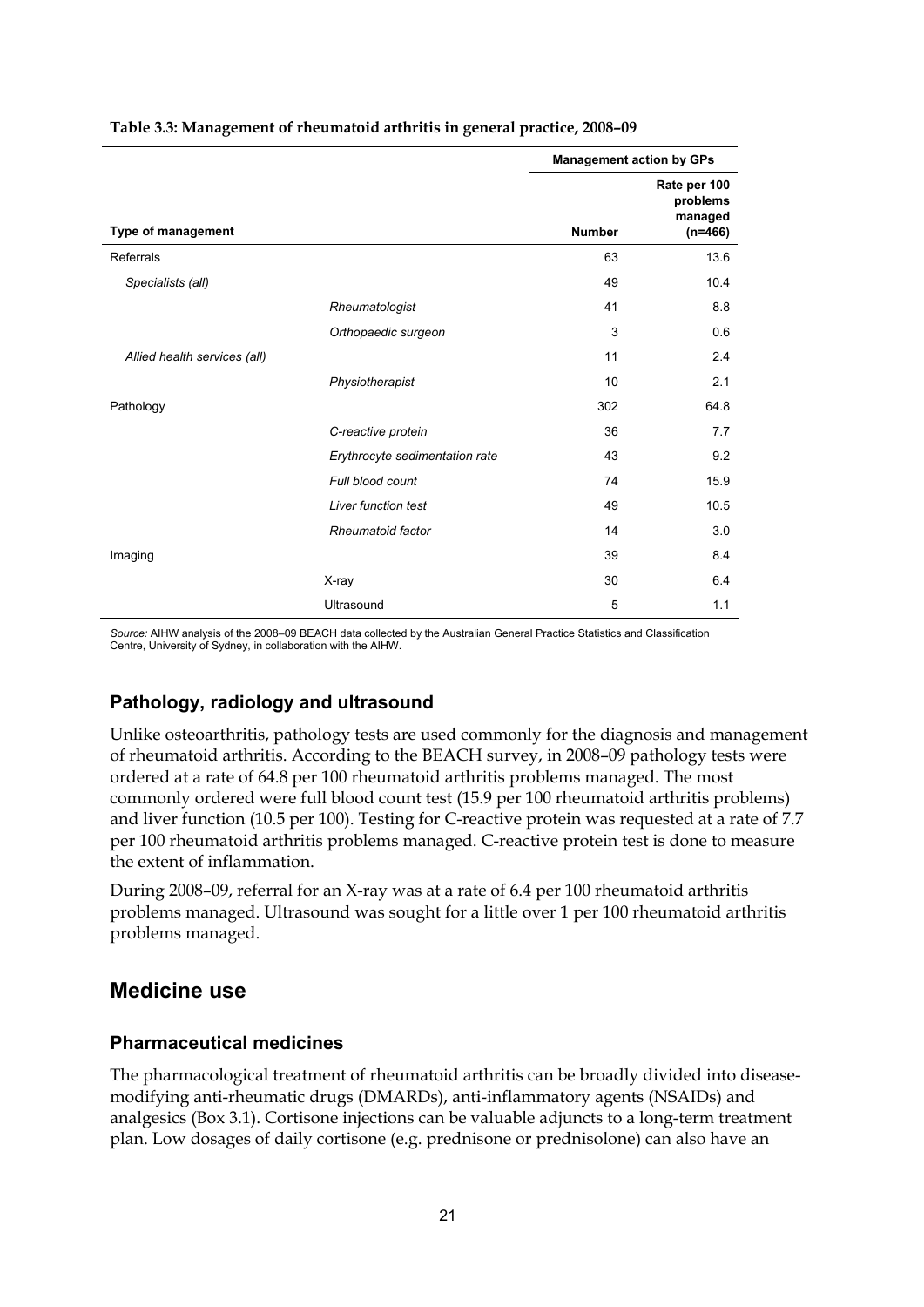important benefit if added to a treatment. In recent times, the newer group of biologics (bDMARDs) has increased the treatment options (Majithia & Geraci 2007).

#### **Box 3.1: Types of medications used for managing rheumatoid arthritis**

**Disease-modifying anti-rheumatic drugs, or DMARDs,** are immunosuppressant drugs used for altering the disease progression by broadly suppressing the immune system. Medications in this group include methotrexate, sulfasalazine, leflunomide and hydroxychloroquine.

**Biological disease-modifying anti-rheumatic drugs, or bDMARDs,** are specialised immunosuppressant medications that alter disease progression by stopping specific cellular communication in the immune system. Only prescribed by rheumatologists, medicines in this group include etanercept, adalimumab, infliximab, anakinra and rituximab.

**Non-steroidal anti-inflammatory drugs, or NSAIDs**, are used to relieve symptoms of pain, stiffness and inflammation in the muscles, joints and bones. Medications within this group include celecoxib, meloxicam, ibuprofen, diclofenac and naproxen. For additional details about NSAIDs, see Box 2.1.

**Analgesics** are used to relieve pain. Common among these are paracetamol, tramadol and various paracetamol combinations, mostly available over the counter.

According to the BEACH survey, in 2008–09, medicines were prescribed, advised or supplied for rheumatoid arthritis at a rate of 99 per 100 rheumatoid arthritis problems managed. The top 10 medicines given by GPs for rheumatoid arthritis are listed in Table 3.4.

#### <span id="page-27-0"></span>**Table 3.4: Top 10 medications prescribed, advised or supplied by GPs for rheumatoid arthritis, 2008–09**

|                         |                                            | <b>Pharmaceutical prescriptions</b> |                                                  |
|-------------------------|--------------------------------------------|-------------------------------------|--------------------------------------------------|
| <b>Type of medicine</b> | Class                                      | <b>Number</b>                       | Rate per 100<br>problems<br>managed<br>$(n=466)$ |
| Methotrexate            | <b>DMARD</b>                               | 90                                  | 19.3                                             |
| Prednisone              | Corticosteroid                             | 35                                  | 7.4                                              |
| Prednisolone            | Corticosteroid                             | 27                                  | 5.9                                              |
| Celecoxib               | NSAID (selective)                          | 26                                  | 5.6                                              |
| Paracetamol             | Non-opioid analgesic                       | 25                                  | 5.4                                              |
| Hydroxychloroquine      | <b>DMARD</b>                               | 25                                  | 5.4                                              |
| Meloxicam               | NSAID (selective)                          | 24                                  | 5.2                                              |
| Oxycodone               | Opioid analgesic                           | 17                                  | 3.6                                              |
| Tramadol                | Opioid analgesic                           | 15                                  | 3.2                                              |
| Sodium aurothiomalate   | Specific Antirheumatic agents              | 13                                  | 2.9                                              |
| <b>Folic Acid</b>       | Solution affecting the electrolyte balance | 13                                  | 2.9                                              |
| Leflunomide             | <b>DMARD</b>                               | 12                                  | 2.6                                              |

*Source:* AIHW analysis of the 2008–09 BEACH data collected by the Australian General Practice Statistics and Classification Centre, University of Sydney, in collaboration with the AIHW.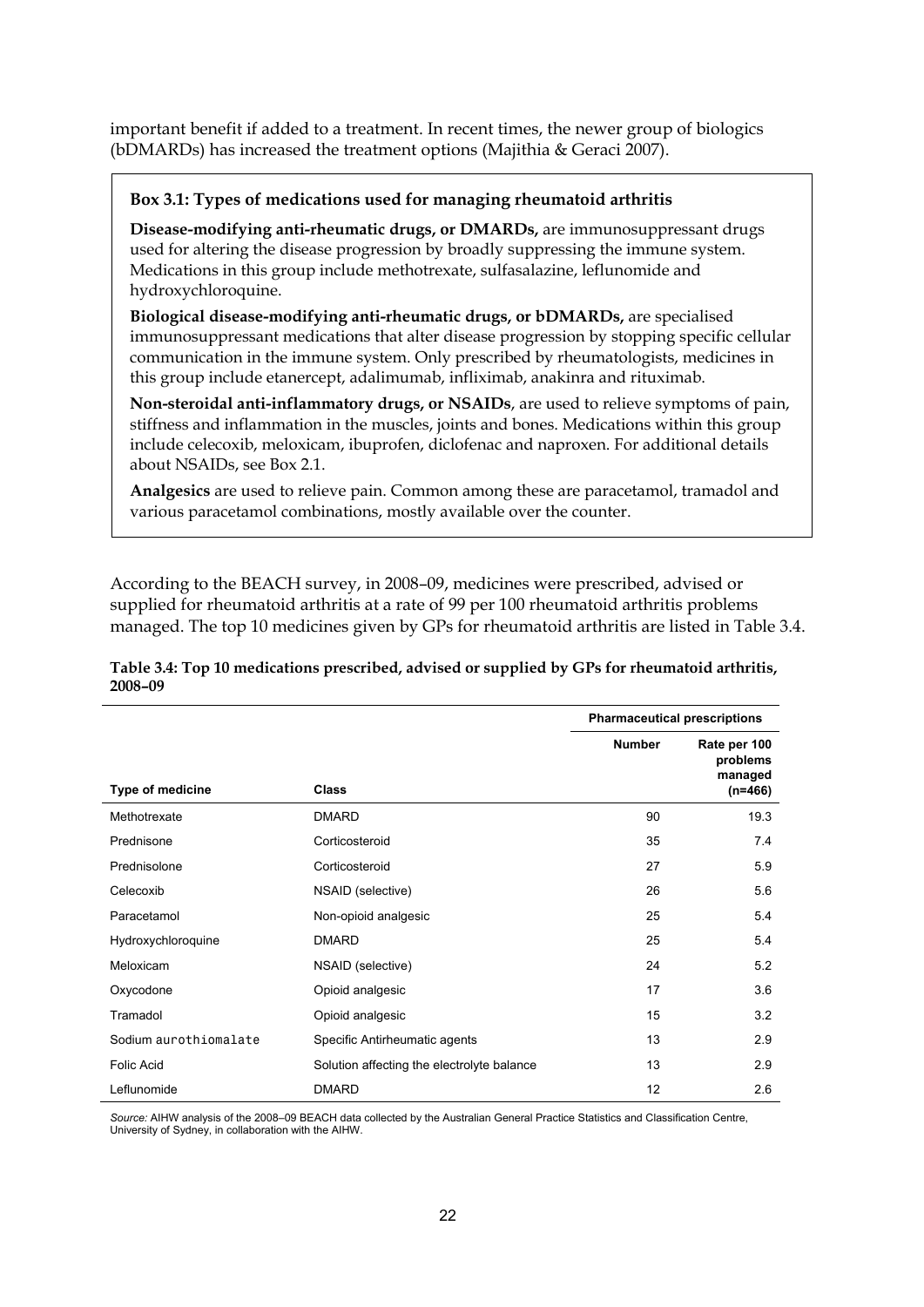Methotrexate, a DMARD, was the most common medicine prescribed/advised/supplied (19.3 per 100 rheumatoid arthritis problems). The provision of the corticosteroids, prednisone (7.4 per 100) and prednisolone (5.9 per 100), was also frequent.

## **Complementary medicines and dietary supplements**

Many people with rheumatoid arthritis take complementary medicines or dietary supplements along with their prescription medicine. There is some evidence of the role of certain supplements and natural therapies in managing rheumatoid arthritis (Vitetta et al. 2008). In particular, supplements containing omega-3 fatty acids have been found to reduce the pain, inflammation and stiffness in people with the condition (RACGP 2008; Goldberg & Katz 2007).

An estimated 48.7% of people with rheumatoid arthritis, based on the 2007–08 NHS, used complementary medicine for the management of their disease (Figure 3.2). The supplements most commonly used were omega-3 fish oils and glucosamine.



<span id="page-28-0"></span>All types of supplements were used more commonly by females than males, except chondroitin/shark cartilage, which was used more commonly by males.

## **Hospitalisation**

Hospitalisation for rheumatoid arthritis is much less frequent as most of the consultations for the condition occur in general practice, specialist clinics or as outpatient care.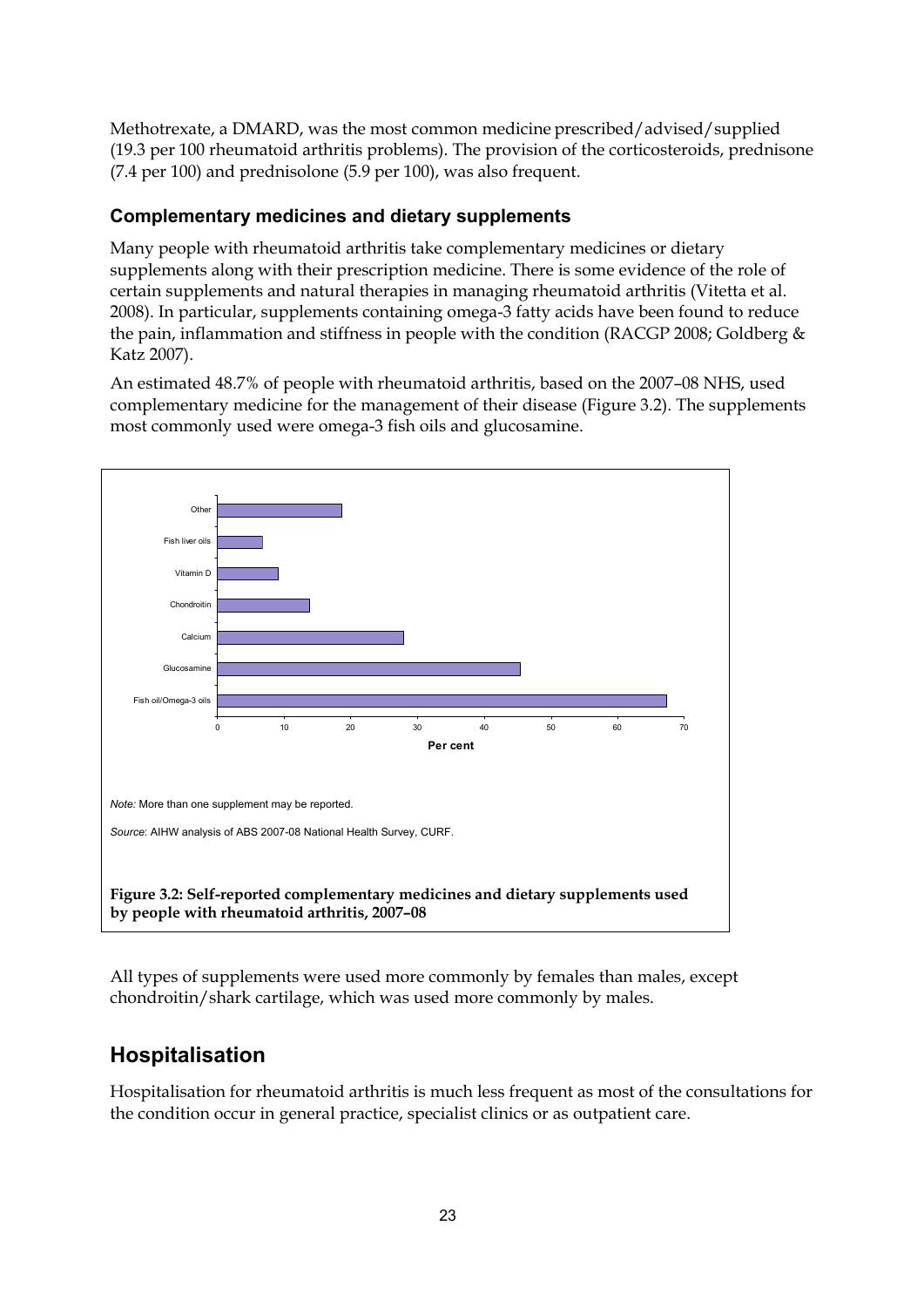In 2008–09, there were 9,000 hospitalisations with a principal diagnosis of rheumatoid arthritis; more than 3,600 surgical and 12,000 non-surgical procedures were performed at these hospitalisations. The average length of hospital stay was 10.9 days.

### **Surgical procedures**

Surgical procedures for rheumatoid arthritis are mainly to relieve pain and improve function (Saito 2002). Both joint protective and joint reconstruction surgeries are used.

In joint protective surgery, the bulk of synovial tissue is removed to inhibit rapid progression of joint destruction. The joint reconstructive surgery compensates for functional deficit in an extremity by arthroplasty (both endoprosthesis and arthrodesis) which improves mobility and independence.

Knee replacement (a type of arthroplasty) was the most common surgical procedure performed on people with rheumatoid arthritis in 2008–09 (Table 3.5). The surgical fusion (arthrodesis) of the first metatarsophalangeal joint and total arthroplasty of the hip were other common surgical procedures. Excision of lesion of soft tissue was also performed in more than 3% of surgical procedures.

|                                                                                          | <b>Surgical procedures</b> |          |  |
|------------------------------------------------------------------------------------------|----------------------------|----------|--|
| Type of procedure                                                                        | <b>Number</b>              | Per cent |  |
| Total arthroplasty of knee, unilateral                                                   | 319                        | 8.7      |  |
| Arthrodesis of 1st metatarsophalangeal joint                                             | 152                        | 4.2      |  |
| Total arthroplasty of hip, unilateral                                                    | 142                        | 3.9      |  |
| Administration of agent into joint or other synovial cavity,<br>not elsewhere classified | 124                        | 3.4      |  |
| Excision of the lesion of soft tissue, not elsewhere classified                          | 123                        | 3.4      |  |
| Other procedures                                                                         | 2.790                      | 76.4     |  |
| Total                                                                                    | 3,650                      | 100.0    |  |

<span id="page-29-0"></span>

| Table 3.5: Common surgical procedures performed for rheumatoid arthritis, 2008-09 |  |  |
|-----------------------------------------------------------------------------------|--|--|
|                                                                                   |  |  |

*Notes*

1. Per cent of total surgical procedures (N= 3,650) performed with rheumatoid arthritis as the principal diagnosis.

2. Procedures have been counted only once for each hospitalisation, although those may have been performed more than once during that particular hospital stay.

*Source:* AIHW National Hospital Morbidity Database.

### **Non-surgical procedures**

In 2008–09, more than 12,000 non-surgical procedures were performed on people hospitalised with a principal diagnosis of rheumatoid arthritis. These procedures, mainly non-invasive in nature, included therapeutic, cognitive or diagnostic interventions. The most common non-surgical procedures performed were administration of pharmacotherapy, mainly intravenous administration (38.7%) and physiotherapy (12.5%).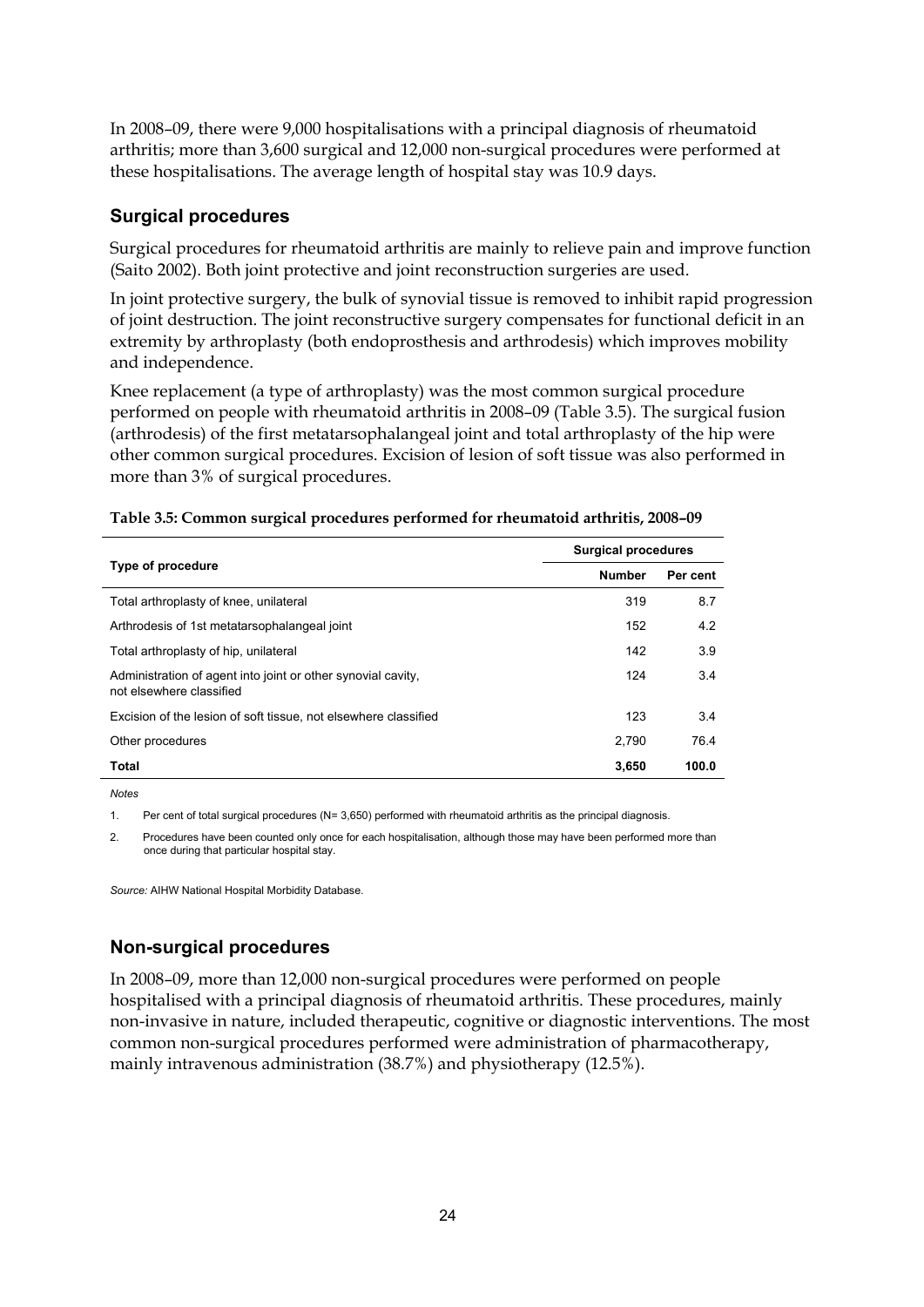# <span id="page-30-0"></span>**4 Health service use for osteoporosis**

Often referred to as a silent disease, osteoporosis is a metabolic disease with generally no overt symptoms. The focus of osteoporosis management can be on minimising bone loss, largely a preventative strategy. Considerable health service use is required to treat and manage fractures and other consequences of osteoporosis.

The focus of this chapter is on the use of health services both to prevent osteoporosis and manage its complications.

## <span id="page-30-1"></span>**Prevalence of osteoporosis**

An estimated 692,300 Australians had osteoporosis in 2007–08, almost 82% of which were females. More than 95% of the people with osteoporosis were aged 45 years and over (Figure 4.1). The prevalence was much higher among females, particularly those aged 75 years or over.



<span id="page-30-2"></span>There are concerns about the estimated prevalence of osteoporosis in Australia based on the NHS (Access Economics 2010). It has been suggested that the NHS underestimates the exact prevalence of the condition. This is because the NHS data capture doctor-diagnosed cases of osteoporosis but leave out the undiagnosed cases. Osteoporosis has no outward symptoms, and people often do not know that they have the condition until they sustain a fracture and come to medical attention.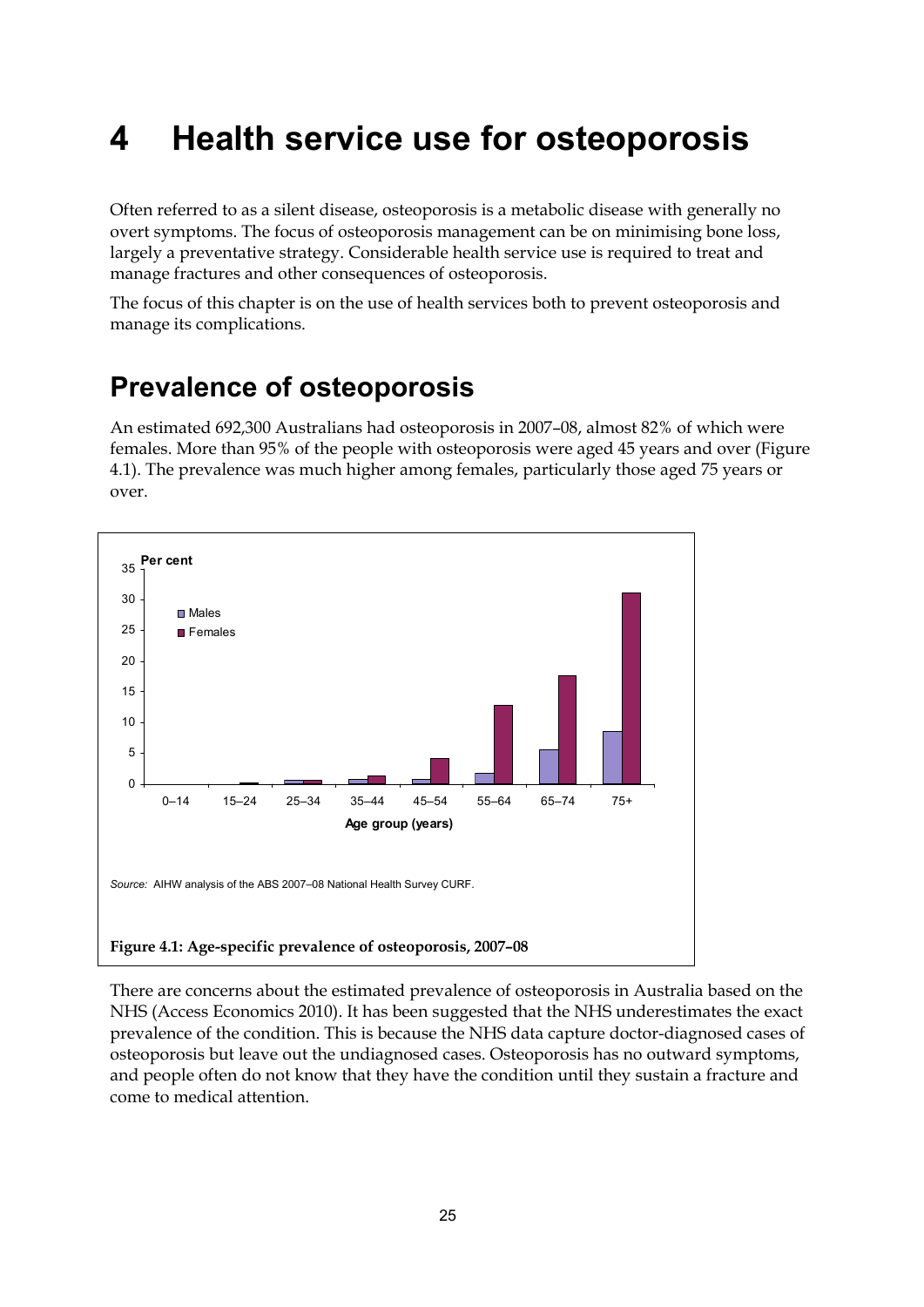## <span id="page-31-0"></span>**Prevention and management strategies**

Osteoporosis is largely a preventable disease. Both primary and secondary prevention are central to any strategy to manage osteoporosis. These include getting enough calcium and vitamin D, keeping physically active, maintaining a healthy weight, and not smoking. Avoiding falls, preventing fractures and prompt treatment of fractures also constitute an important component of this strategy (Sinaki 2004).

The presence of osteoporosis is suspected after the person has sustained a fracture following minimal trauma (AIHW 2008a, b). Such fractures are a hallmark of osteoporosis. The diagnosis is generally confirmed using bone mineral density (BMD) testing (see Box 4.1).

#### **Box 4.1 Bone mineral density testing**

Bone mineral density (BMD) test, commonly referred to as DXA or DEXA, measures the presence and severity of osteoporosis. Considered as the 'gold standard' for diagnosing osteoporosis, the test is covered by the Medicare Benefits Schedule (MBS) for patients who:

- already have proven low BMD
- are considered to be at high risk because they have had a fracture after minimal trauma
- suffer from a condition that is associated with low BMD such as chronic liver disease
- are on a course of treatment that may cause low BMD.

DEXA scan is recommended to be repeated every 2 years to monitor the status of bone mass or to assess the effects of treatment (RACGP 2010).

Established osteoporosis is usually managed with medicines. Bisphosphonates, such as alendronate and residronate, are considered safe and effective agents for the treatment and prevention of osteoporosis (AIHW 2008a). They help stem bone loss and reduce the risk of fractures in people with established osteoporosis.

Hormone replacement therapy (HRT) can increase bone mineral density (BMD) and decrease the risk of fractures in post menopausal women (Cauley et al. 2003). Due to the risk of HRT in relation to breast cancer and cardiovascular disease, the long-term use of HRT is not recommended (NHMRC 2005).

Calcium is an essential nutrient for the prevention and treatment of osteoporosis. Calcium and vitamin D supplements have been shown to reduce non-vertebral fractures by up to 40% in elderly people (Reginster 1995).

An important aspect of the management of osteoporosis is early treatment of fractures. Prompt management of fractures, in particular hip fractures, is highly emphasised. This includes appropriate follow-up, investigation of the causes of the fracture in people who have not previously been diagnosed with osteoporosis, and initiation of osteoporosis treatment if necessary.

Treatment for a fracture may be received in GP surgeries, clinics, and hospitals (either in the emergency department or as an admitted patient). Following internal fixation, the patients need to be mobilised and rehabilitated (Solomon et al. 2005). Physiotherapists and occupational therapists provide valuable advice about how to reduce load on the bones by using walking aids. Gait training is also helpful in people with muscle weakness or poor balance to avoid falls (Eng & Tang 2007).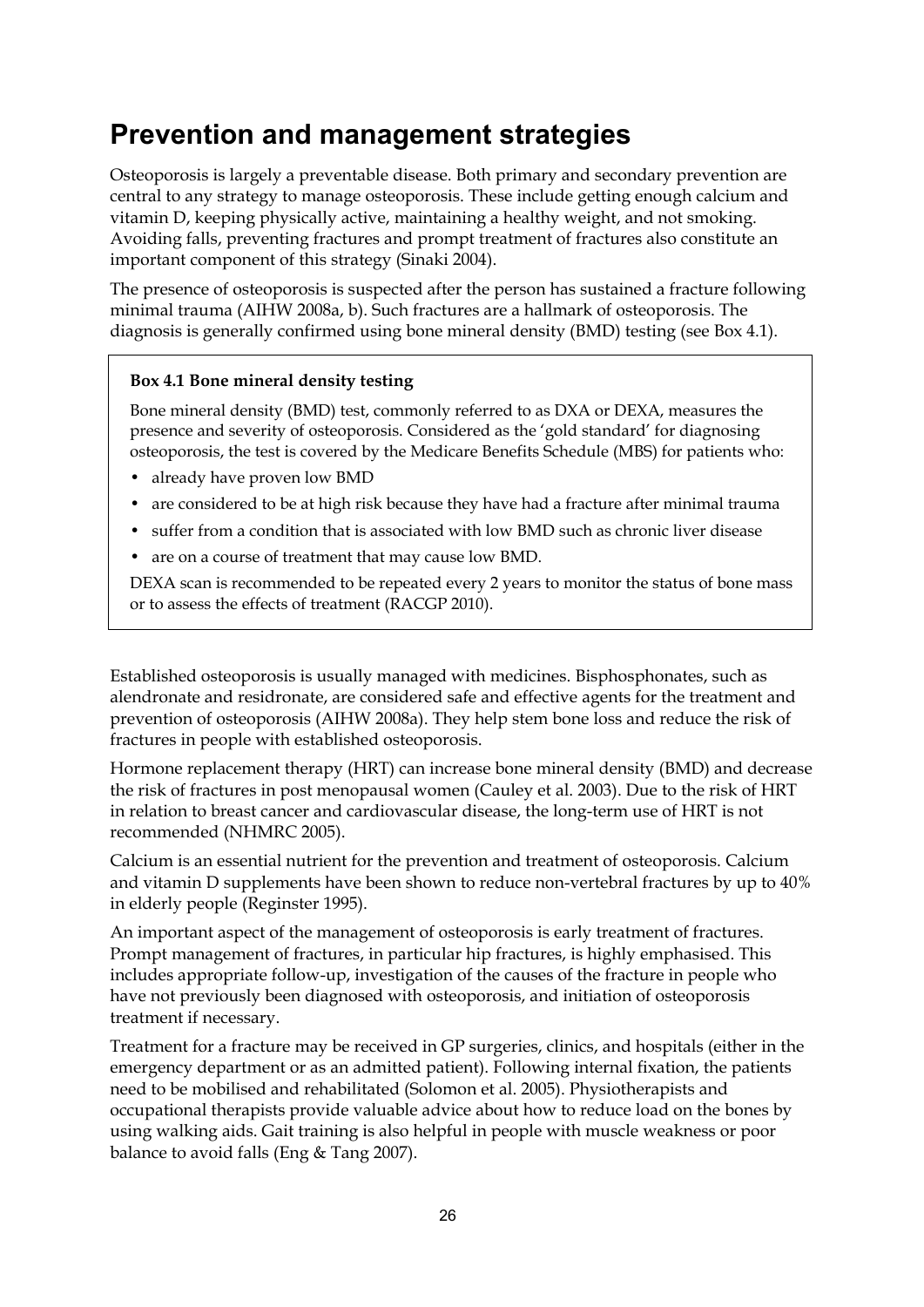## **General practitioners and specialists**

Visits to GPs in relation to osteoporosis are for ongoing management of the problem, often in collaboration with a specialist. People may be prescribed appropriate medications, or advised diet and exercise. The GPs may refer people with osteoporosis to specialists, in particular endocrinologists.

### **Self-reported consultations**

An estimated 60,000 males and 223,100 females aged 15 years and over had consulted a GP or a specialist for their osteoporosis in the 12 months prior to the 2007–08 NHS (Table 4.1). The proportion of people with osteoporosis who visited a GP and/or specialist during the 12-month period did not differ much for males (39% males) and females (38%).

|  |  | Table 4.1: Visits to GPs or specialists for osteoporosis 2007-08 |
|--|--|------------------------------------------------------------------|
|--|--|------------------------------------------------------------------|

<span id="page-32-0"></span>

|         | People with osteoporosis |          |  |
|---------|--------------------------|----------|--|
| Sex     | <b>Number ('000)</b>     | Per cent |  |
| Males   | 59.9                     | 39.2     |  |
| Females | 223.1                    | 38.2     |  |

*Notes* 

1. Doctor-diagnosed cases, ages 15 years and over (N=692,300).

2. Visits to GPs or specialists in the 12 months prior to the survey.

3. Rates (in per cent) are age-standardised to the Australian population as at 30 June 2001. The age standardised rates are different to the crude rates as the population with specific conditions has a different age structure to the 2001 population.

*Source:* AIHW analysis of the ABS 2007–08 National Health Survey CURF.

Almost one-third of people with osteoporosis reported visiting a GP or a specialist at least once a month for their osteoporosis (Table 4.2). Another 28% had these consultations once every quarter. On average, people with osteoporosis reported consulting their GP/specialist more than 6 times over a 12-month period.

|  | Table 4.2: Frequency of visits to GPs or specialists for osteoporosis, 2007-08 |  |
|--|--------------------------------------------------------------------------------|--|
|  |                                                                                |  |

<span id="page-32-1"></span>

|                       | People with osteoporosis |          |  |
|-----------------------|--------------------------|----------|--|
| <b>Sex</b>            | <b>Number ('000)</b>     | Per cent |  |
| At least once a month | 225.4                    | 32.6     |  |
| Every 3 months        | 194.6                    | 28.1     |  |
| Every 6 months        | 111.8                    | 16.1     |  |
| Annually              | 66.9                     | 9.7      |  |
| Other                 | 93.6                     | 13.5     |  |
| Total                 | 692.3                    | 100.0    |  |

*Note:* Doctor-diagnosed cases, ages 15 years and over.

*Source:* AIHW analysis of the ABS 2007–08 National Health Survey CURF.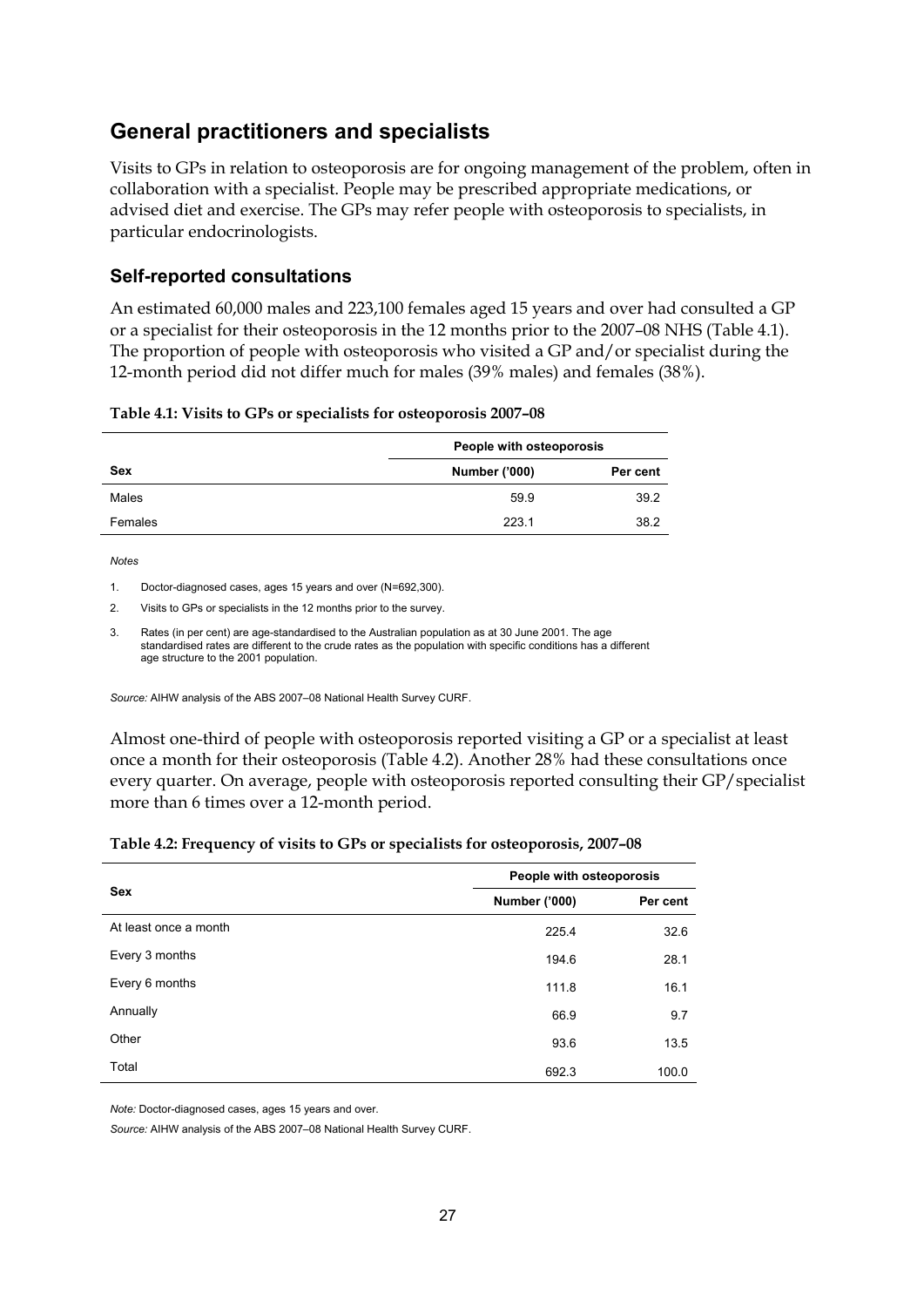#### **GP reported visits**

The BEACH survey indicates that osteoporosis was managed at a rate of 0.9 per 100 encounters by GPs in 2008–09 (Britt et al. 2009). This equates to around 1 million Medicarepaid consultations across Australia that year.

## **Allied health professionals**

Allied health professionals contribute to the management of osteoporosis mostly following fractures (AIHW 2008a). Chiropractors, podiatrists, physiotherapists and hydrotherapists may be consulted by people with osteoporosis of their own accord or on a clinician's recommendation.

Almost 12% of people with osteoporosis reported seeking help from an allied health professional in the 12 months prior to the 2007–08 NHS.

#### **In-hospital physical therapy**

People with osteoporosis hospitalised following minimal trauma fractures may receive support from a variety of allied health professionals in the hospital itself. In almost 1 out of 5 hospitalisations, physical therapy was provided following osteoporotic fractures (Table 4.3).

| Type of support      | Osteoporosis as an additional<br>diagnosis |          |  |
|----------------------|--------------------------------------------|----------|--|
|                      | <b>Number</b>                              | Per cent |  |
| Physiotherapy        | 38,939                                     | 19.3     |  |
| Occupational therapy | 19,973                                     | 9.9      |  |
| Social work          | 11,496                                     | 5.7      |  |
| <b>Dietetics</b>     | 8,326                                      | 4.1      |  |

<span id="page-33-0"></span>**Table 4.3: In-hospital physical therapy and other allied health support following osteoporotic fractures, 2008–09** 

*Notes*

1. Per cent of total surgical procedures (N= 201,479) performed for the condition.

2. Procedures have been counted only once for each hospitalisation, although those may have been performed more than once during that particular hospital stay.

3. People aged 55 years and over.

*Source:* AIHW National Hospital Morbidity Database.

## **Referrals to specialists and pathology tests**

Specialists usually consulted for osteoporosis include endocrinologists and rheumatologists. According to the 2008–09 BEACH survey, GPs referred the problem at a rate of 3.1 referrals per 100 osteoporosis problems managed, three-quarters of which were to specialists, usually to endocrinologists and rheumatologists (Table 4.4).

The most common pathology tests ordered by GPs for osteoporosis were for vitamin D and calcium levels.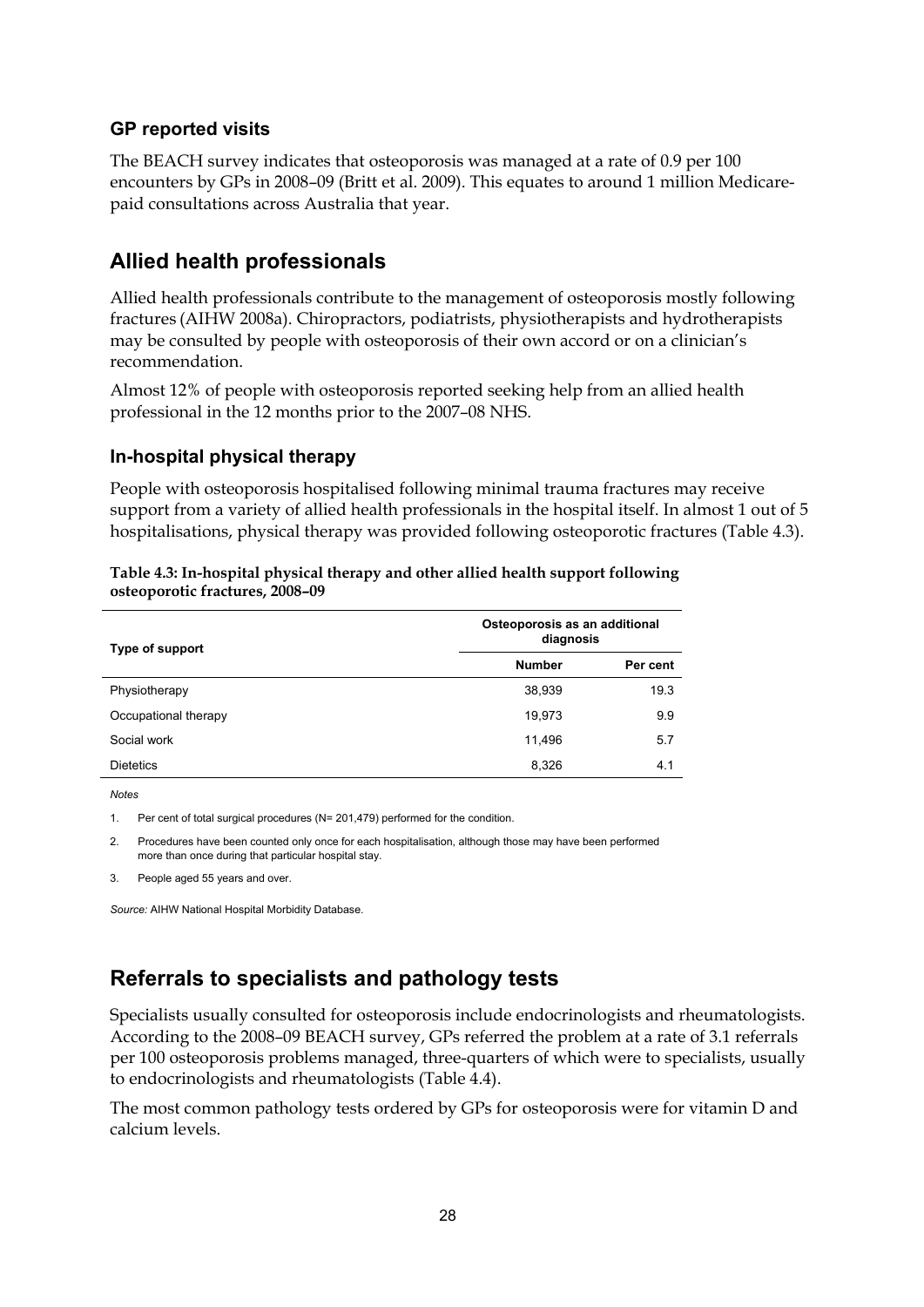|                              | Problems managed |                                                  |
|------------------------------|------------------|--------------------------------------------------|
| Type of management           | <b>Number</b>    | Rate per 100<br>problems<br>managed<br>$(n=888)$ |
| Medications                  | 738              | 83.1                                             |
| Referrals                    | 28               | 3.1                                              |
| Specialists (all)            | 20               | 2.3                                              |
| Endocrinologist              | 9                | 1.1                                              |
| Rheumatologist               | 8                | 1.0                                              |
| Allied health services (all) | $\overline{7}$   | 0.8                                              |
| Physiotherapist              | 9                | 1.1                                              |
| Pathology                    | 134              | 15.1                                             |
| Calcium/phosphate/magnesium  | 82               | 9.2                                              |
| Imaging                      | 148              | 16.7                                             |
| <b>BMD</b> testing           | 114              | 12.8                                             |
| Plain X-ray                  | 30               | 3.4                                              |

<span id="page-34-0"></span>**Table 4.4: Management provided by general practitioners for osteoporosis, 2008–09** 

*Source*: AIHW analysis of the 2008–09 BEACH data collected by the Australian General Practice Statistics and Classification Centre, University of Sydney, in collaboration with the AIHW.

## **Bone mineral density testing**

An estimated 356,000 people (51.5% of people with osteoporosis) reported undertaking a BMD test in the 2 years prior to the 2007–08 NHS (Table 4.5). Females were more likely to have taken the test than males.

<span id="page-34-1"></span>

|                         | Males<br><b>Females</b> |          | People      |          |             |          |
|-------------------------|-------------------------|----------|-------------|----------|-------------|----------|
| <b>Action taken</b>     | Number '000             | Per cent | Number '000 | Per cent | Number '000 | Per cent |
| Bone density tested     | 74.4                    | 59.5     | 436.0       | 76.8     | 510.4       | 73.7     |
| - In last 2 years       | 55.9                    | 44.7     | 300.7       | 52.9     | 356.6       | 51.5     |
| - More than 2 years ago | 18.6                    | 14.9     | 135.3       | 23.8     | 153.8       | 22.2     |
| Bone density not tested | 50.7                    | 40.5     | 131.9       | 23.2     | 182.6       | 26.3     |

**Table 4.5: Bone mineral density (BMD) testing reported by people with osteoporosis, 2007–08** 

*Note:* Doctor-diagnosed people, ages 15 years and over.

*Source:* AIHW analysis of the ABS 2007–08 National Health Survey CURF.

The 2008–09 BEACH data suggest that BMD testing was requested by GPs at a rate of 12.8 per 100 osteoporosis problems managed (Table 4.4).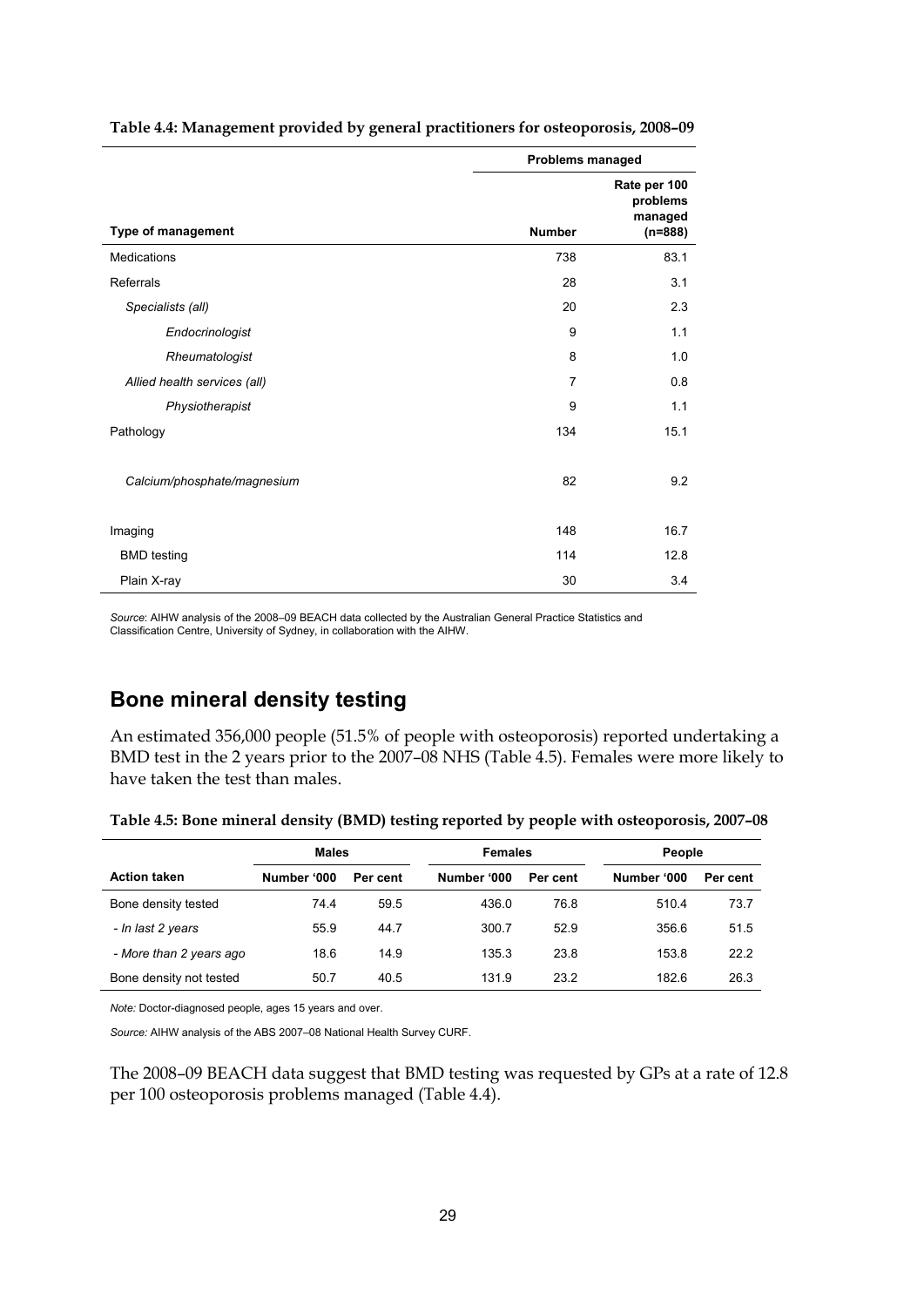## **Medicine use**

According to the BEACH survey, in 2008–09, medications were prescribed, supplied, or advised by GPs at a rate of 83.1 per 100 osteoporosis problems managed. These medications were mostly for stemming bone loss. Bisphosphonates, in particular, alendronate and residronates accounted for the largest proportion of medications prescribed, supplied, or advised (Table 4.6). Calcium and vitamin D, as well as pain relief medicines, were also prescribed.

<span id="page-35-0"></span>

|                                     | Medicines prescribed/advised/supplied |                                          |  |
|-------------------------------------|---------------------------------------|------------------------------------------|--|
| <b>Type of medicine</b>             | <b>Number</b>                         | Rate per 100 problems<br>managed (n=888) |  |
| Alendronate                         | 170                                   | 19.1                                     |  |
| Alendronate/cholecalciterol         | 94                                    | 10.6                                     |  |
| Risedronate sodium/calcarb          | 69                                    | 7.8                                      |  |
| Risedronate sodium                  | 61                                    | 6.9                                      |  |
| Calcium carbonate                   | 51                                    | 5.7                                      |  |
| Raloxifene                          | 27                                    | 3.0                                      |  |
| Calcium carbonate/vitamin D         | 22                                    | 2.5                                      |  |
| Ergocalciterol (vitamin D analogue) | 20                                    | 2.7                                      |  |
| Paracetamol                         | 16                                    | 1.8                                      |  |
| Oxycodone                           | 11                                    | 1.2                                      |  |

|  | Table 4.6: Top 10 medicines prescribed, supplied, or advised by GPs for osteoporosis, 2008-09 |  |
|--|-----------------------------------------------------------------------------------------------|--|
|  |                                                                                               |  |

*Source*: AIHW analysis of the 2008–09 BEACH data, collected by the Australian General Practice Statistics and Classification Centre, University of Sydney, in collaboration with the AIHW.

## **Complementary medicines and dietary supplements**

Complementary medicines and dietary supplements are reportedly commonly used in the management of osteoporosis. No details about complementary medicines for managing osteoporosis are available from the BEACH survey; however, the 2007–08 NHS collected some information about the use of complementary medicines and dietary supplements.

An estimated 305,600 Australians reported that they had used complementary medicines and supplements for their osteoporosis in the 12 months prior to the 2007–08 NHS. The commonly reported complementary medicines were calcium (62.7%), glucosamine (24.9%) and vitamin D (21.8%). Their use was more common in females than in males.

## **Hospital use for minimal trauma fractures**

There were 56,095 hospitalisations for minimal trauma or osteoporotic fractures of people aged 55 years and over in 2008–09. Minimal trauma fractures requiring hospitalisation vary with age and somewhat by sex (Figure 4.2). More than half of the people hospitalised for osteoporotic fractures were aged 80 years and over; three-quarters of those were females.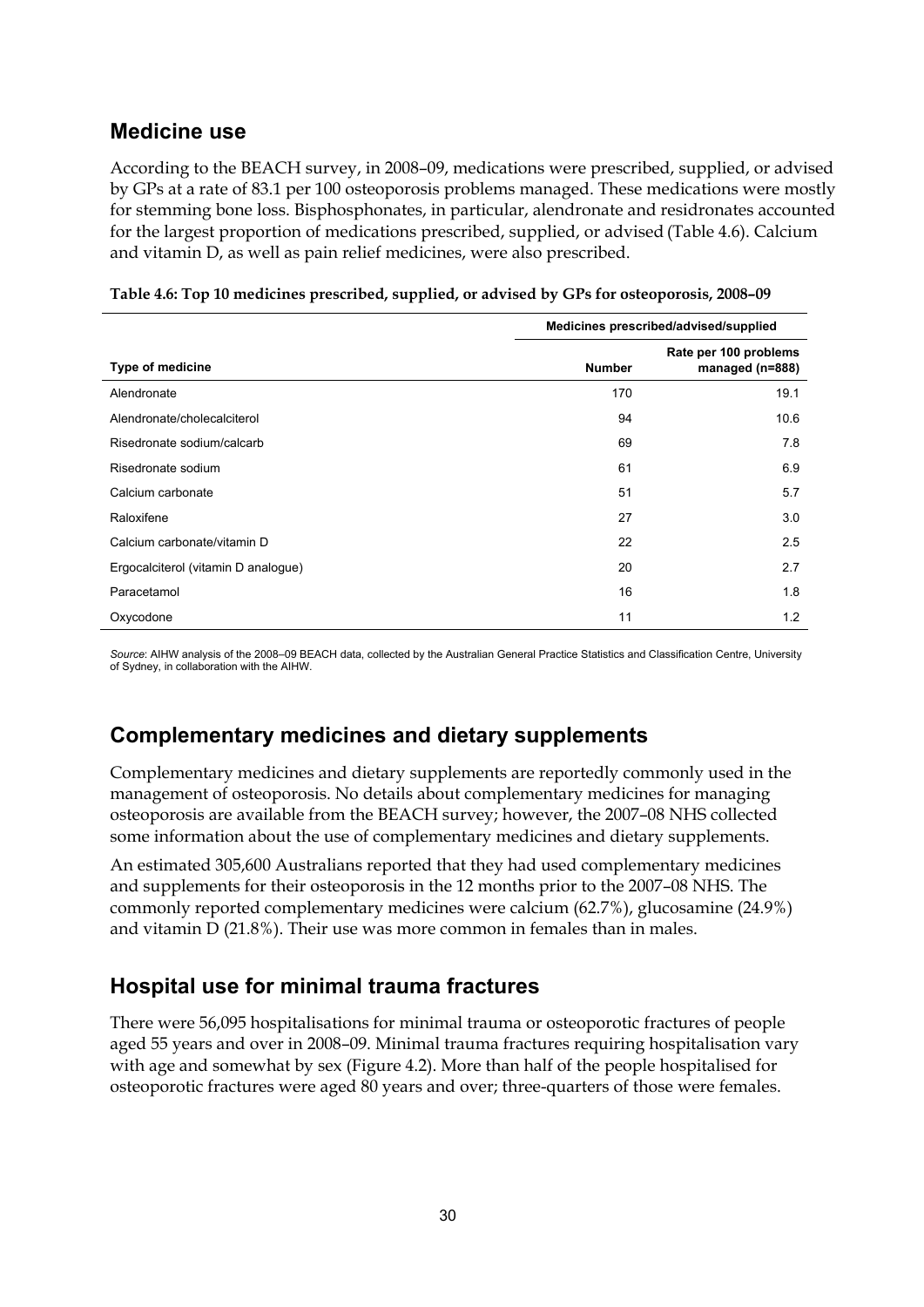

<span id="page-36-0"></span>Hip fracture (fracture of the neck of the femur) was the most common reason for hospitalisation in 2008–09, followed in descending order by fractures of the forearm, shoulder and upper arm following minimal trauma (Figure 4.3). Hip fractures accounted for almost 39% of all minimal trauma fracture-related hospitalisation of people aged 55 years and over. The proportion increased to close to 54% among those aged 80 years and over.

<span id="page-36-1"></span>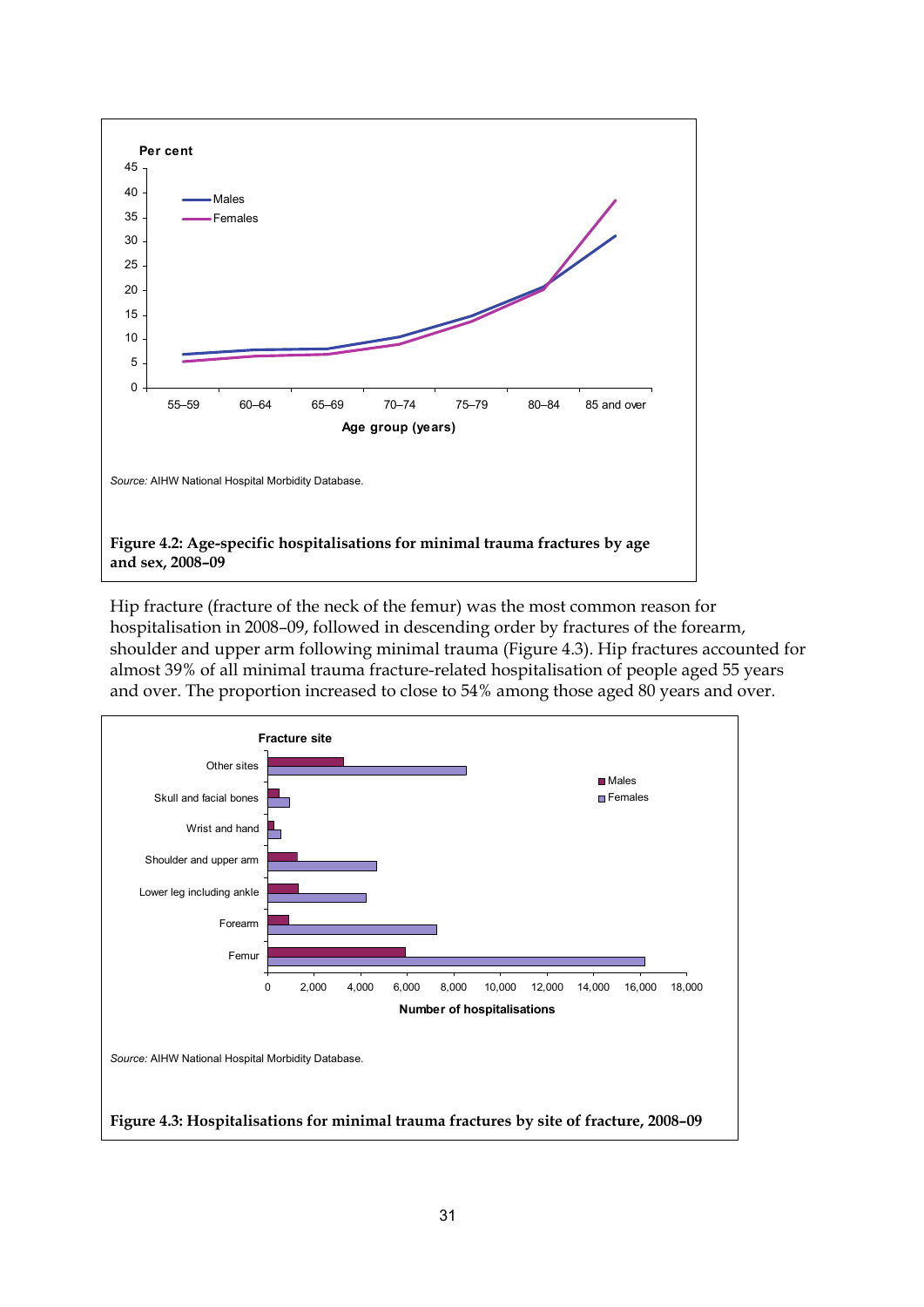# <span id="page-37-0"></span>**5 Discussion**

This report compared the use of health services for the most common varieties of arthritis (osteoarthritis and rheumatoid arthritis) and osteoporosis. The management of arthritis and osteoporosis generally comprises a combination of medication, physical therapy, selfmanagement, education and (where necessary) surgery. However, as the conditions differ in their natural history, the extent and type of health services required also vary considerably.

Although general practitioners (GPs) are often the first point of contact for the diagnosis and management of these conditions, the use of GP services differed between the conditions. Selfreported data from the National Health Survey (NHS) suggest that more people with osteoarthritis consulted a GP in the 12 months prior to the 2007–08 survey. The proportion was higher among females with osteoarthritis and males with rheumatoid arthritis.

The strategies used by GPs varied. Medications, prescribed, advised or supplied by GPs were the most common management strategy for all the three conditions. Unlike osteoarthritis and osteoporosis, pathology tests were used commonly for the diagnosis and treatment of rheumatoid arthritis. Referrals were also common in people with osteoarthritis and rheumatoid arthritis, although referrals to specialists differed—the bulk of referrals for osteoarthritis were to an orthopaedic surgeon, while those for rheumatoid arthritis were to a rheumatologist.

The latest advancement in the treatment of arthritis is the use of surgical intervention. The procedure more commonly known as joint replacement or 'arthroplasty' was found to be most common. Almost 48,000 arthroplasties were performed in 2008–09 for arthritis, accounting for 18% of all surgical procedures for the condition.

In 2008–09, about 102,000 surgical procedures were preformed for osteoarthritis and 3,600 for rheumatoid arthritis. Knee and hip replacements were the most common procedures performed for osteoarthritis (27% and 19% respectively of all procedures for osteoarthritis), whereas knee replacement (9%) and arthrodesis (fusing together the bones within a joint) (4%) were the most common procedures performed for rheumatoid arthritis.

For osteoporosis on the other hand, surgery is useful in the treatment of fractures mainly involving surgical realignment and fixation of the fractured bone.

Many people with osteoarthritis, rheumatoid arthritis and osteoporosis take dietary supplements or complementary medicines with their prescription medication, though evidence for their effectiveness is limited (Vitetta et al. 2008). According to the NHS, glucosamine and omega -3 fish oils were commonly used by people with osteoarthritis and rheumatoid arthritis. People with osteoporosis mainly took calcium and vitamin D supplements followed by glucosamine.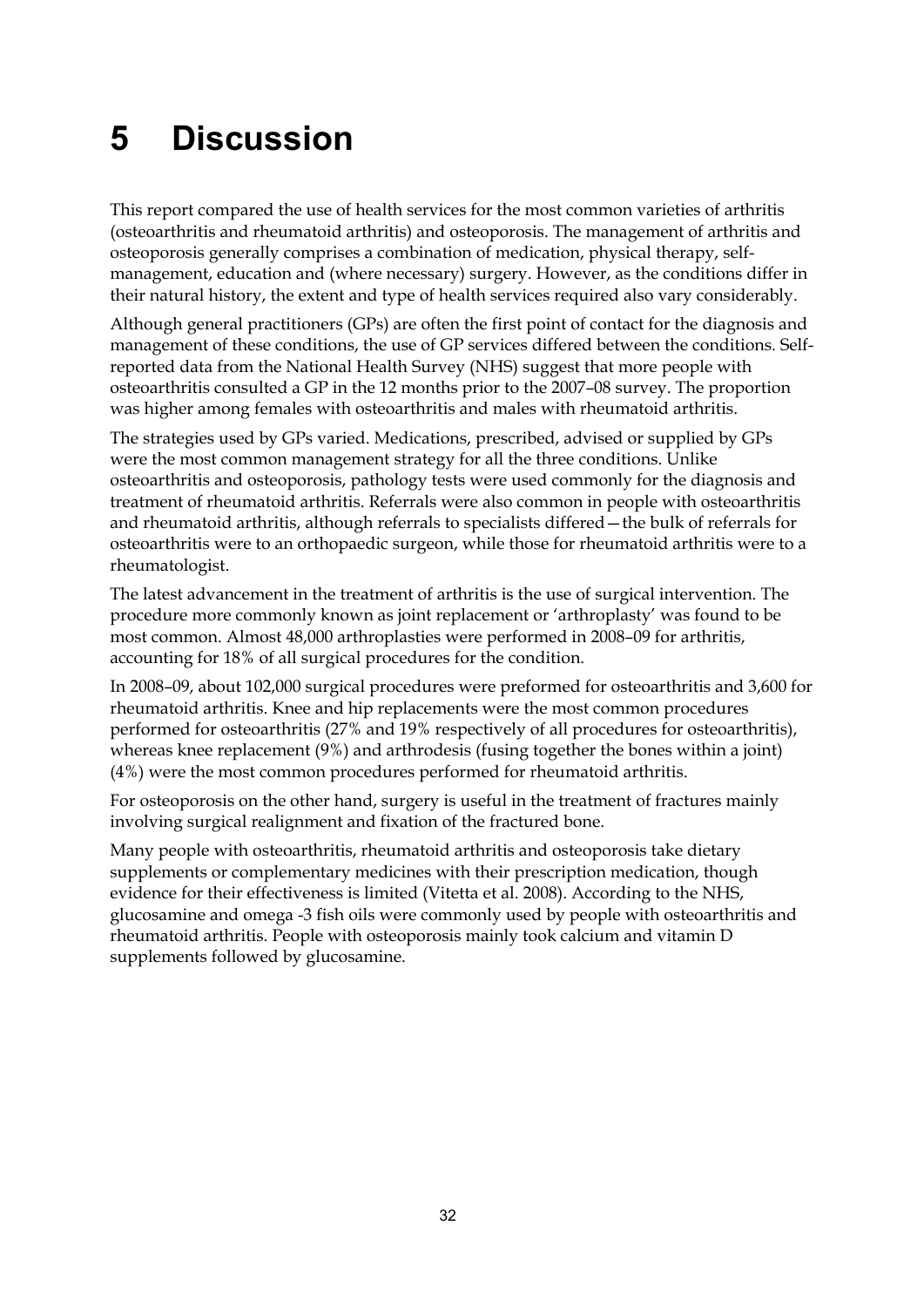# <span id="page-38-0"></span>**Appendix: Data sources and methods**

## **Data sources**

Three different data sources were used for the analysis presented in this report:

- National Health Survey (NHS)
- Bettering the Evaluation and Care of Health (BEACH) survey of general practice
- AIHW National Hospital Morbidity Database.

## **National Health Survey**

The National Health Survey (NHS), conducted every 3 years by the Australian Bureau of Statistics (ABS), is designed to obtain national information about the health of Australians, their use of health services and facilities, and health-related aspects of their lifestyle (ABS 2009a). The most recent survey was conducted in 2007–08, with previous surveys conducted in 2004–05, 2001, 1995, 1989–90, 1983 and 1977. The NHS is a community-based survey; it does not collect information from people living in nursing homes or those otherwise institutionalised.

The 2007–08 NHS included self-reports of doctor-diagnosed osteoarthritis, rheumatoid arthritis and osteoporosis. The survey also collected information about health service and medicine use, and any other health-related action taken to manage these conditions.

### **Bettering the Evaluation and Care of Health surveys**

The Bettering the Evaluation and Care of Health (BEACH) survey of general practice is an ongoing survey looking at the clinical activities of general practitioners (GPs). The survey is conducted by the Australian General Practice Statistics and Classification Centre (an AIHW collaborating unit) of the University of Sydney. The BEACH survey began in April 1998 and involves an ever-changing random sample of approximately 1,000 GPs every year, collecting information on about 100,000 GP-patient encounters (Britt et al. 2009). Data collected include patient reasons for encounter, problems managed, referrals, diagnostic tests, and pharmacological and non-pharmacological treatments provided.

At the time of writing, the latest BEACH data available were for the period 2008–09.

### **AIHW National Hospital Morbidity Database**

The AIHW National Hospital Morbidity Database contains information about episodes of care for patients admitted to hospitals in Australia. The data are supplied to the AIHW by state and territory health authorities and the Department of Veterans' Affairs. The database includes data on sex, age, indigenous status, area of usual residence, diagnoses, and various surgical and non-surgical procedures (AIHW 2010c). Diagnoses and procedures are currently coded using the International Statistical Classification of Diseases and Related Health Problems, Australian Modification, 10th revision (ICD-10-AM). The database covers almost all hospitals in Australia including public, private, psychiatric and day hospital facilities.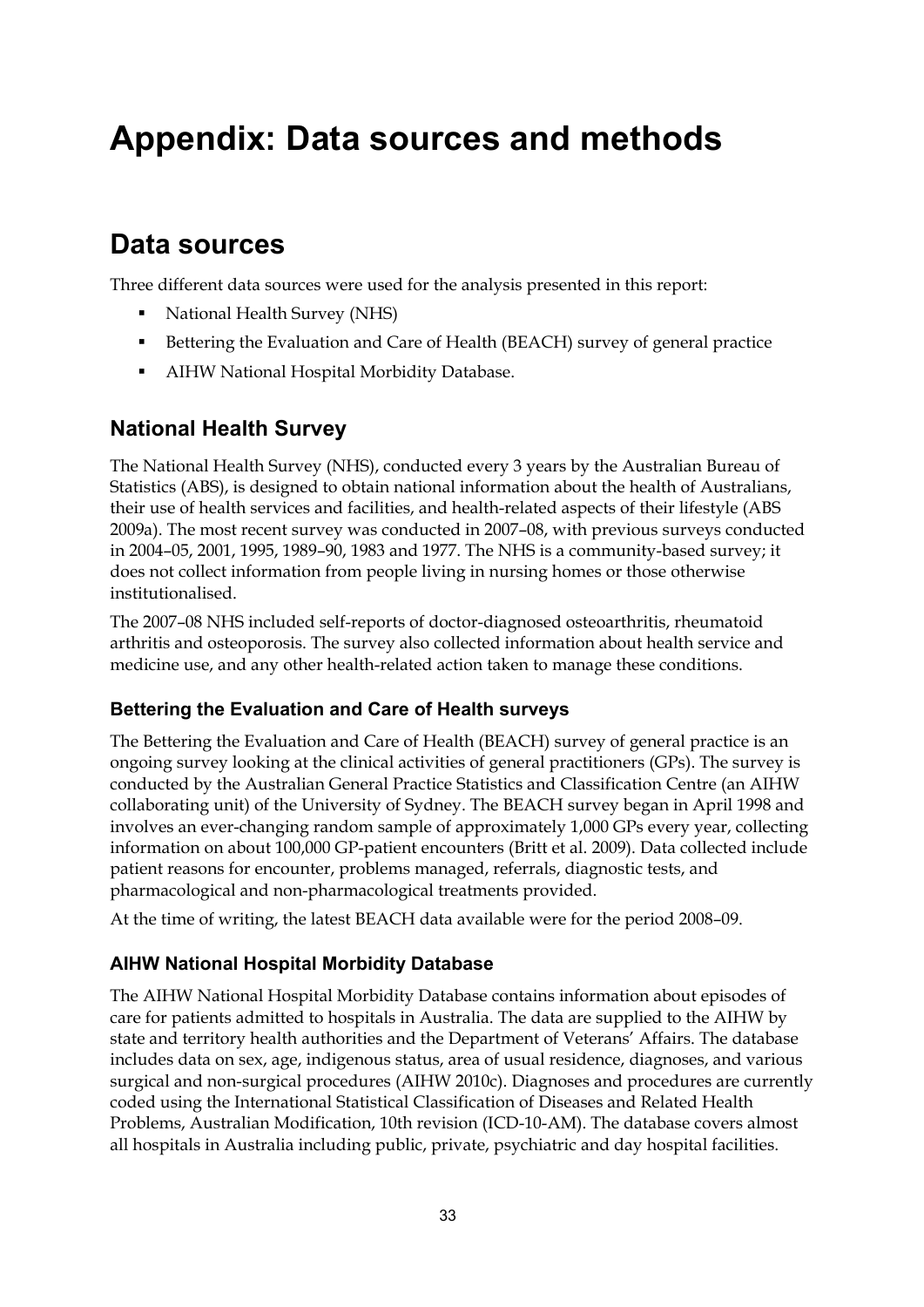Patient-level information cannot be derived from this collection as the database is episodebased.

At the time of writing, the latest information available in this database was for the period 2008–09.

# **Age standardisation**

Age-standardisation is a procedure by which adjustments are made to summary statistics, such as disease prevalence or health service use rates, to account for differences in the age structures of populations under comparison. The procedure may also be used to compare summary statistics of the same population at different time periods. It involves applying the age distribution of a reference population to the populations under study to rescale agespecific rates.

It must be remembered, however, that age-standardised rates have no heuristic value, and should not be used in presenting summary statistics other than for inter-group (population group or medical condition) comparisons or in trend analysis.

In this report, only direct age-standardisation was used. In this procedure, the age distribution of the population in question is set equal to that of a reference population and the age-specific rates are rescaled. The resulting rates would be comparable to the rates for other populations fitted to the same reference age distribution. The Australian population in 2001 was used as the reference population.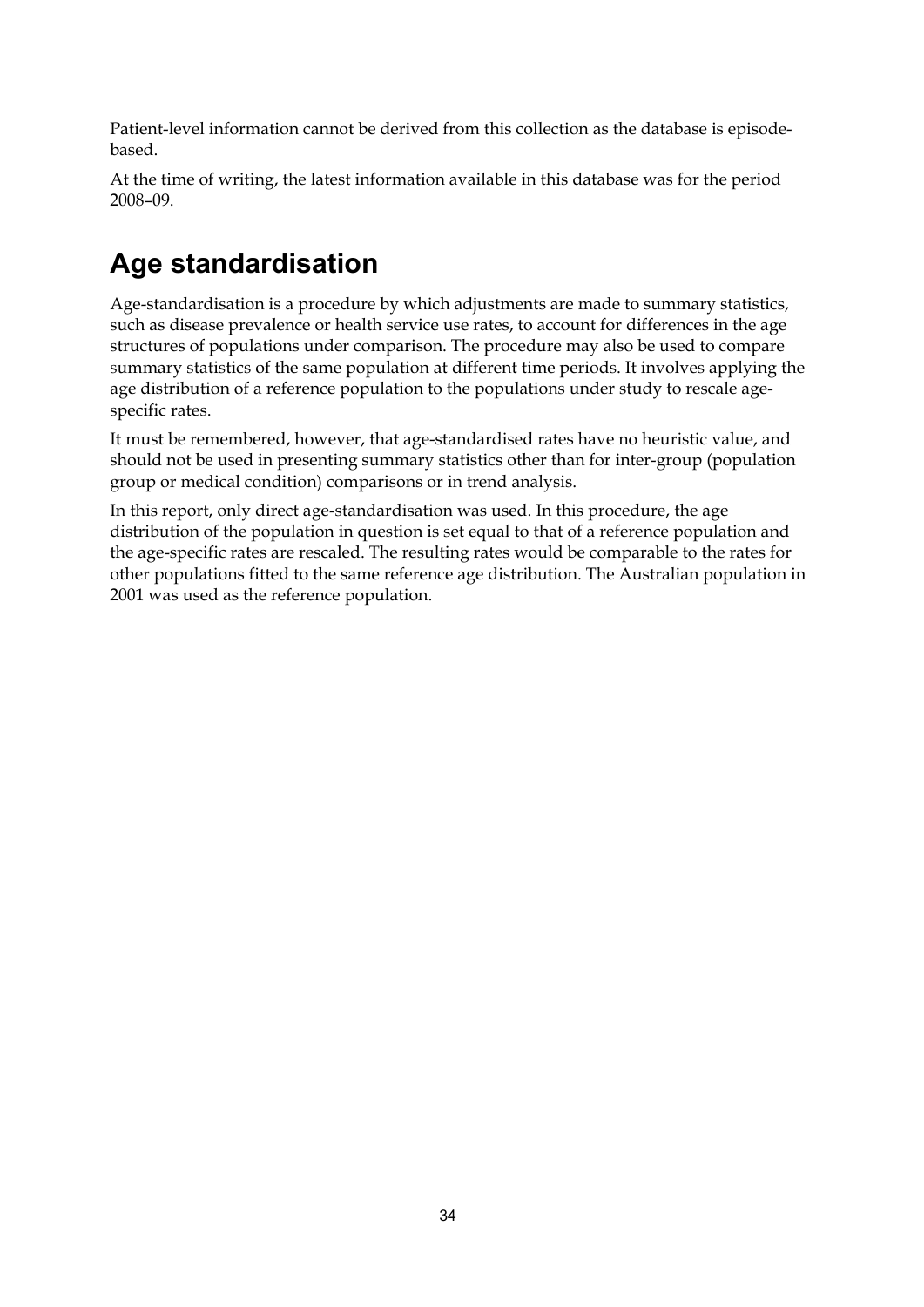# <span id="page-40-0"></span>**References**

ABS (Australian Bureau of Statistics) 2009a. National Health Survey: users' guide. ABS cat. no. 4363.0.55.001. Canberra: ABS.

ABS 2009b. 2007–08 National health survey: summary of results, Australia. ABS cat. no. 4364.0. Canberra: ABS.

Access Economics 2010. A future less fragile. Canberra: Access Economics.

AIHW (Australian Institute of Health and Welfare) 2005. Arthritis and musculoskeletal conditions in Australia 2005, with a focus on osteoarthritis, rheumatoid arthritis and osteoporosis. Arthritis series no. 1. Cat. no. PHE 67. Canberra: AIHW.

AIHW 2007. A picture of osteoarthritis in Australia. Arthritis series no. 5. Cat. no. PHE 93. Canberra: AIHW.

AIHW 2008a. A picture of osteoporosis in Australia. Arthritis series no. 6. Cat. no. PHE 99. Canberra: AIHW.

AIHW 2008b. Arthritis and osteoporosis in Australia 2008. Arthritis series no. 8. Cat. no. PHE 106. Canberra: AIHW.

AIHW 2008c. Australia's health 2008. Cat no. AUS 99. Canberra: AIHW.

AIHW 2009. A picture of rheumatoid arthritis in Australia. Arthritis series no. 9. Cat. no. PHE 110. Canberra: AIHW.

AIHW 2010a. The problem of osteoporotic hip fracture in Australia. Bulletin no. 76. Cat. no. AUS 121. Canberra: AIHW.

AIHW 2010b. Australia's health 2010. Australia's health series no. 12. Cat no. AUS 122. Canberra: AIHW.

AIHW 2010c. Australian hospital statistics 2008-09. Health service series no. 17. Cat no. HSE 84. Canberra: AIHW.

Britt H, Miller GC, Charles J et al. 2009. General practice activity in Australia 2008–09. General practice series no. 25. Cat. no. GEP 25. Canberra: AIHW.

Cauley JA, Robbins J, Chen Z, Cummings SR, Jackson RD, LaCroix AZ et al. 2003. Effects of oestrogen plus progestin on risk of fracture and bone mineral density. The Women's Health Initiative randomised trial. Journal of the American Medical Association 290:1729–1738.

Duckett SJ 2007. The Australian health care system. Melbourne: Oxford University Press.

Emery (2002). Evidence supporting the benefit of early intervention in rheumatoid arthritis. Journal of Rheumatology 29(66):3–8.

Eng JJ & Tang PF 2007. Gait training strategies to optimize walking ability in people with stroke: a synthesis of the evidence. Expert Review of Neurotherapeutics 7(10):1417–36.

Fries JF 2000. Current treatment paradigms in rheumatoid arthritis. Rheumatology 39 (Supplement 1):30–35.

Goldberg RJ & Katz J 2007. A meta-analysis of the analgesic effects of omega-3 polyunsaturated fatty acid supplementation for inflammatory joint pain. Pain 129:210–223.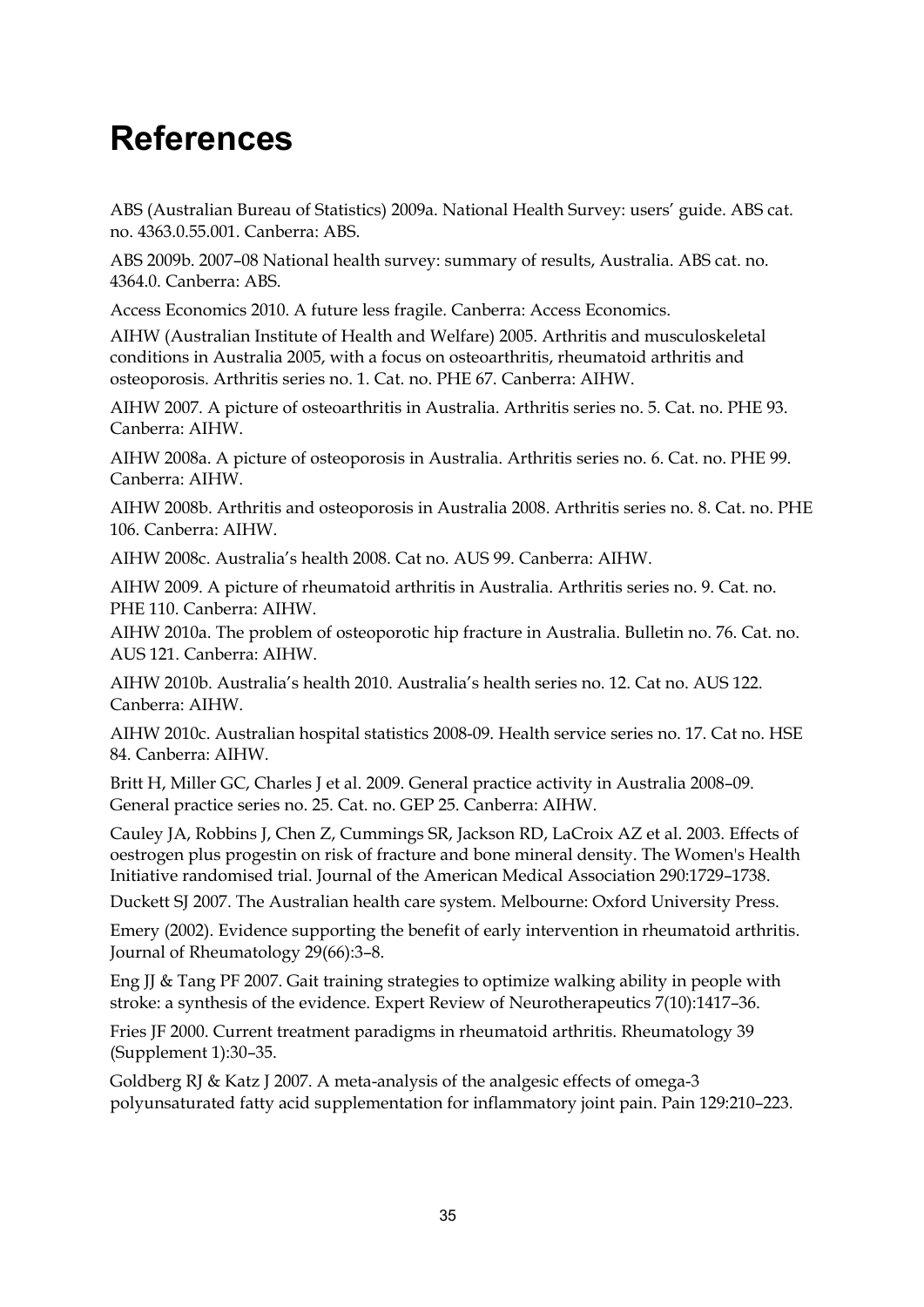Iezzoni LI, Shwartz M & Ash AS 2005. Administrative health data. In: Friedman DJ, Hunter EL & Parrish II RG (eds). Health statistics: shaping policy and practice to improve the population's health. New York: Oxford University Press, 139–160.

Koehn C, Palmer T & Esdaile J 2002. Rheumatoid arthritis: plan to win. New York: Oxford University Press.

Madans JH & Cohen SB 2005. Health surveys: a resource to inform health policy and practice. In: Friedman DJ, Hunter EL & Parrish II RG (eds). Health statistics: shaping policy and practice to improve the population's health. New York: Oxford University Press, 119– 138.

Majithia V & Geraci SA 2007. Rheumatoid arthritis: diagnosis and management. American Journal of Medicine 120 (11): 936–939.

(NHMRC) National Health & Medical Research Council 2005. Making decisions: should I use hormone replacement therapy? Canberra: NHMRC.

RACGP (Royal Australian College of General Practitioners) 2008. Rheumatoid Arthritis Clinical Guidelines. Melbourne: RACGP. Viewed 3 July 2010, <www.racgp.org.au/ Content/NavigationMenu/ClinicalResources/RACGPGuidelines/Arthritis/RAguideline. pdf>.

RACGP 2010. Recommendations for the prevention and treatment of osteoporosis in postmenopausal women and older men. Melbourne: RACGP. Viewed 11 April 2010, <www.racgp.org.au/guidelines/osteoporosis.

Refshuage K & Gass E 2004. Musculoskeletal physiotherapy. Edinburgh: Butterworth Heinemann.

Reginster JY 1995. Treatment of bone in elderly subjects: calcium, vitamin D, fluor, bisphosphonates, calcitonin. Hormone Research 43:83–88.

Rheumatology Expert Group 2006. Therapeutic Guidelines: Rheumatology, version 1. Melbourne: Therapeutic Guidelines Ltd.

Saito T 2002. Timing of surgical treatment in patients with rheumatoid arthritis. Nippon Rinsho 60(12):2429–2436.

Sinaki M 2004. Falls, fractures and hip pads. Current Osteoporosis Reports 2:131–137.

Solomon L, Warwick D & Nayagam S 2005. Apley's concise sytem of orthopaedics and fractures. London: Hodder Arnold.

Stevens A & Raftery J 1997. Health care needs assessment. Oxford: Radcliffe Medical Press.

Symmons DP & Silman AJ 2006. Aspects of early arthritis. What determines the evolution of early undifferentiated arthritis and rheumatoid arthritis? An update from the Norfolk Arthritis Register. Arthritis Research Therapy 8(4):214.

van Gestel AM, Haagsma CJ, Furst DE & van Riel PLCM 1997. Treatment of early rheumatoid arthritis patients with slow-acting anti-rheumatic drugs (SAARDs). Bailliere's Clinical Rheumatology 11:65–82.

van Gestel AM & van Riel PLCM 1997. Evaluation of early rheumatoid arthritis disease activity and outcome. Bailliere's Clinical Rheumatology 11:49–64.

Vitetta L, Cicuttini F & Sali A 2008. Alternative therapies for musculoskeletal conditions. Best Practice & Research: Clinical Rheumatology 22:499–522.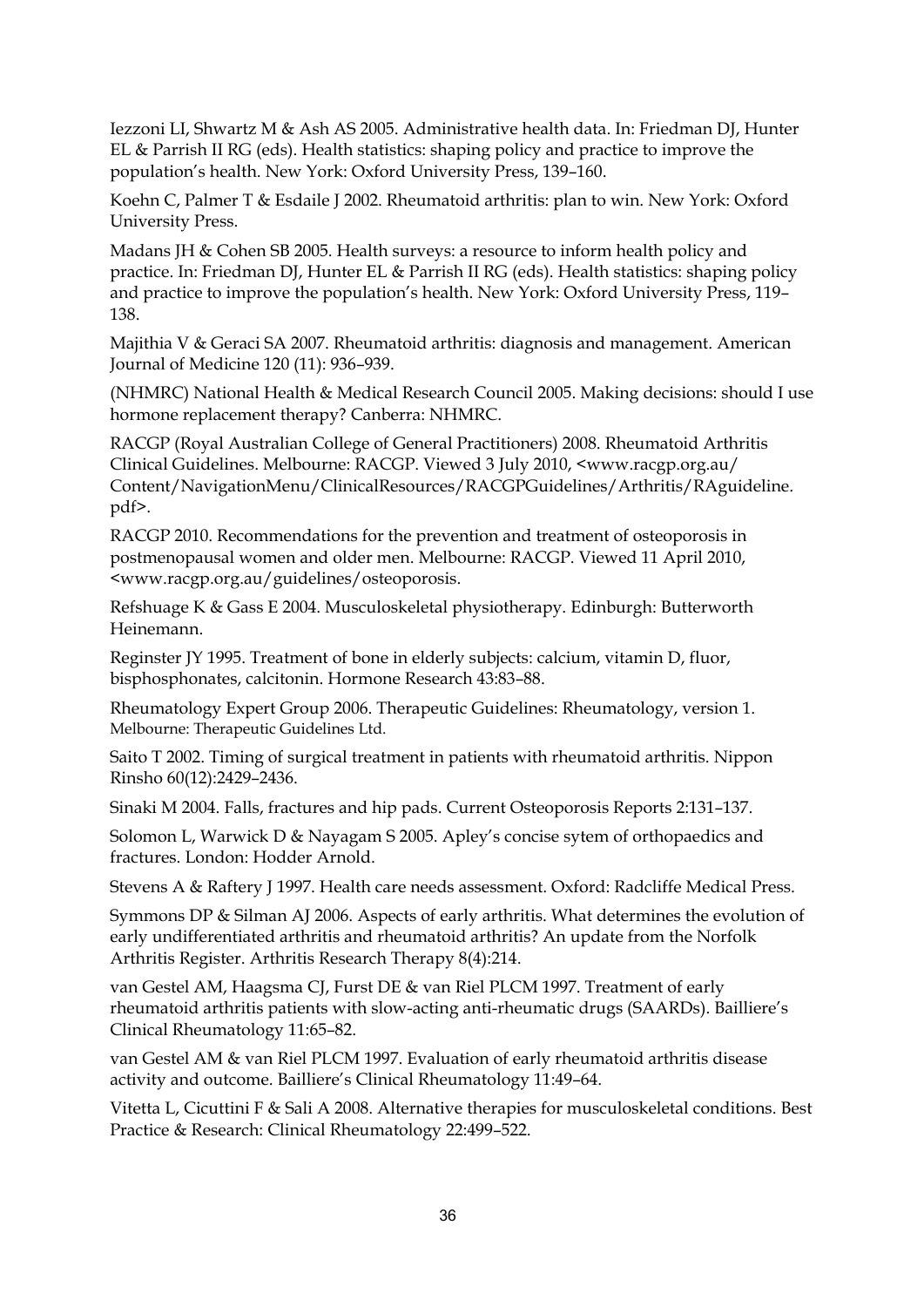# <span id="page-42-0"></span>**List of tables**

| Table 1.1: | Prevalence of osteoarthritis, rheumatoid arthritis and osteoporosis, 2007-08 4 |  |
|------------|--------------------------------------------------------------------------------|--|
| Table 1.2: | Measures of health service use for arthritis and osteoporosis by data type 5   |  |
| Table 2.1: |                                                                                |  |
| Table 2.2: |                                                                                |  |
| Table 2.3: |                                                                                |  |
| Table 2.4: | Top 10 medications prescribed, supplied, or advised by GPs for osteoarthritis, |  |
| Table 2.5: | Common surgical procedures performed for osteoarthritis, 2008-09 14            |  |
| Table 3.1: |                                                                                |  |
| Table 3.2: | Frequency of visits to GPs or specialists for rheumatoid arthritis, 2007-08 19 |  |
| Table 3.3: |                                                                                |  |
| Table 3.4: | Top 10 medications prescribed, advised or supplied by GPs for rheumatoid       |  |
| Table 3.5: | Common surgical procedures performed for rheumatoid arthritis, 2008-0924       |  |
| Table 4.1: |                                                                                |  |
| Table 4.2: |                                                                                |  |
| Table 4.3: | In-hospital physical therapy and other allied health support following         |  |
| Table 4.4: | Management provided by general practitioners for osteoporosis, 2008-09 29      |  |
| Table 4.5: | Bone mineral density (BMD) testing reported by people with osteoporosis,       |  |
| Table 4.6: | Top 10 medicines prescribed, advised or supplied by GPs for osteoporosis,      |  |